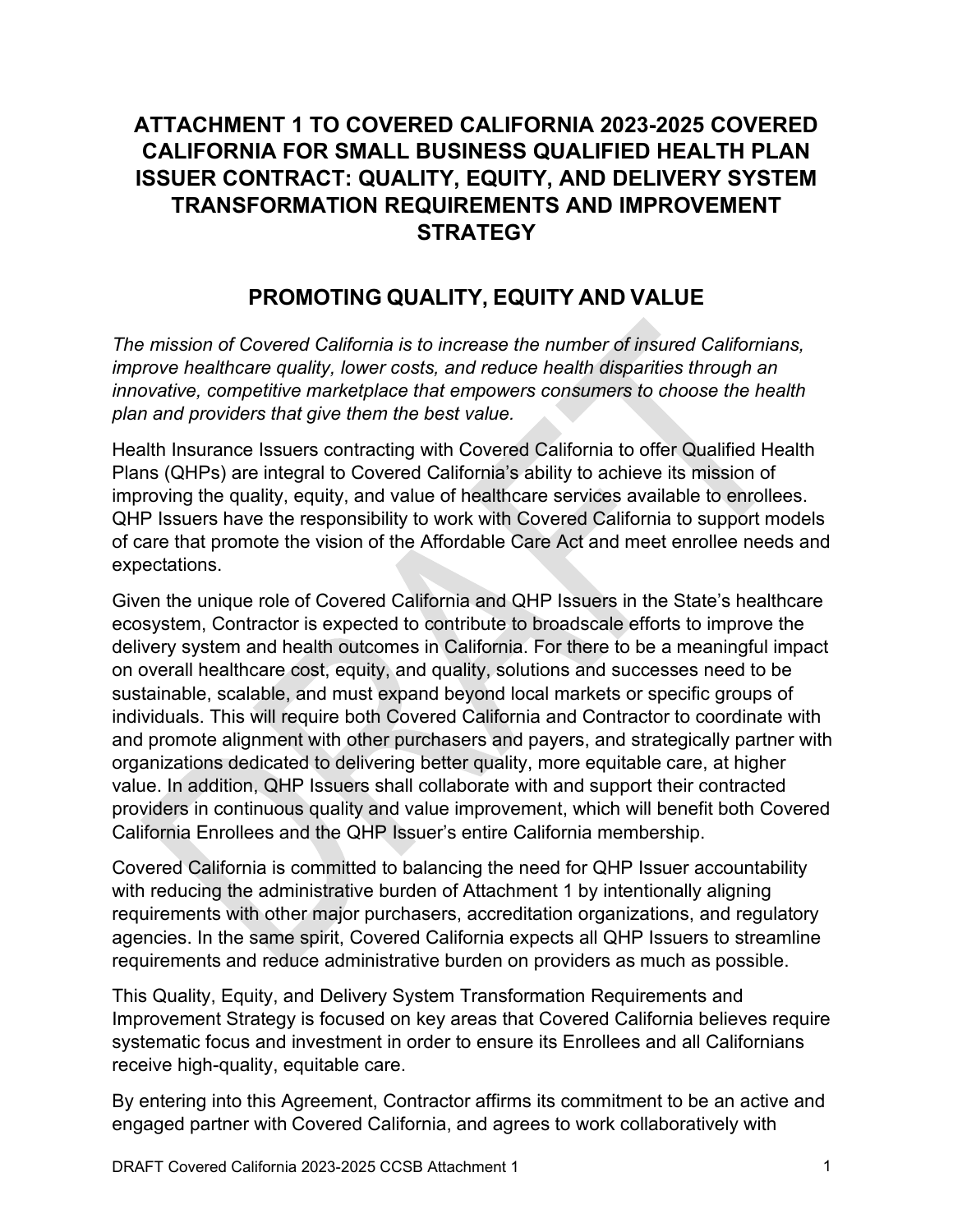Covered California to develop and implement policies and programs that will promote quality and health equity, and lower costs for the Contractor's entire California membership.

The Contractor shall comply with the requirements in this Attachment 1 by January 1, 2023 unless otherwise specified.

This Attachment 1 contains numerous reports that will be required as part of the annual application for certification and contracting process with QHP Issuers and will be used for negotiation and evaluation purposes regarding any extension of this Agreement. Contractor shall submit all required reports as defined in Attachment 1 and listed in the annual "Contract Reporting Requirements" table found on Covered California's Extranet site (Hub page, PMD Resources library, Contract Reporting Compliance folder).

Covered California will use information on cost, quality, and health disparities provided by Contractor to evaluate and publicly report both QHP Issuer performance and its impact on the healthcare delivery system and health coverage in California.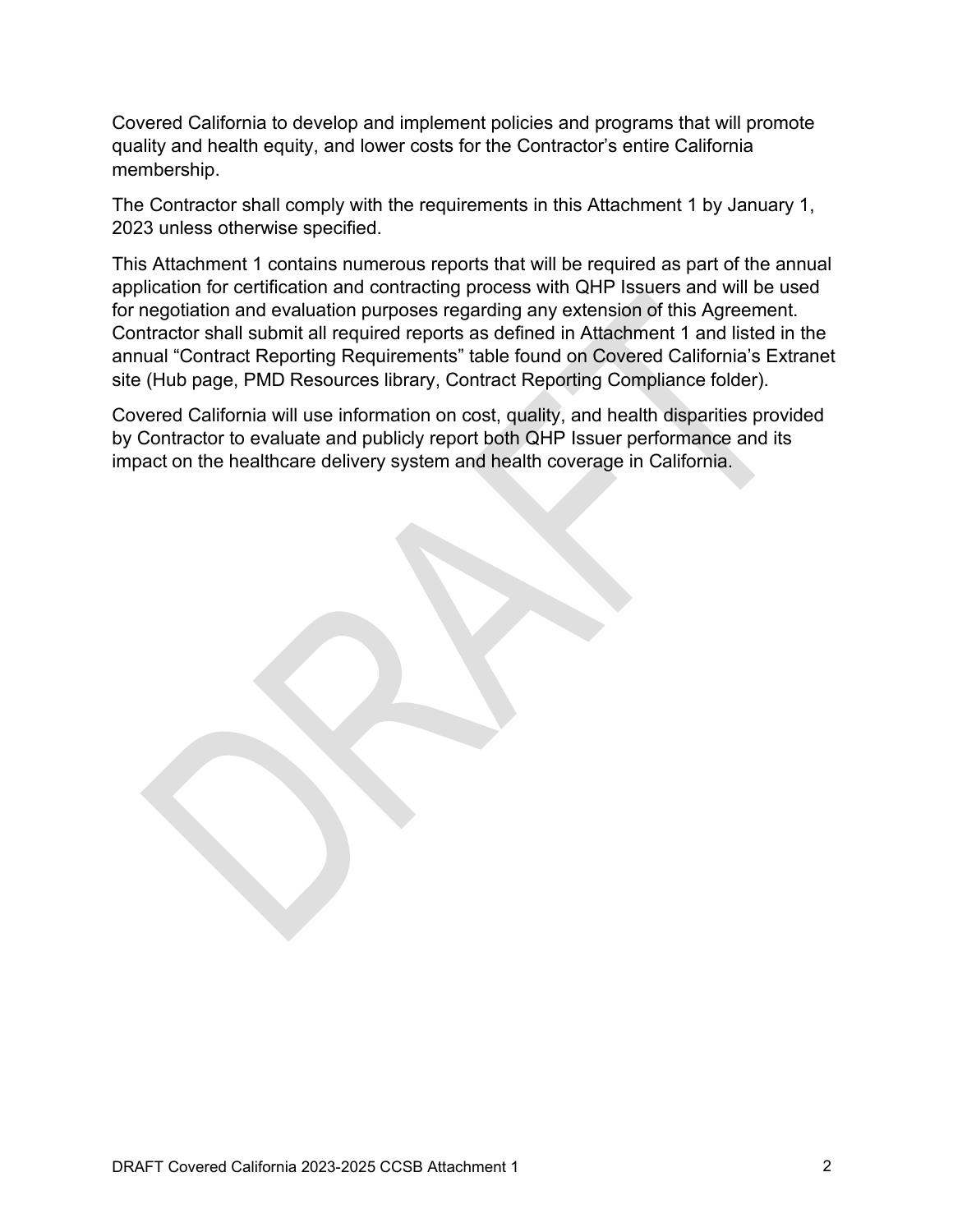# **ARTICLE 1 - EQUITY AND DISPARITIES REDUCTION**

The Institute of Medicine defines health care equity as "providing care that does not vary in quality because of personal characteristics such as gender, ethnicity, geographic location, and socioeconomic status." Healthy People 2020 defines disparities as "a particular type of health difference that is closely linked with social, economic and/or environmental disadvantage." Health disparities adversely affect groups of people who have systematically experienced greater obstacles to health based on their racial or ethnic group; religion; socioeconomic status; gender; age; mental health; cognitive, sensory, or physical disability; sexual orientation or gender identity; geographic location; or other characteristics historically linked to discrimination or exclusion.

Addressing health equity and disparities in healthcare is integral to the mission of Covered California. In order to have impactful and meaningful change, Covered California and Contractor recognize that addressing health disparities requires alignment, commitment, focus, and accountability.

# **1.01 Demographic Data Collection**

Collection of accurate and complete member demographic data is critical to effective measurement and reduction of health disparities.

Contractor agrees that collection of member demographic data to measure and address health disparities is important for providing high-quality, equitable, and affordable care. Contractor will make good faith efforts to collect member demographic data through collaborative efforts and strategic decisions for its other products and lines of business. While Contractor builds its small group business, requirements included in Article 1.01 will not be applied to the CCSB line of business.

## **1.01.1 Expanded Demographic Data Collection**

Contractor shall work with Covered California to extend the disparity identification and improvement requirements in this article for 2023 and beyond. Covered California intends to proceed with measures stratification by income for disparities identification and monitoring purposes. Areas for consideration include:

- 1) Disability status
- 2) Sexual orientation
- 3) Gender identity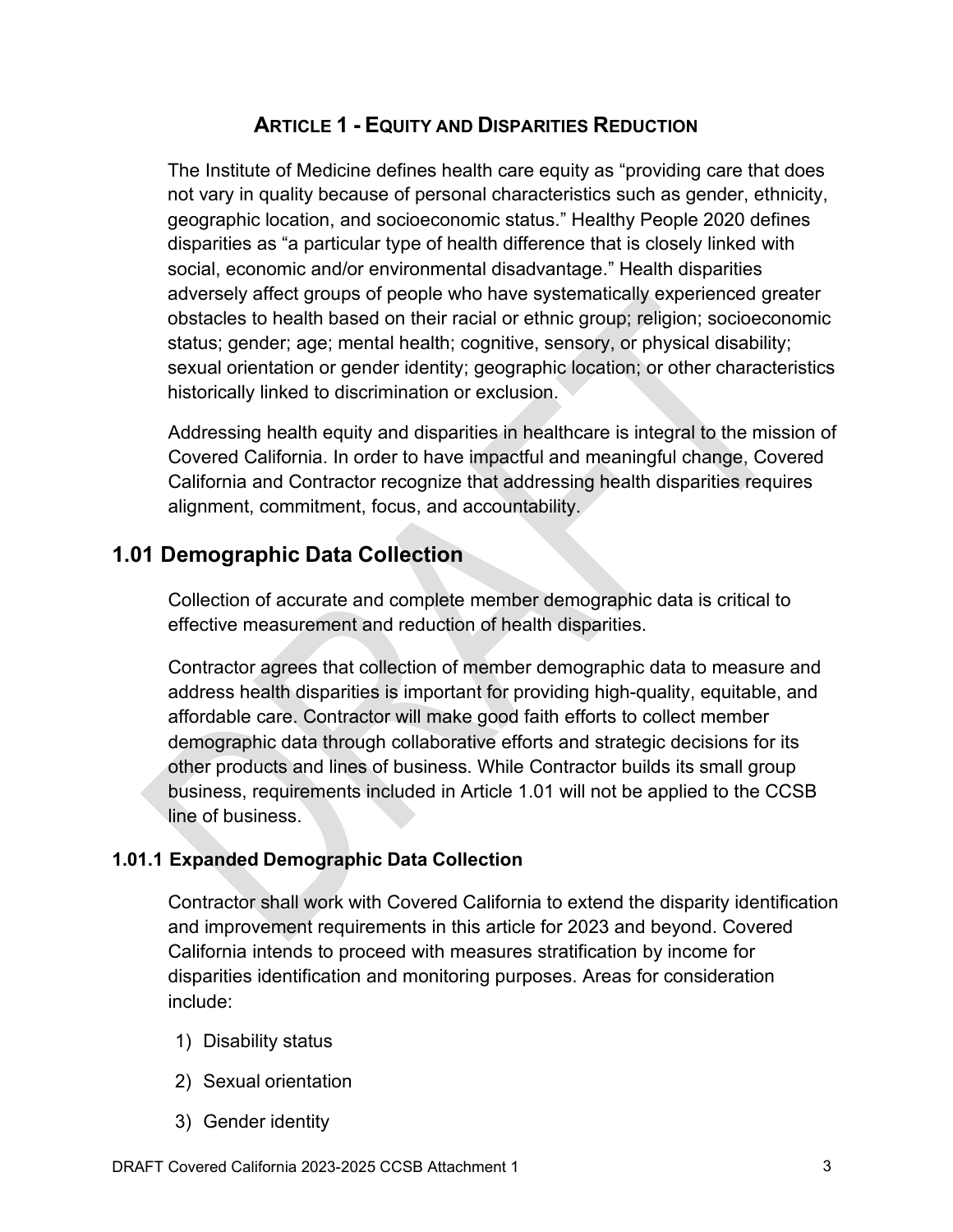#### **1.01.2 Race, Ethnicity, and Language Data Collection**

For Measurement Years 2023-2025, Contractor must collect self-identified race and ethnicity data for at least eighty percent (80%) of its Enrollees. Contractor must demonstrate compliance by including a valid race and ethnicity attribute for at least 80% of its Enrollees in its Healthcare Evidence Initiative (HEI) data submissions.

Contractor must engage with Covered California to review its race and ethnicity data for off-Exchange members.

For Measurement Years 2023-2025, Contractor must collect data on Enrollees' preferred spoken and written languages and submit that data in its HEI submissions to ensure effective communication with providers and timely access to healthcare services. By year-end 2025, Contractor must collect written and spoken language preferences for a minimum of eighty percent (80%) of its Enrollees. Covered California will negotiate an annual target for 2024 based on 2023 baseline performance.

## **1.02 Identifying Disparities in Care**

Covered California recognizes that the underlying causes of health disparities aremultifactorial and include social and economic factors that impact health. While the healthcare system cannot single handedly eliminate health disparities, there is evidence to show that when disparities are identified and addressed in the context of healthcare, they can be reduced over time through activities tailored tospecific populations and targeting select measures. Therefore, Covered California is requiring Contractor to regularly collect data and report on its Enrollees as specified in this article to identify disparities, measure disparities over time, and determine disparity reduction efforts and targets to be determined by Covered California and Contractor. As Covered California transitions to expanded use of the Healthcare Evidence Initiative (HEI) data to assess improvements in healthcare quality and equity, Covered California expects that certain measures previously submitted by Contractor for disparities monitoring will be generated using HEI data and stratified by demographic factors.

Contractor agrees that measuring care to address health disparities is important for providing high-quality, equitable, and affordable care. Contractor will make good faith efforts to identify health disparities through collaborative efforts and strategic decisions for its other products and lines of business. While Contractor builds its small group business, requirements included in Article 1.02 will not be applied to the CCSB line of business.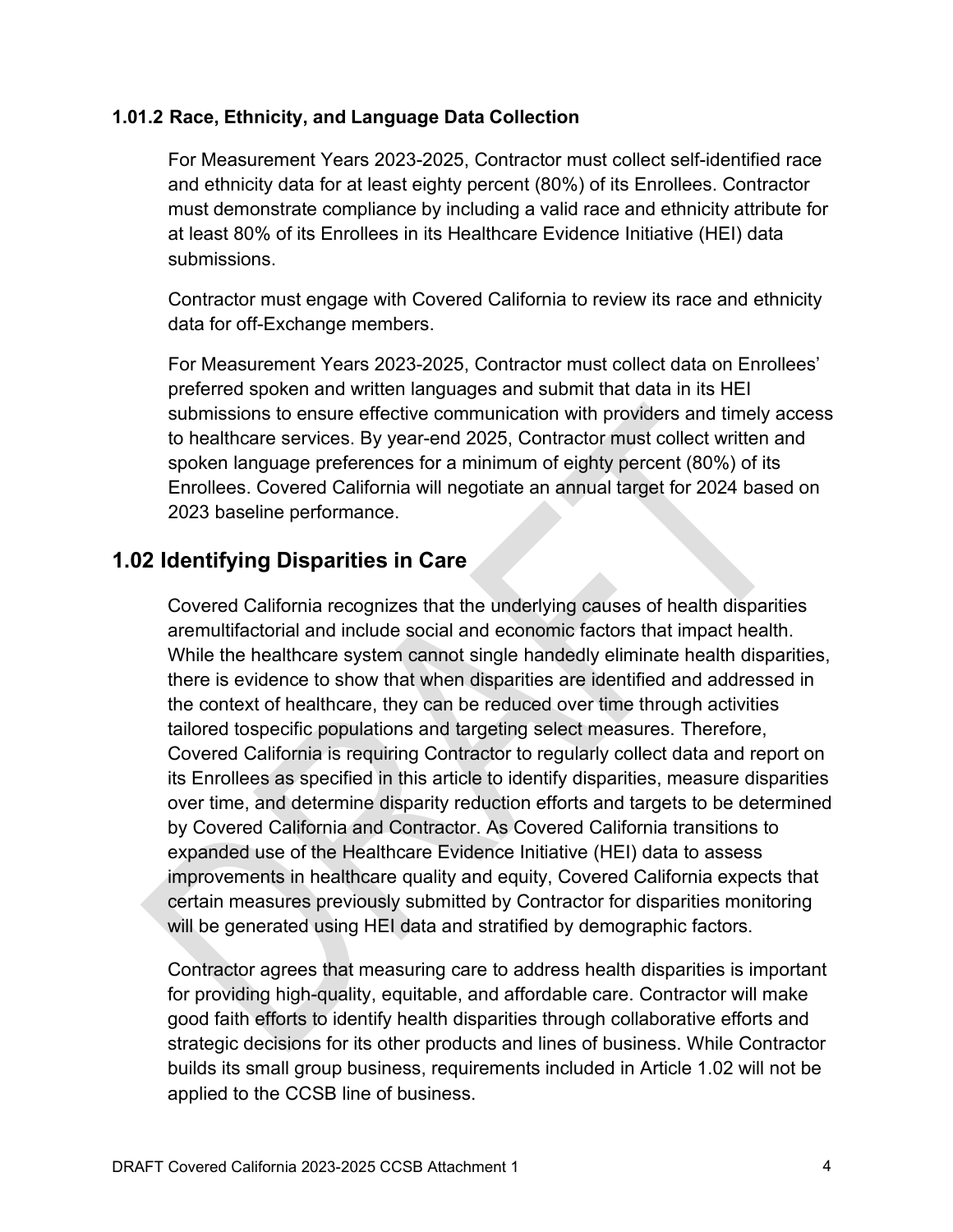#### **1.02.1 Disparities Measurement: Patient Level Data File**

For Measurement Years 2023-2025, Contractor must submit annually the following Healthcare Effectiveness Data and Information Set (HEDIS) hybrid measure patient level data files for its Enrollees:

- 1) Prenatal Depression Screen and Follow-up (PND-E)
- 2) Postnatal Depression Screen and Follow-up (PDS-E)
- 3) *[to be populated with Quality Transformation Initiative measures once finalized].*

Contractor must submit a patient level data file that includes a unique person identifier for each person in the denominator. Contractor must also submit numerator and denominator totals and rates at the summary level.

Covered California will modify the measures set over time, with stakeholder input, to track disparities in care and health outcomes in additional areas, including behavioral health. Covered California will work with public purchaser partners to assess and monitor disparities across enrolled populations.

#### **1.02.2 Disparities Measurement: Healthcare Evidence Initiative**

Contractor must engage with Covered California to review its performance on the disparities measures using HEI data, submitted in accordance with Article 5.02.1, including the following measures:

- 1) Comprehensive Diabetes Care (CDC): Hemoglobin A1c (HbA1c) Testing (NQF #0057);
- 2) Ambulatory Emergency Room (ER) Visits© per 1,000;
- 3) Avoidable Ambulatory Emergency Room (ER) Visits© per 1,000;
- 4) Adult Preventive Visits© per 1,000;
- 5) Breast Cancer Screening (BCS) (NQF #2372); and
- 6) Proportion of Days Covered: Three Rates by Therapeutic Category (NQF #0541)
	- a) Diabetes All Class (PDC-DR)
	- b) RAS Antagonists (PDC-RASA)
	- c) Statins (PDC-STA)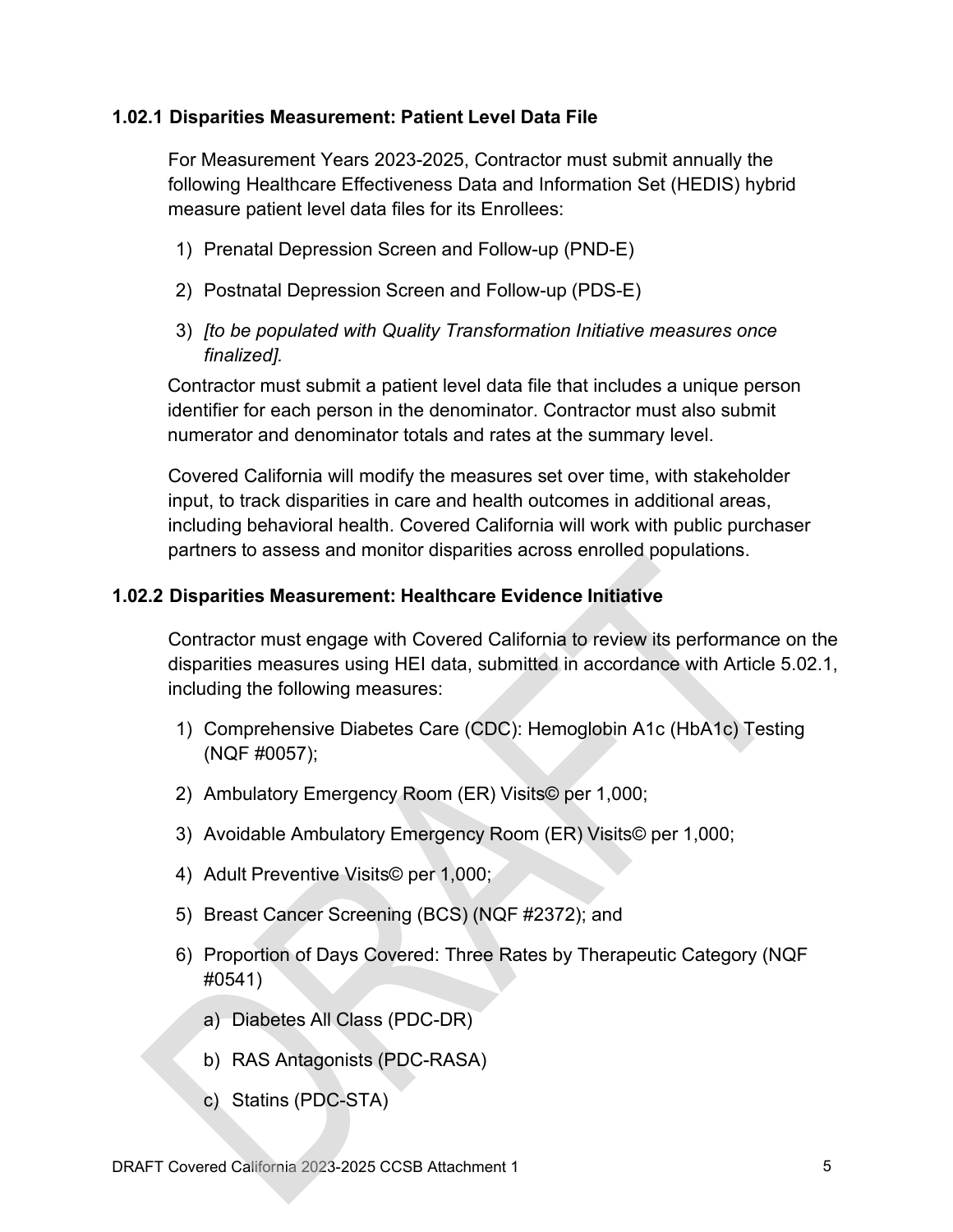# **1.03 Disparities Reduction**

Achieving disparities reduction in care is critical for delivery of individualized, equitable care and promotion of health equity.

Contractor agrees that narrowing health disparities through quality improvement activities is important for providing high-quality, equitable, and affordable care. Contractor will make good faith efforts to narrow health disparities through collaborative efforts and strategic decisions for its other products and lines of business. While Contractor builds its small group business, requirements included in Article 1.03 will not be applied to the CCSB line of business.

## **1.03.1 Disparities Reduction Intervention**

Contractor will meet a multi-year disparities reduction target. Contractor must report progress toward this target by submitting specified progress reports. Covered California will assess Contractor's performance based on the submitted.

HEDIS measures sample per Article 1.02 specified progress reports and its disparities reduction intervention results.

If Covered California previously approved a disparity reduction project for a measure not specified in Article 1.02.1, Contractor must additionally submit the patient level HEDIS measure file for such measure.

# **1.04 Health Equity Capacity Building**

Attaining health equity requires organizational investment in building a culture of health equity. Meeting the standards for the Health Equity Accreditation by the National Committee for Quality Assurance (NCQA) (previously Multicultural Health Care Distinction (MHCD)) is necessary to build a program to reduce documented disparities and to develop culturally and linguistically appropriate communication strategies.

## **1.04.1 Health Equity Accreditation**

Contractor must achieve or maintain NCQA Health Equity Accreditation by yearend 2023. If Contractor has previously achieved NCQA Multicultural Health Care Distinction (MHCD), Contractor must provide its transition plan to attain the NCQA Health Equity Accreditation at the expiration of the MHCD period. Contractor must demonstrate compliance by submitting the following to Covered California:

DRAFT Covered California 2023-2025 CCSB Attachment 1 6 1) Contractor must submit evidence of NCQA Health Equity Accreditation or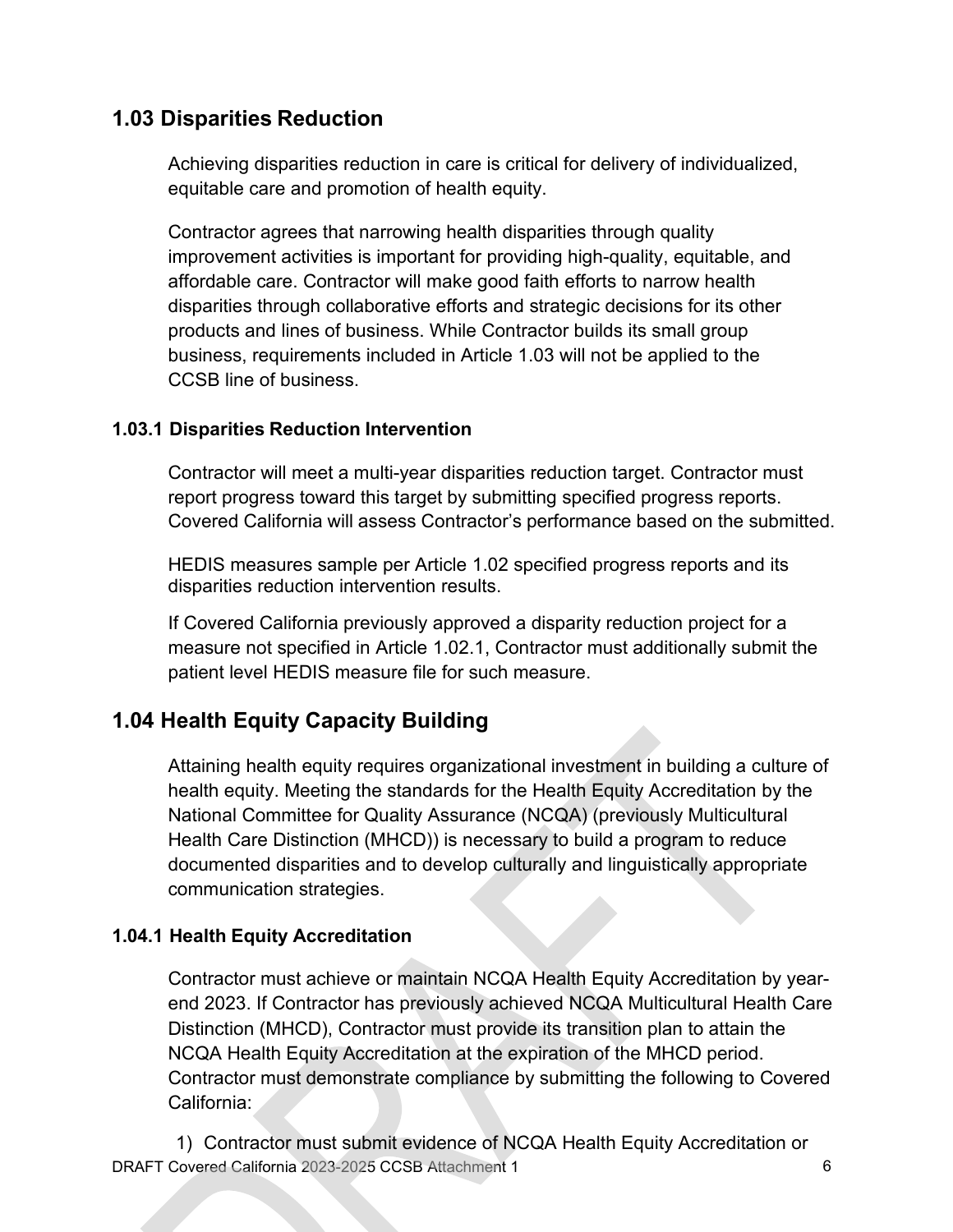MHCD by January 31, 2023 or adhere to the following schedule:

- a) January 31, 2023: Submit first Progress Report
- b) August 31, 2023: Submit second Progress Report
- c) December 29, 2023: Submit evidence of NCQA Health Equity Accreditation achievement or transition plan to achieve Health Equity Accreditation at the expiration of the current MHCD period.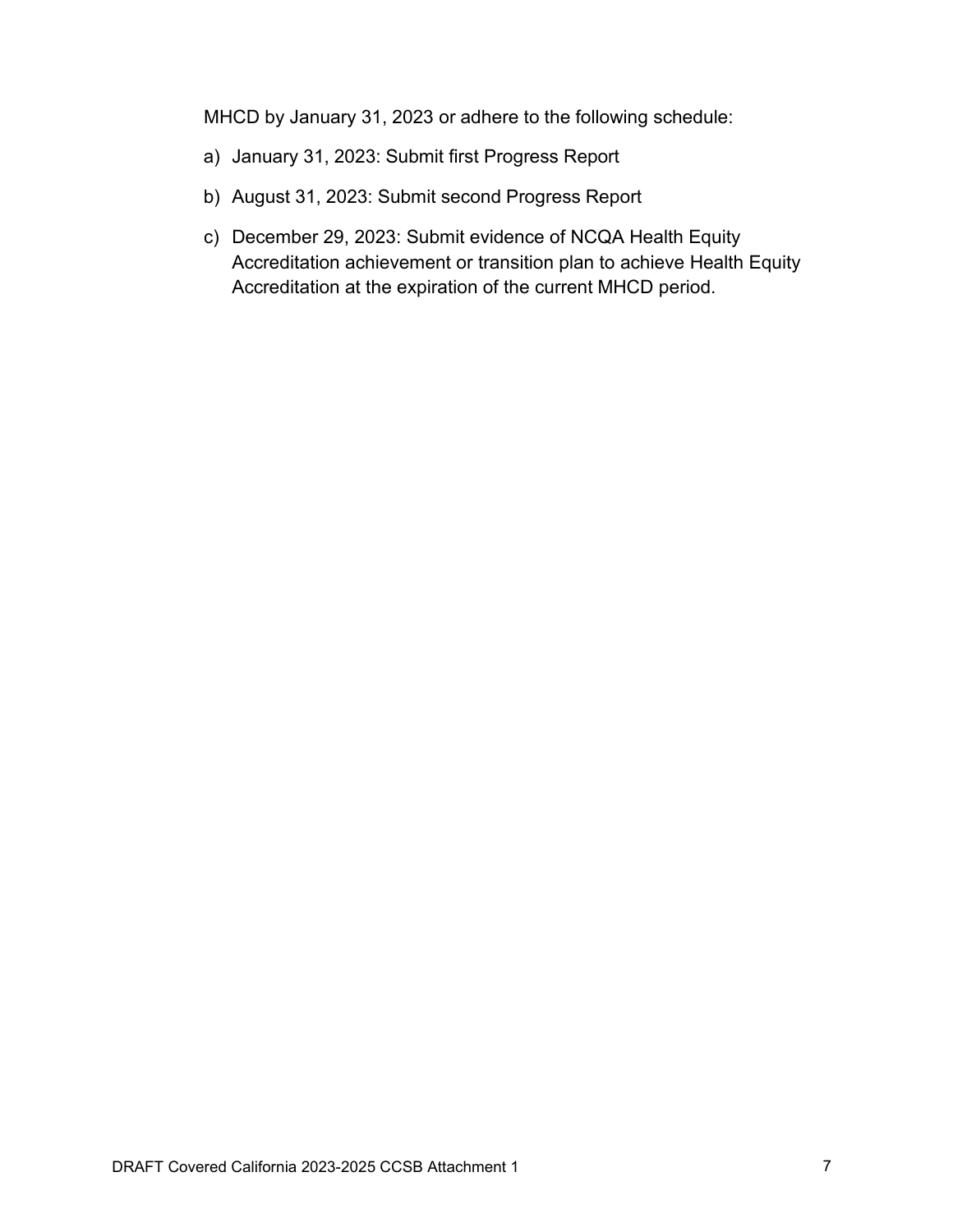## **ARTICLE 2 - BEHAVIORAL HEALTH**

Mental health and substance use disorder services – collectively referred to as behavioral health services – includes identification, engagement, and treatment of those with mental health conditions and substance use disorders. Consistent with evidence and best practices, Covered California expects Contractor to ensure enrollees receive timely and effective behavioral healthcare that is integrated with medical care, and in particular primary care. Covered California and Contractor recognize the critical importance of behavioral health services, as part of the broader set of healthcare services provided to enrollees, in improving health outcomes and reducing costs.

## **2.01 Access to Behavioral Health Services**

Monitoring and improving access to behavioral health services is necessary to ensure Enrollees are receiving appropriate and timely behavioral health services.

#### **2.01.1 Behavioral Health Provider Network**

For Covered California to evaluate how Contractor tracks access to behavioral health services and the strategies Contractor implements to improve access to behavioral health services for Enrollees, Contractor must submit to Covered California its National Committee for Quality Assurance (NCQA) Health Plan Accreditation Network Management reports as follows:

- 1) Network Standard 1, Element A: Cultural Needs and Preferences (including behavioral health providers);
- 2) Network Standard 1, Element D: Practitioners Providing Behavioral Healthcare;
- 3) Network Standard 2, Element B: Access to Behavioral Healthcare; and
- 4) Network Standard 3, Element C: Opportunities to Improve Access to Behavioral Healthcare Services.

Contractor must submit the Network Management reports in accordance with the three-year NCQA accreditation cycle. If significant changes are made to the Network Management reports during the three-year cycle, Contractor must resubmit the reports to Covered California.

Alternatively, if Contractor is not yet NCQA accredited or is unable to provide components of its NCQA Network Management reports, Contractor must submit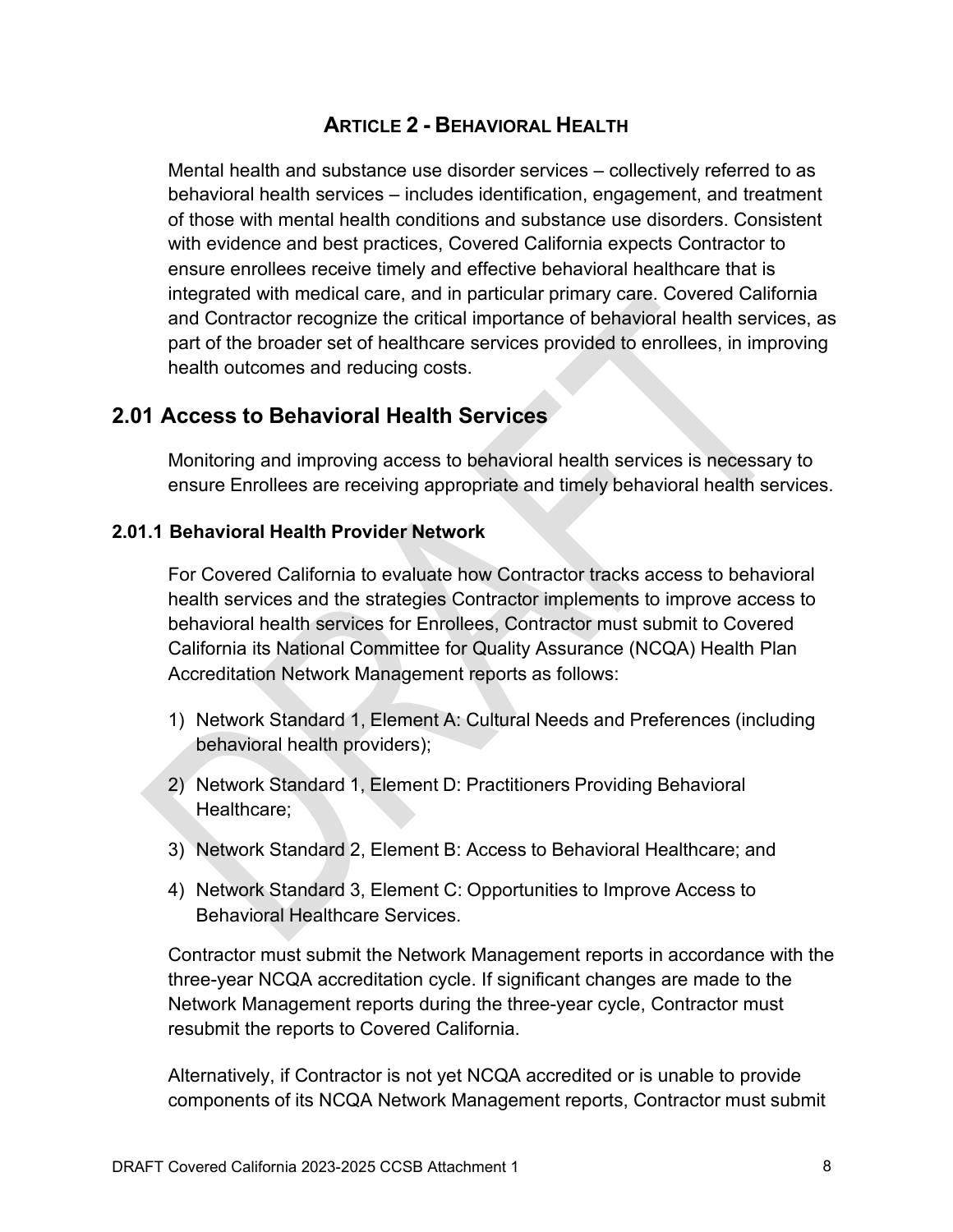a separate report for its Covered California population that addresses each of the NCQA Network Management standards for behavioral health. These reports can be from Contractor's accrediting body, either URAC or the Accreditation Association for Ambulatory Health Care (AAAHC), or supplemental reports that include a description of Contractor's behavioral health provider network, how cultural, ethnic, racial and linguistic needs of Enrollees are met, access standards, the methodology for monitoring access to behavioral health appointments, and at least one intervention to improve access to behavioral health services and the effectiveness of this intervention.

When submitting its reports to Covered California, Contractor shall clearly identify any information it deems confidential, trade secret, or proprietary.

## **2.01.2 Offering Telehealth for Behavioral Health**

Telehealth has the potential to address some of the access barriers to behavioral health services such as cost, transportation, and the shortage of providers, particularly for linguistically and culturally diverse enrollees and for rural areas.

Telehealth is not a replacement for the Contractor's developing a network of inperson behavioral health providers. However, given workforce issues, to strengthen access to behavioral health services, Contractor must offer telehealth for behavioral health services when clinically appropriate based on an Enrollee's needs and at a cost share equal to or less than the cost share for in-person behavioral health services. Covered California encourages Contractor to use network providers to provide telehealth for behavioral health services whenever possible. Contractor must continue to comply with applicable network adequacy standards for in-person services for behavioral health.

Contractor will demonstrate compliance with the requirement through reporting in the annual application for certification.

## **2.01.3 Promoting Access to Behavioral Health Services**

To ensure Enrollees are aware of the availability of behavioral health services, including services available through telehealth, Contractor must:

- 1) Display coverage of behavioral health services clearly and prominently on key Enrollee pages, such as the home page in its member portal and the provider directory page;
- 2) Explain scope and availability of behavioral health services, including telehealth;
- 3) Educate Enrollees about how to access behavioral health services, including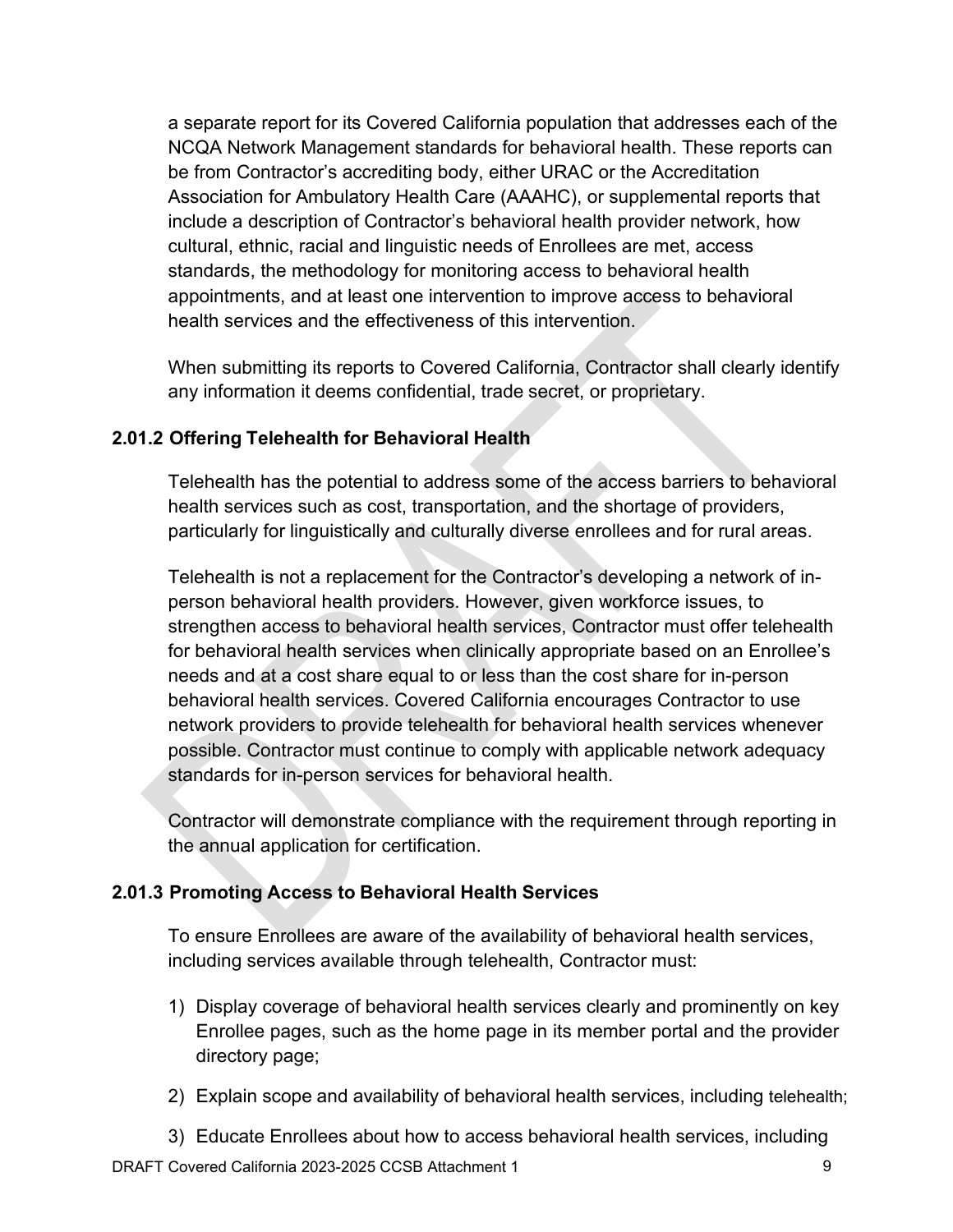through telehealth;

- 4) Ensure that Enrollees can easily find behavioral health services by utilizing a provider search attribute, including availability of telehealth services in the provider profile (e.g. Jane Doe, Ph.D. Psychologist telehealth video/phone), or other member portal navigation features; and
- 5) Promote integration and coordination of care between third party telehealth vendor services and primary care and other network providers.

Contractor will demonstrate compliance with the requirements through reporting in the annual application for certification.

## **2.01.4 Monitoring Behavioral Health Service Utilization**

Contractor must engage with Covered California to review its depression treatment penetration rate and its behavioral health service utilization rate, which will be calculated by Covered California using HEI data, submitted in accordance with Article 5.02.1, to further understand Enrollees' access to behavioral health services within the Contractor's network. Penetration rate is determined by dividing the number of members who receive a behavioral health service by the expected prevalence rate of behavioral health needs within a state or region, multiplied by 100 to report as a percent; this data will be analyzed separately for in-person and telehealth services.

# **2.02 Quality of Behavioral Health Services**

Measuring and monitoring quality is necessary to ensure Enrollees receive appropriate, evidence-based treatment and to inform quality improvement efforts.

## **2.02.1 Screening for Depression**

Contractor must work with its contracted providers to collect Depression Screening and Follow-Up Plan (NQF #0418) measure results for its Enrollees and report results in the annual application for certification. Contractor must engage with Covered California to review its performance.

Covered California strongly encourages Contractor to use the Patient Health Questionnaire-2 and 9 (PHQ-2, PHQ-9) as standardized depression screening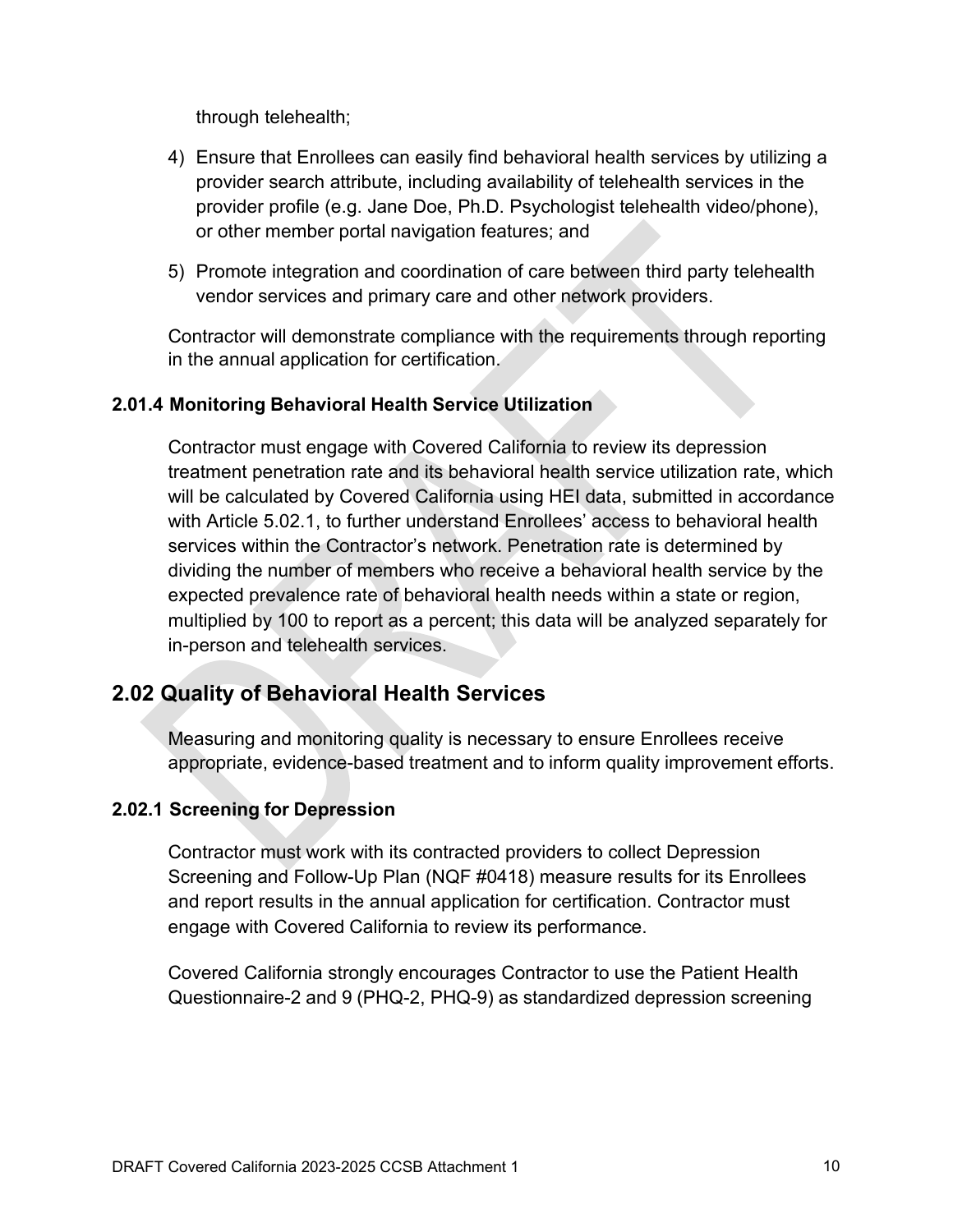tools when implementing this measure. If a different tool is used, this must be reported with the measure results.

## **2.02.2 Monitoring Quality Rating System Behavioral Health Measures**

Contractor must engage with Covered California to review its performance on the behavioral health measures reported by Contractor to CMS for the Quality Rating System (QRS) submitted in accordance with Article 5.01.1.

## **2.03 Appropriate Use of Opioids**

Appropriate use of opioids and evidence-based treatment of opioid use disorder, including Medication Assisted Treatment (MAT), can improve outcomes, reduce inappropriate healthcare utilization, and lower opioid overdose deaths.

## **2.03.1 Guidelines for Appropriate Use of Opioids**

Contractor shall implement policies and programs that align with the guidelines from Smart Care California to promote the appropriate use of opioids using a harm reduction framework and individualized approach to treatment planning [\(https://www.iha.org/wp-content/uploads/2021/02/Curbing-Opioid-Epidemic-](https://www.iha.org/wp-content/uploads/2021/02/Curbing-Opioid-Epidemic-Checklist-Health-Plans-Purchasers.pdf)[Checklist-Health-Plans-Purchasers.pdf\)](https://www.iha.org/wp-content/uploads/2021/02/Curbing-Opioid-Epidemic-Checklist-Health-Plans-Purchasers.pdf). Contractor's policies and programs must include the following priority areas:

- 1) Prevent: avoid new starts by using opioids sparingly, implement quantity limits for new starts, and support non-pharmacological approaches to pain management such as removing prior authorizations for physical therapy and adding chiropractic and acupuncture services as benefits;
- 2) Manage: identify patients on risky regimens (high-dose or opioids and sedatives); co-prescribe naloxone with chronic opioid prescriptions; develop individualized treatment plans, avoiding mandatory tapers, for continuing opioid therapy, tapering down or off opioid therapy; transition to buprenorphine; or add non-opioid options;
- 3) Treat: streamline access to evidence-based treatment for substance use disorder, including Medication Assisted Treatment (MAT) medications such as buprenorphine, methadone, and naltrexone and behavioral therapy, by addressing cost and logistical barriers at all points in the healthcare system; and
- 4) Stop deaths: promote data-driven harm reduction strategies, such as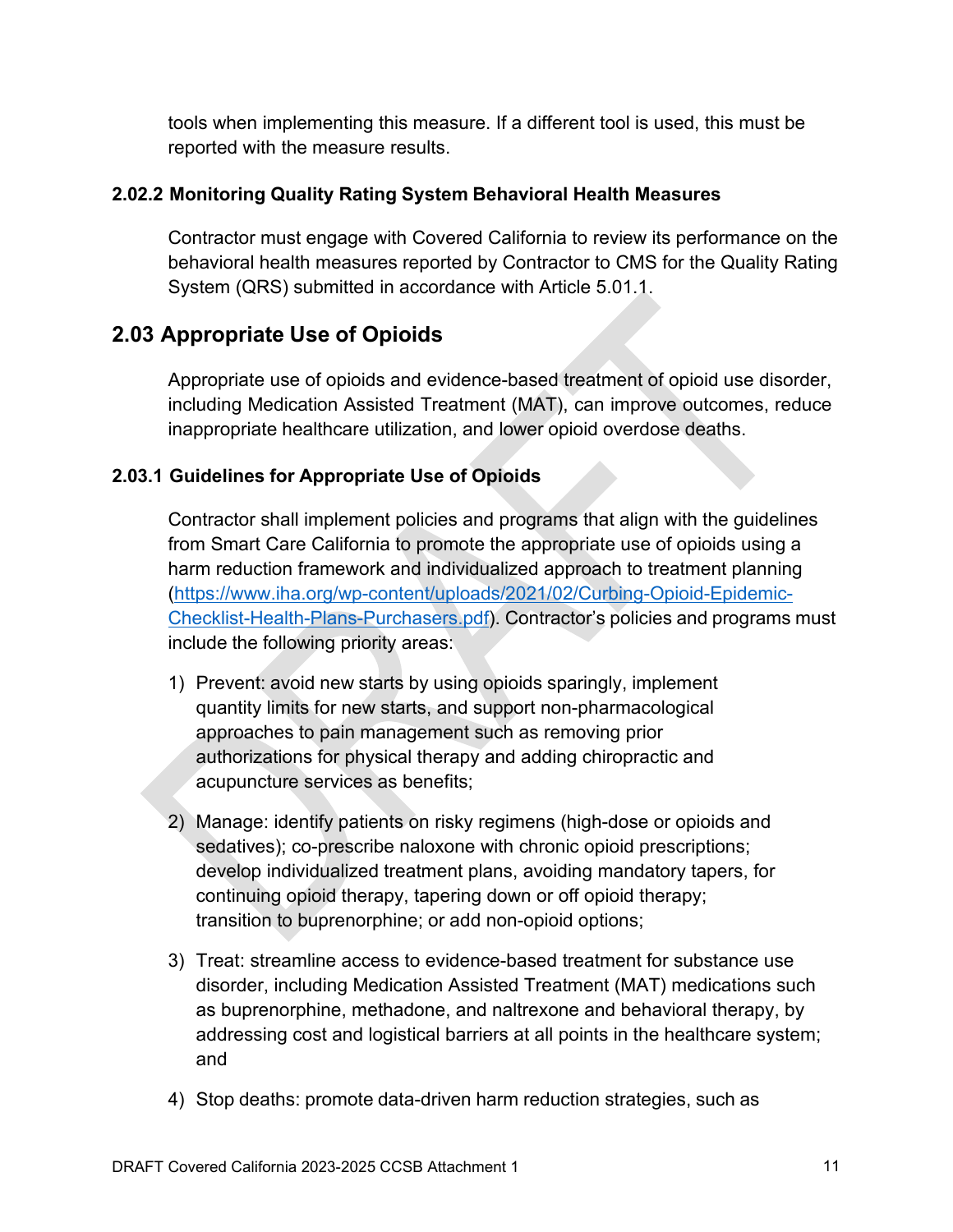naloxone access and syringe exchange.

Contractor must report in the annual application for certification how it is implementing such policies and programs in accordance with the Smart Care California guidelines.

#### **2.03.2 Monitoring Opioid Use Disorder Treatment**

To monitor access to opioid use disorder treatment, Contractor must engage with Covered California to review its Medication Assisted Treatment (MAT) prescriptions by provider and by region and to review its concurrent prescribing of opioids and naloxone rate using HEI data submitted in accordance with Article 5.02.1.

Contractor must also engage with Covered California to review its performance on the Pharmacotherapy for Opioid Use Disorder (POD) measure constructed from HEI data submitted in accordance with Article 5.02.1.

# **2.04 Integration of Behavioral Health Services with Medical Services**

Integrated behavioral health services with medical services, particularly primary care services, increases access to behavioral health services and improves treatment outcomes. Evidence suggests the Collaborative Care Model, as defined by the AIMS Center at the University of Washington, is a best practice among integrated behavioral health models (https://aims.uw.edu/collaborativecare).

Contractor shall pay its contracted providers through population-based payment and other alternative payment models, in accordance with Article 4.01.3, to support behavioral health integration with primary care.

## **2.04.1 Promotion of Integrated Behavioral Health**

Contractor must report in the annual application for certification:

- 1) How it is promoting the integration of behavioral health services with primary care including bi-directional data exchange;
- 2) The percent of its Enrollees and the percent of enrollees outside of Covered California cared for under an integrated behavioral and primary care model such as Primary Care Behavioral Health and the Collaborative Care Model; and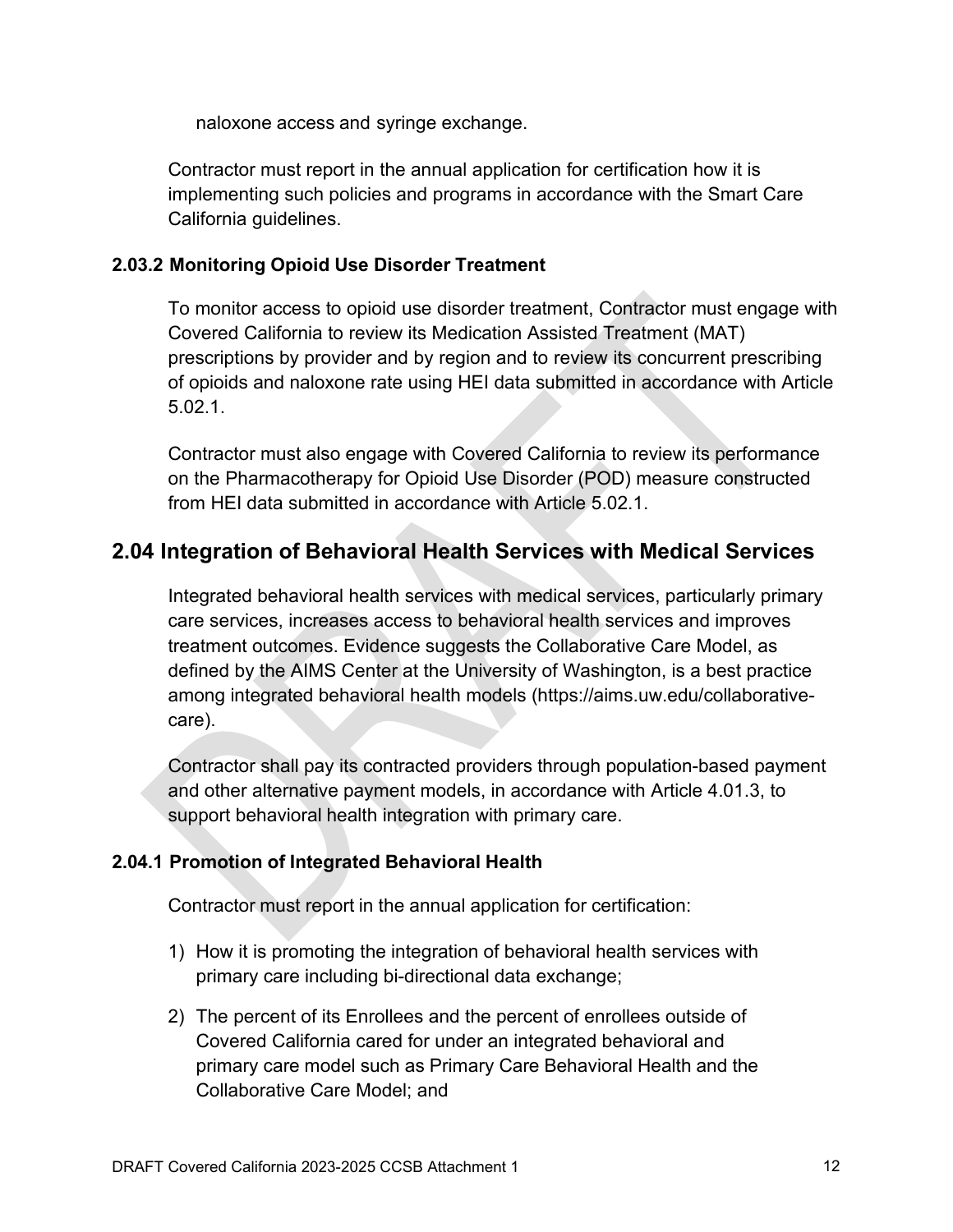3) Whether it reimburses for the Collaborative Care Model claims codes and if so, in what settings and to which entities. If Contractor does not reimburse for the Collaborative Care Model claims codes, Contractor must describe the barriers to reimbursing for these codes.

#### **2.04.2 Monitoring Collaborative Care Model Utilization**

Contractor must engage with Covered California to review its utilization of the Collaborative Care Model services using HEI data submitted in accordance with Article 5.02.1.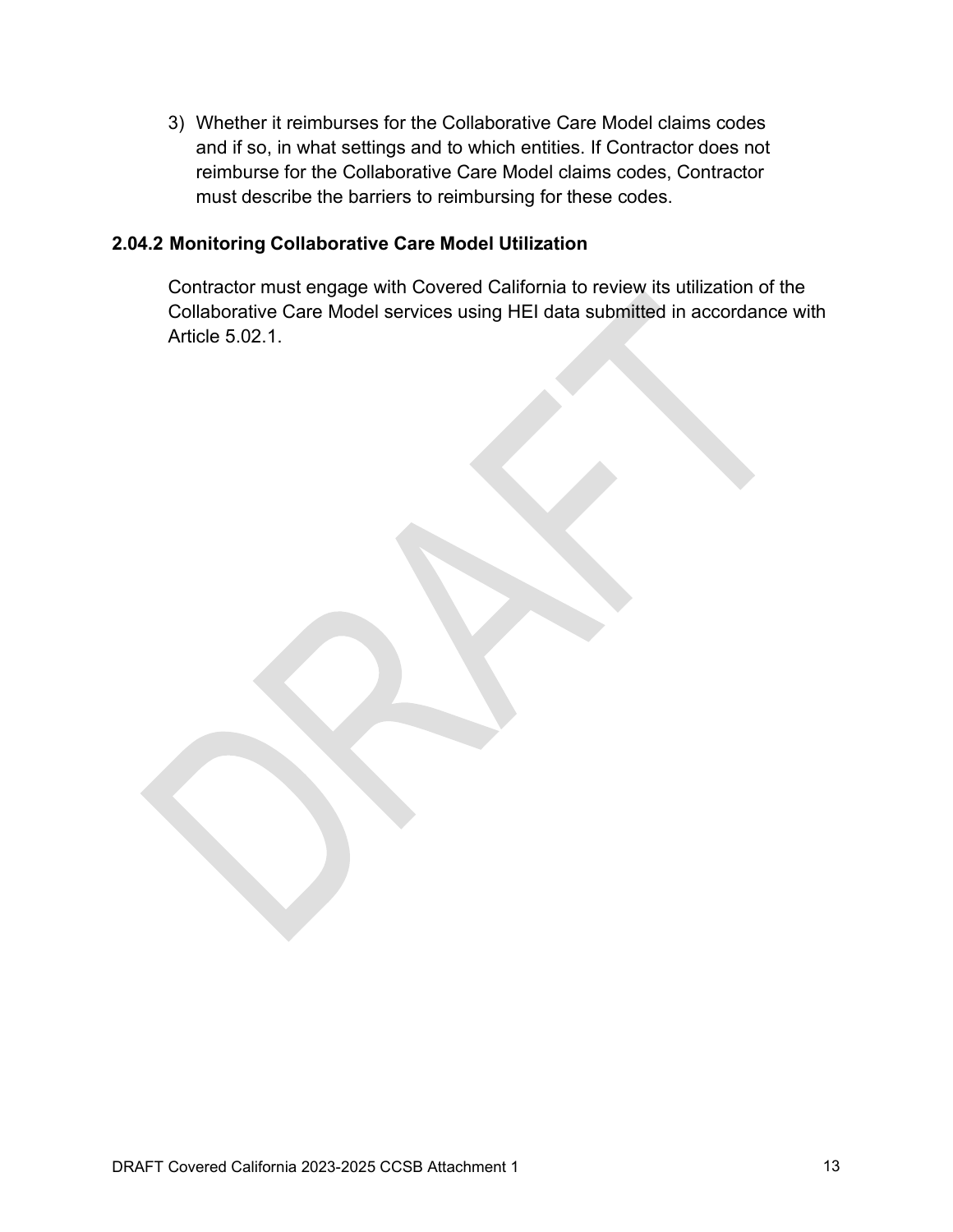## **ARTICLE 3 - POPULATION HEALTH**

QHP Issuers shall address population health, including promoting the use of health promotion and prevention services, increasing utilization of high value services, risk stratifying enrollees, and developing targeted interventions based on risk. QHP Issuers are responsible for addressing the health of all their Enrollees, not just Enrollees who utilize services.

## **3.01 Population Health Management**

Covered California and Contractor recognize that Population Health Management ensures accountability for delivering quality care. Population Health Management provides focus and a framework for improving health outcomes through registries, care coordination and targeted patient engagement.

#### **3.01.1 Population Health Management Plan Submission**

The Population Health Management plan provides a vehicle for establishing a formal strategy to optimize population health outcomes, including a defined approach for population identification and stratification, with attention to care management for complex enrollees. The Population Health Management plan is a critical part of achieving improvement in Enrollee health outcomes and is interrelated with all other quality care domains. Submission of a Population Health Management plan is a requirement for health plan accreditation by the National Committee for Quality Assurance (NCQA).

Contractor must submit components of its NCQA Population Health Management plan to Covered California as follows:

- 1) Population Health Management Standard 1: Population Health Management Strategy;
- 2) Population Health Management Standard 2: Population Identification; and
- 3) Population Health Management Standard 6: Population Health Management Impact.

Contractor must submit the Population Health Management plan in accordance with the three-year NCQA accreditation cycle. If significant changes are made to the Population Health Management plan during the three-year cycle, Contractor must resubmit the plan to Covered California.

Alternatively, if Contractor is not yet NCQA accredited or is unable to provide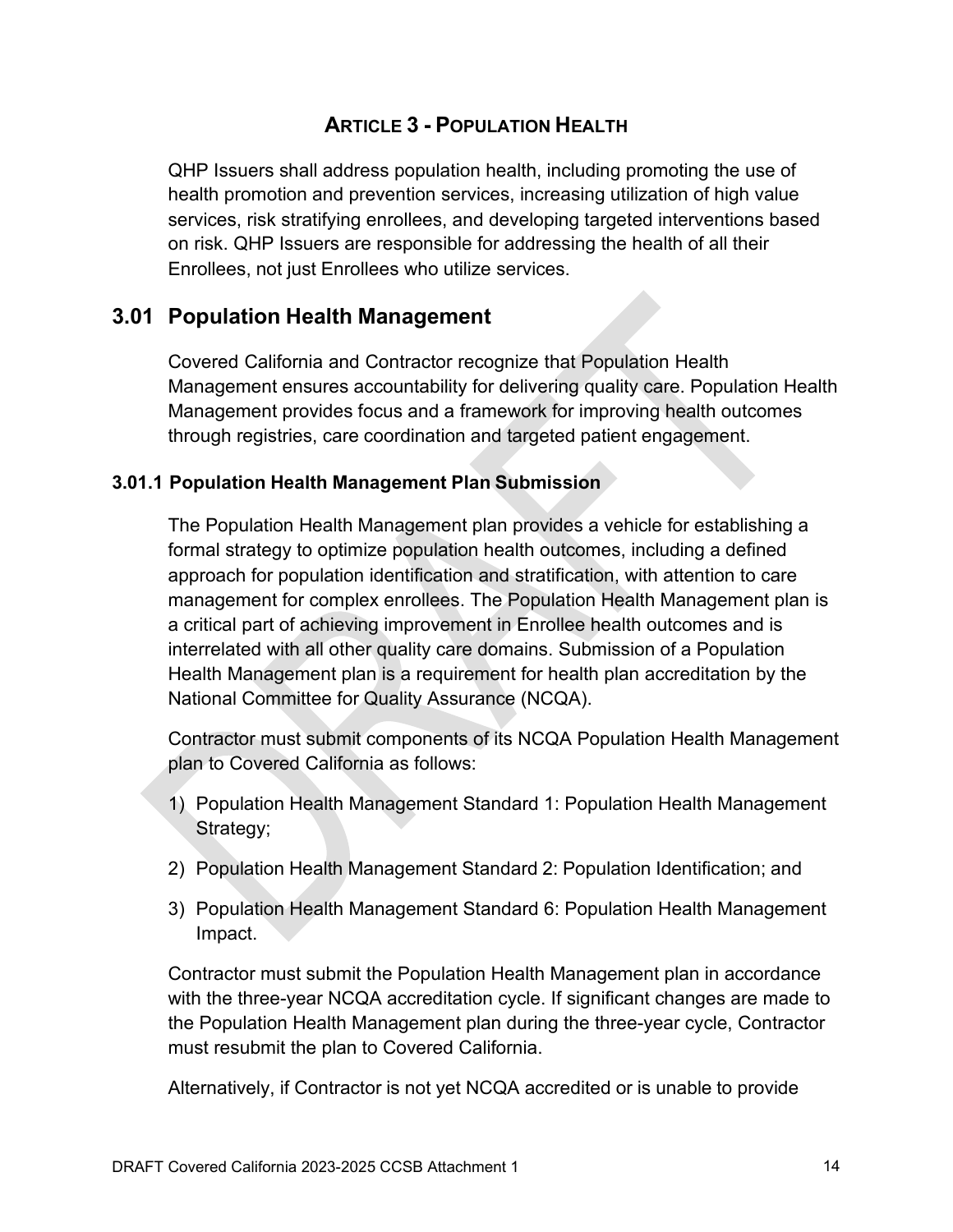components of its NCQA Population Health Management plan, Contractor must submit a separate Population Health Management plan for its Covered California population that addresses each of the following components:

- a) A Population Health Management Strategy for meeting the care needs of its Enrollees that includes the following:
	- i. Goals, focus populations, opportunities, programs, and services available for keeping members healthy, managing members with emerging risk, patient safety or outcomes across settings, and managing multiple chronic illnesses.
	- ii. Mechanism for informing Enrollees eligible for interactive programs with details of how to become eligible for participation, how to use program services, and how to opt in or out of a program.
	- iii. Activities performed by Contractor targeted at populations or communities as a part of the Population Health Management strategy that are not direct member interventions.
	- iv. Coordination of member programs across settings, providers, external management programs, and levels of care to minimize confusion and maximize reach and impact.
- b) Evidence of systematic collection, integration, and assessment of member data to assess the needs of the population and determine actionable categories for appropriate intervention. Contractor must describe the following:
	- i. How Contractor integrates multiple sources of data for use in Population Health Management functions that includes: medical and behavioral claims or encounters, pharmacy claims, laboratory results, health appraisal results, a copy of individual risk assessment questions, electronic health records, health programs delivered by the Contractor, and other advanced data sources.
	- ii. Contractor's process for at least annually assessing the following:
		- (1) Characteristics and needs, including health related social needs of its members;
		- (2) Needs of specific member subpopulations; and
		- (3) Needs of children and adolescents, members with disabilities, and members with serious and persistent mental illness.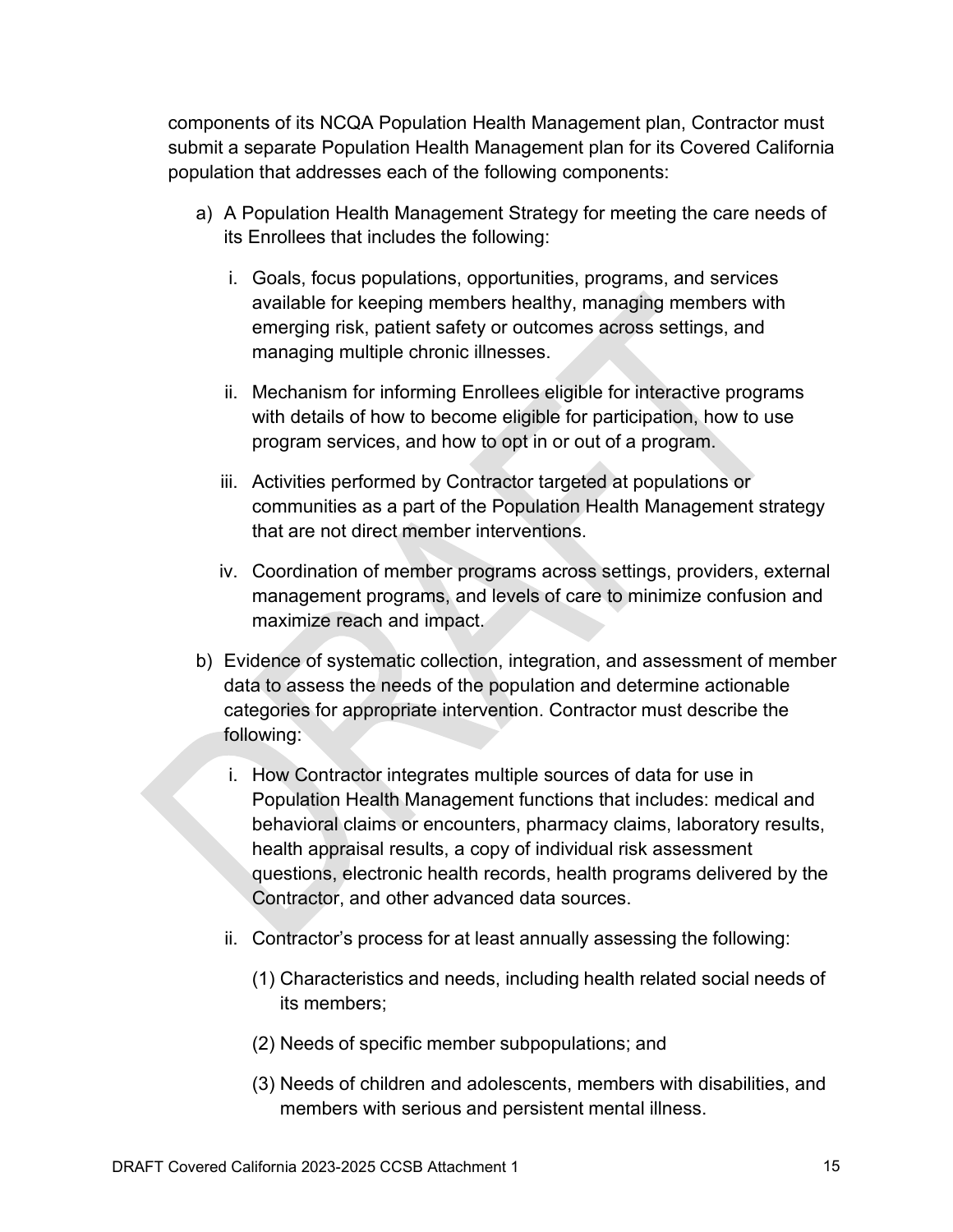- iii. How Contractor uses the population assessment at least annually to review and update its Population Health Management activities and resources to address member needs. Also, how Contractor reviews community resources for integration into program offerings to address member needs.
- iv. Its process, including the data sources and the population health categories, to stratify its Covered California population into subsets for targeted intervention at least annually.
- c) A systemic process of measuring the effectiveness of its Population Health Management strategy to determine if Population Health Management goals are met and to gain insights into areas needing improvement. Contractor must describe the following:
	- i. How Contractor conducts its annual comprehensive analysis of the impact of its Population Health Management strategy that includes the following:
		- (1) Quantitative results of relevant clinical, cost and utilization, and experience measures;
		- (2) Comparison of results with a benchmark or goal; and
		- (3) Interpretation of results.
	- ii. Its process to identify and address opportunities for improvement, using the results from the Population Health Management impact analysis at least annually.

When submitting its plan to Covered California, Contractor shall clearly identify any information it deems confidential, trade secret, or proprietary information.

# **3.02 Health Promotion and Prevention**

Health promotion and prevention are key components of high value healthcare. Research shows that treating those who are sick is often far costlier and less effective than preventing disease from occurring and keeping populations healthy. Covered California's health promotion and prevention requirements are centered on identifying Enrollees who are eligible for certain high value preventive and wellness benefits, notifying Enrollees about the availability of these services, making sure those eligible receive appropriate services and care coordination, and monitoring the health status of these Enrollees.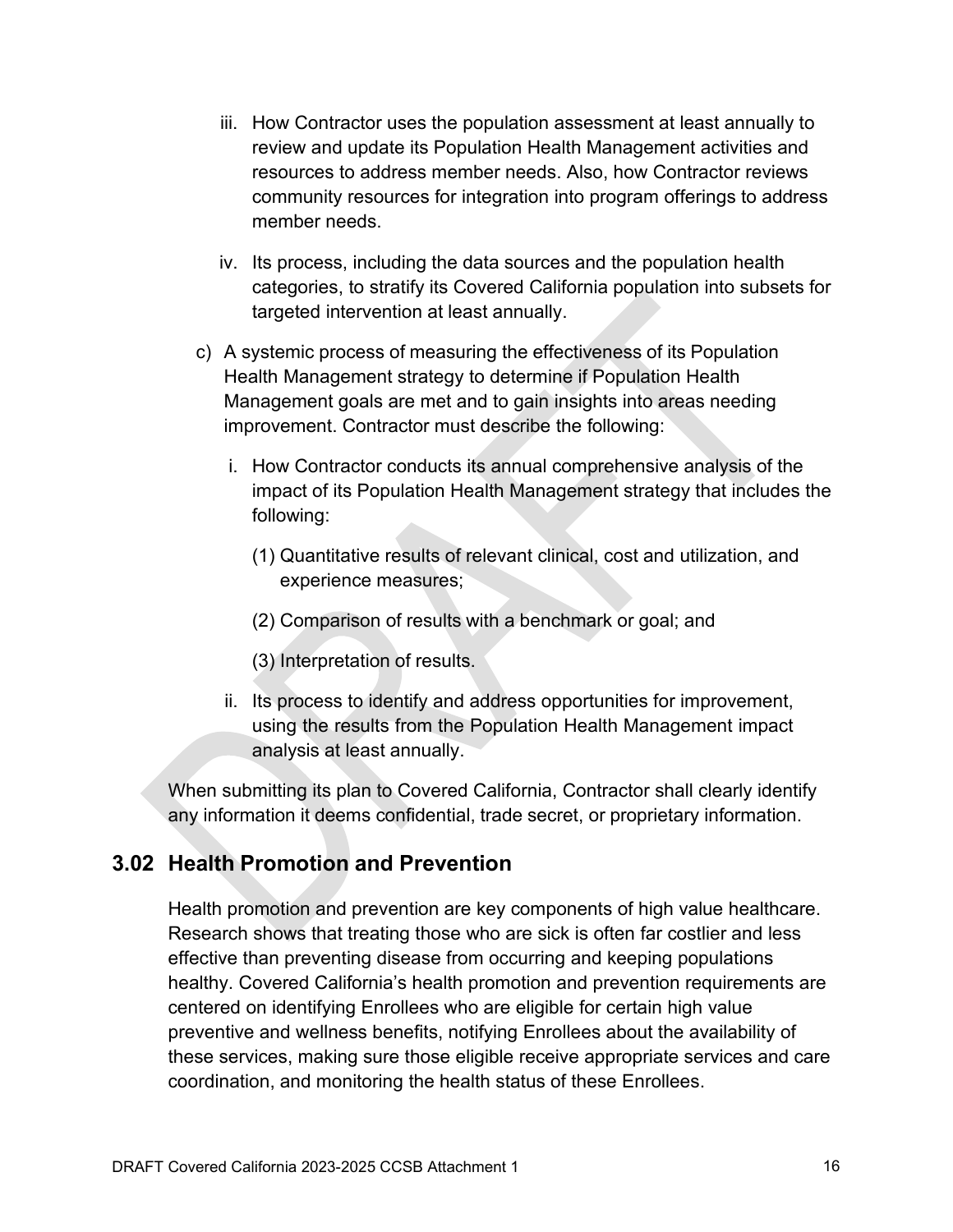#### **3.02.1 Tobacco Cessation Program**

Tobacco use is preventable and contributes to high morbidity and mortality. Reducing tobacco use will have greater impact on health outcomes in marginalized communities which have disproportionately higher rates of use.

- 1) Contractor must report to Covered California in the annual application for certification:
	- a) Analysis of performance trended over time of Enrollees who use tobacco who enroll in tobacco cessation programs, inclusive of evidenced-based counseling and appropriate pharmacotherapy; and
	- b) Whether its strategies to improve tobacco use prevention were successful and if the smoking prevalence of Enrollees has decreased over time.
	- c) Its strategies to improve its rates on the Medical Assistance with Smoking and Tobacco Use Cessation measure (NQF #0027), which may include evidence-based interventions or participation in quality collaboratives. Contractor must engage with Covered California to review its performance.

#### **3.02.2 Diabetes Prevention Programs**

Diabetes contributes to high rates of morbidity and mortality. Access to diabetes prevention programs is critical in the prevention of diabetes related complications.

- 1) Contractor must provide a Centers for Disease Control and Prevention (CDC)-recognized Diabetes Prevention Lifestyle Change Program, also known as a Diabetes Prevention Program (DPP) to its eligible Enrollees. The DPP must be available both in-person and online to allow Enrollees a choice of modality (in-person, online, distance learning, or a combination of modes). The DPP must be accessible to eligible Enrollees with limited English proficiency (LEP) and eligible Enrollees with disabilities. The DPP shall be available to all eligible Enrollees in the geographic service area and covered under the \$0 preventive services benefit or diabetes education benefit in the Patient-Centered Benefit Plan Designs. Contractor's DPP must have pending or full recognition by the CDC as a DPP. A list of recognized programs in California can be found at: [https://nccd.cdc.gov/DDT\\_DPRP/Registry.aspx.](https://nccd.cdc.gov/DDT_DPRP/Registry.aspx)
- 2) Contractor must report to Covered California in the annual application for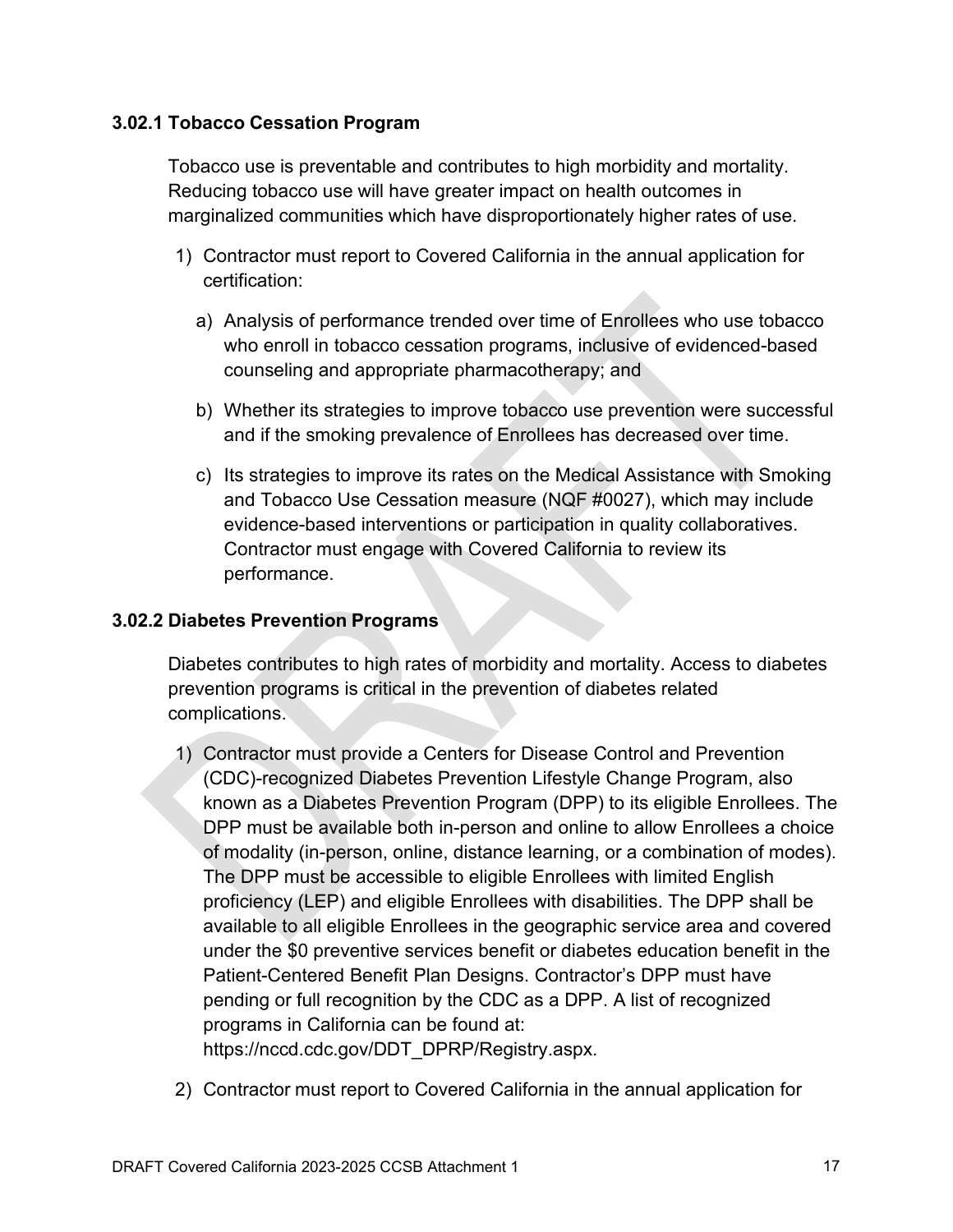certification:

- a) Analysis of performance trended over time of utilization rates of eligible Enrollees who enroll in the Diabetes Prevention Program in relation to expected rates. This includes total eligible enrollees identified as high risk for diabetes and total eligible enrollees who should have been identified as high risk for diabetes, which can be projected using the CDC Diabetes Prevention Impact Toolkit [\(https://nccd.cdc.gov/Toolkit/DiabetesImpact/\)](https://nccd.cdc.gov/Toolkit/DiabetesImpact/); and
- b) Its strategies to close the gap between the Diabetes Prevention Program utilization rates by eligible Enrollees in relation to expected rates.
- 3) If there is a gap between utilization rates and expected rates, Contractor must develop a corrective action plan to close the gap. The corrective action plan is subject to review and approval by Covered California.

# **3.03 Supporting At-Risk Enrollees Requiring Transition**

An Enrollee transition plan allows for a clear process to transfer critical health information for at-risk members during movement between healthcare coverage. Covered California is particularly concerned about At-Risk Enrollees who are transitioning from one QHP Issuer to another, which includes Enrollees who are: (1) in the middle of acute treatment, third trimester pregnancy, or those who would otherwise qualify for Continuity of Care under California law, (2) in case management programs, (3) in disease management programs, or (4) on maintenance prescription drugs for a chronic condition.

## **3.03.1 Submission of Transition Plan**

In the event of a service area reduction, Contractor must submit an evaluation and formal transition plan to facilitate transitions of care with minimal disruption for At-Risk Enrollees who are transitioning from one QHP Issuer to another or into or out of Covered California. If this occurs, Covered California may automatically transition Contractor's Enrollees into a different QHP Issuer to avoid gaps in coverage. If Contractor receives terminating Enrollees, Contractor must implement policies and programs to facilitate transitions of care.

- 1) In such events, Contractor must submit a transition plan to Covered California that meets the following requirements. Contractor terminating Enrollees must:
	- a) Conduct outreach to alert all impacted Enrollees that their QHP will be ending. Outreach will include instructions, timing, and options for enrolling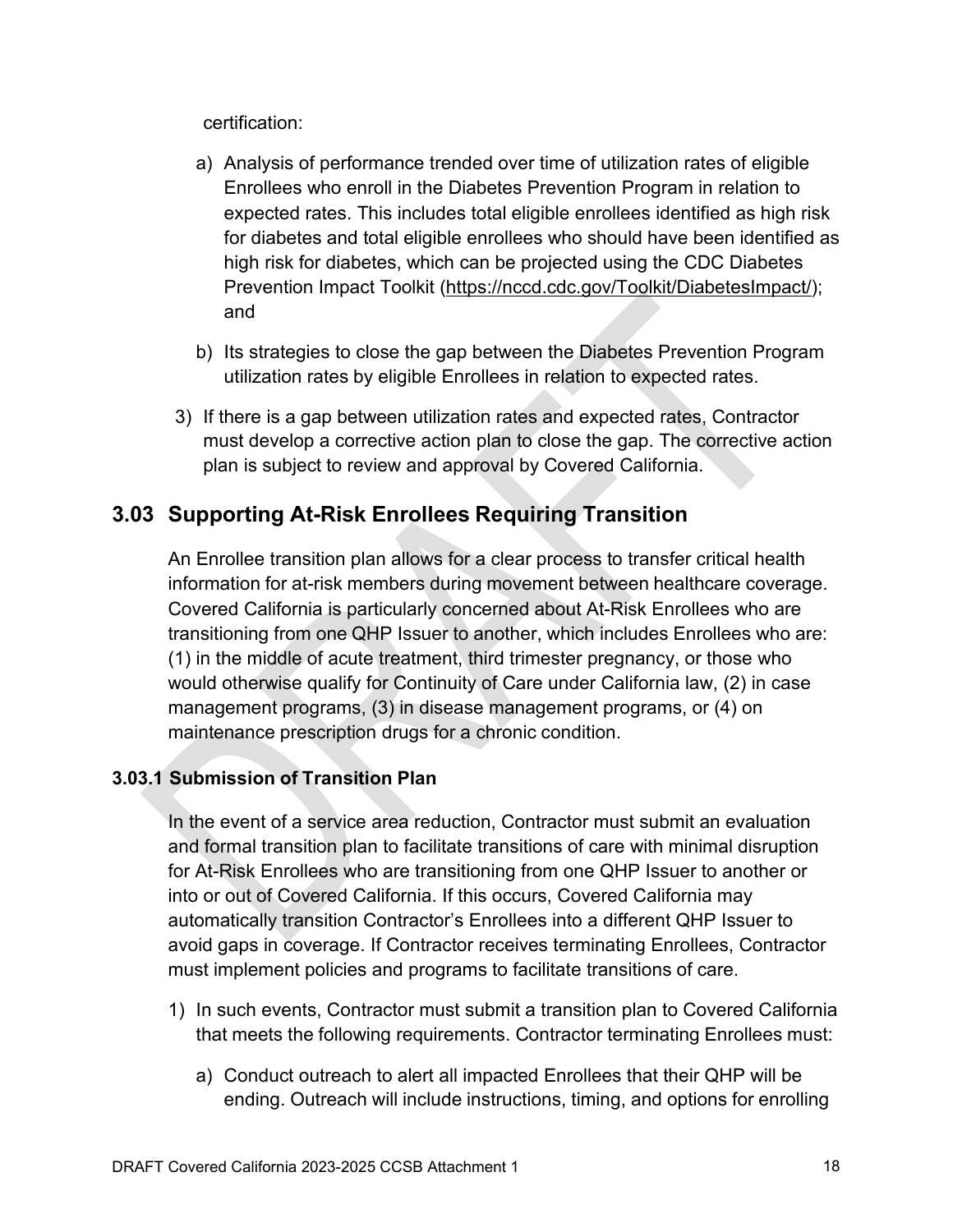with a new QHP Issuer.

- b) Conduct outreach to At-Risk Enrollees, giving them the option to authorize Contractor to send their personal health information to the Enrollee's new QHP Issuer with the goal of improving the transition of care.
- c) Send Enrollee health information relevant to creating transitions of care with minimal disruption to the Enrollee's new QHP Issuer for those Enrollees who have provided authorization to do so, as follows:
	- i. For all terminating Enrollees, send Primary Care Provider information on record.
	- ii. For At-Risk Enrollees, send relevant personal health information.
- d) Conduct outreach to providers in impacted service areas to create Enrollee transitions with minimal disruption.
- 2) If Contractor receives terminating Enrollees from another QHP Issuer pursuant to a service area withdrawal, Contractor must do the following:
	- a) Identify At-Risk Enrollees, either through existing Contractor practices, or through receipt of both health information from the prior QHP Issuer and the data file with transitioning enrollment information from Covered California (which would occur after these Enrollees have effectuated coverage).
	- b) Ensure At-Risk Enrollee care transitions account for the Enrollee's medical situation, including participation in case or disease management programs, locating in-network Providers with appropriate clinical expertise, and any alternative therapies, including specific drugs.
	- c) Establish internal processes to ensure all parties involved in the transition of care for At-Risk Enrollees are aware of their responsibilities. This includes anyone within or outside of Contractor's organization who are needed to ensure the transition of prescriptions or provision of care.
	- d) Provide information on continuity of care programs, including alternatives for transitioning to an in-network provider.
	- e) Ensure the new Enrollees have access to Contractor's formulary information prior to enrollment.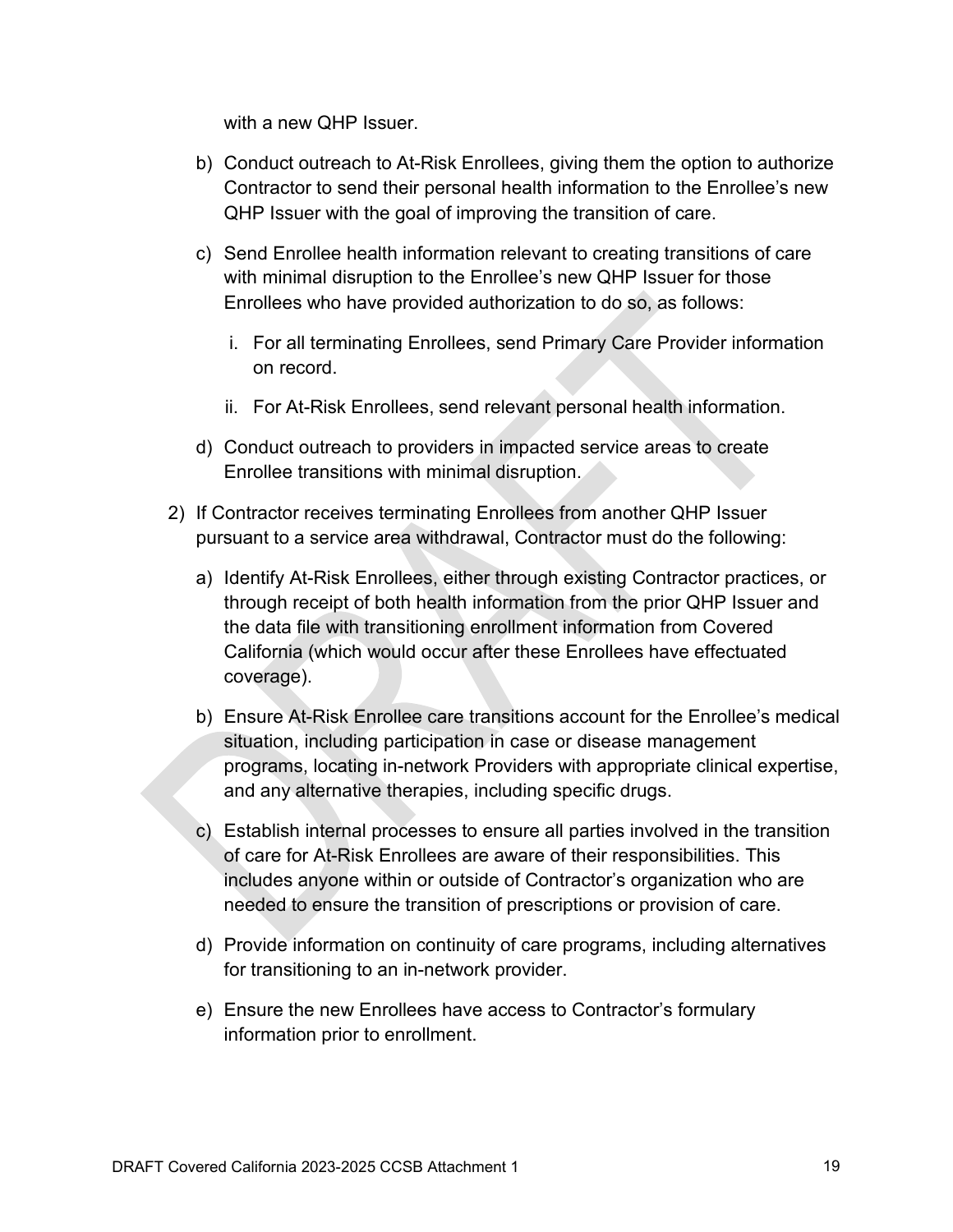## **3.04 Social Health**

Given the strong evidence of the role of social factors on health outcomes, addressing health-related social needs is an important step in advancing Covered California's goal to ensure everyone receives the best possible care.

Covered California acknowledges the importance of understanding patient health-related social needs – an individual's socioeconomic barriers to health – to move closer to equitable care and seeks to encourage the use of social needs informed and targeted care. As social needs are disproportionately borne by disadvantaged populations, identifying and addressing these barriers at the individual patient level is a critical first step in improving health outcomes, reducing health disparities, and reducing healthcare costs.

Identification and information sharing of available community resources is critical to meeting identified member social needs.

While Contractor builds its small group business, requirements included in Article 3.04 will not be applied to the CCSB line of business. When this requirement pertains to CCSB, Contractor will be required to report on this requirement annually.

## **3.04.1 Screening for and Addressing Social Needs**

Contractor must screen all Enrollees for a minimum of two standard social needs: food insecurity and housing instability or homelessness. Screening in coordination with contracted providers is highly encouraged.

Contractor must address Enrollees' identified health-related social needs and support linkages to appropriate social services throughout all regions covered. This requirement may be met through contracting with a vendor that maintains a resource directory or community resource platform applicable to Contractor's geographic licensed service area.

Contractor must annually report to Covered California:

- 1) Its process for screening Enrollees for social needs, including which Enrollee touch points include social need screening, whether the screening is performed by Contractor's staff, vendor, or network providers, and which questions are used to screen for food insecurity and housing instability or homelessness.
- 2) The social needs screening efforts by its provider network and the actions Contractor takes to coordinate screening and linkage to services with its provider network, including what support Contractor provides to contracted providers to connect Enrollees.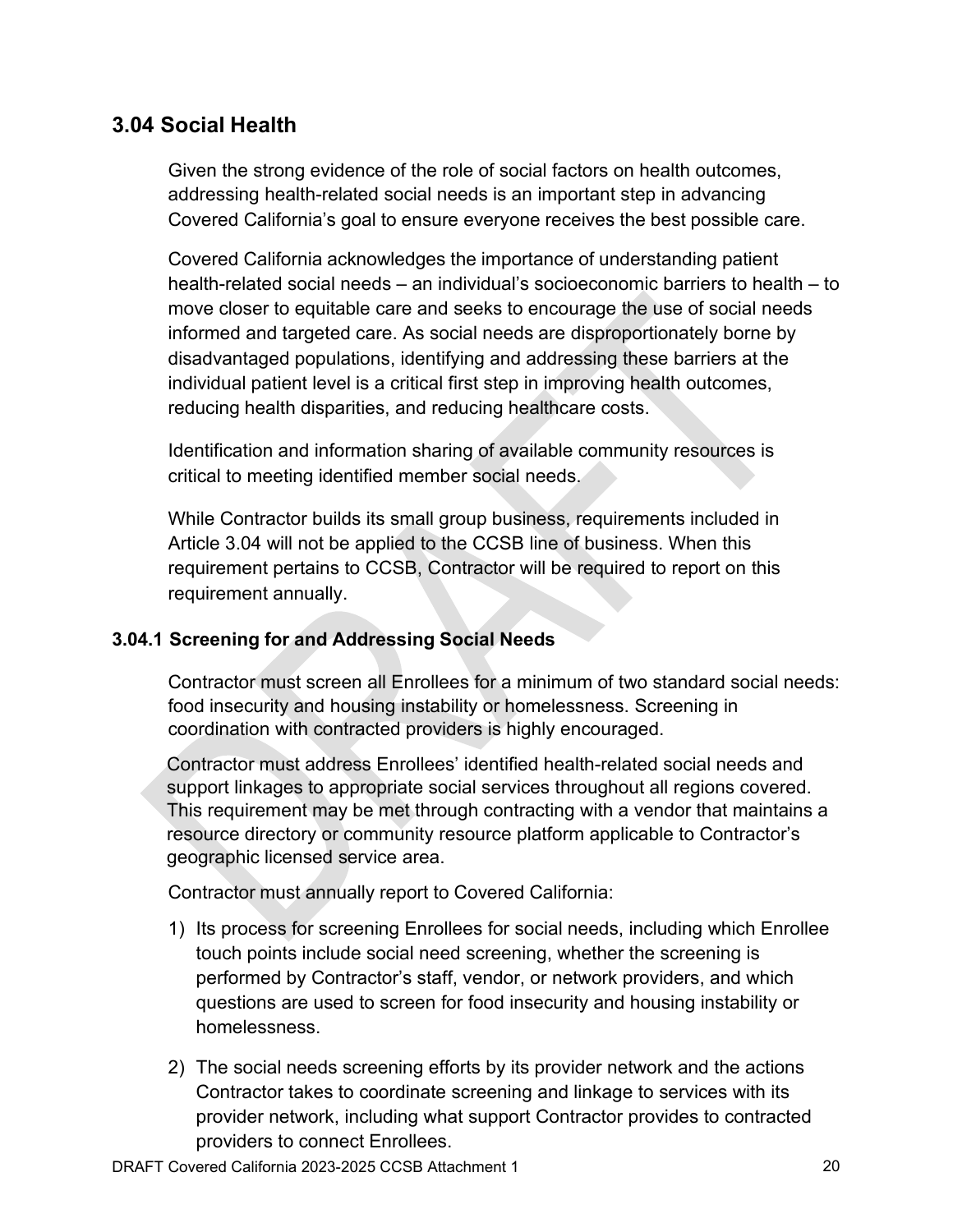- 3) Its process for linking members with food insecurity or housing instability or homelessness to resources and how Contractor tracks if or when the social need has been addressed.
- 4) The total number of Enrollees screened for food insecurity and housing instability or homelessness, the number and percent who screened positive for each, and the number and percent who screened positive that were successfully linked to resources to meet the social need.

Contractor must engage with Covered California to review its performance on screening for and addressing health-related social needs.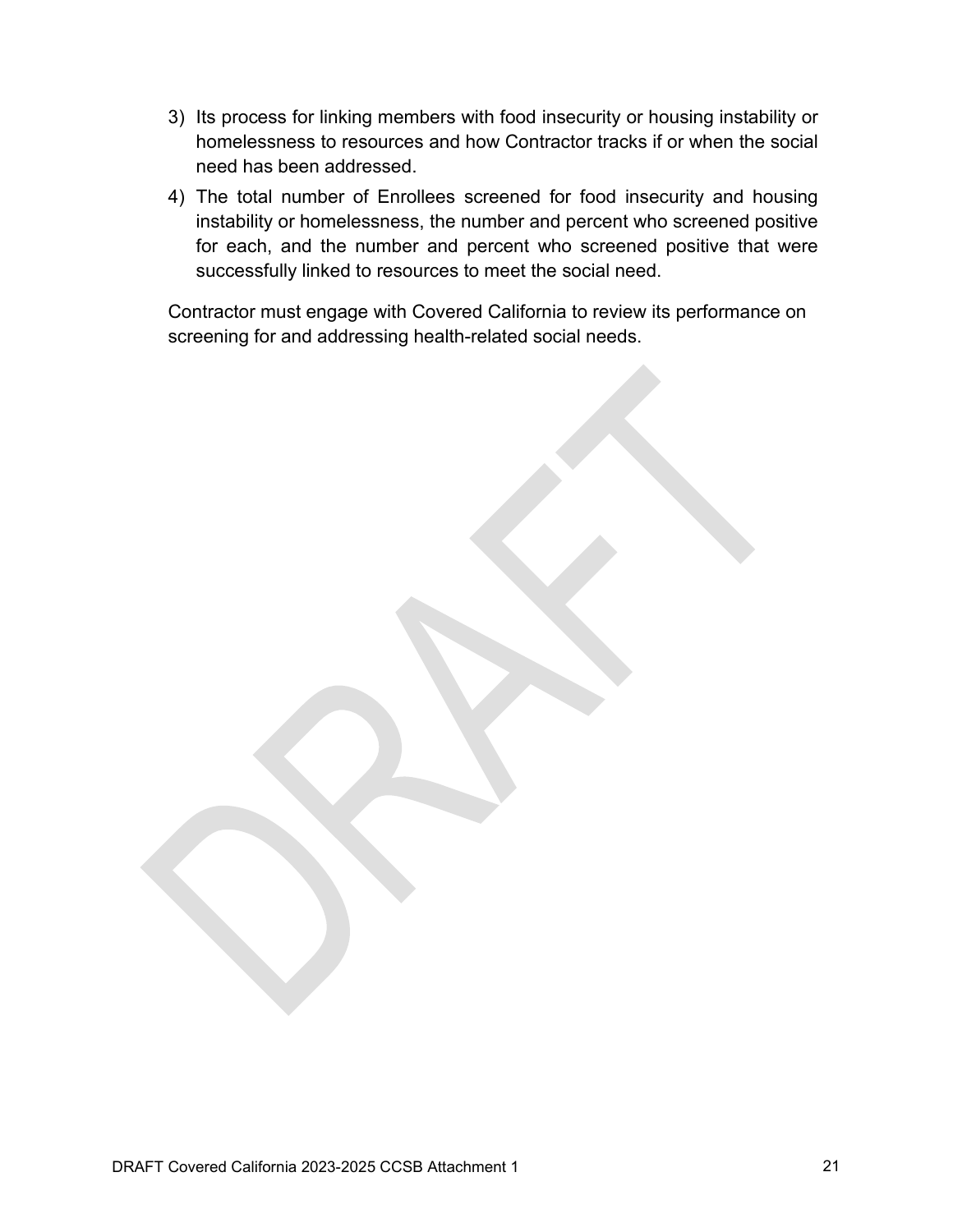## **ARTICLE 4 - DELIVERY SYSTEM AND PAYMENT STRATEGIES TO DRIVE QUALITY**

Contractor is expected to contribute to broadscale efforts to improve the healthcare delivery system in California. To meet goals of the Triple Aim and the goal of a safe, timely, effective, efficient, equitable and patient-centered (STEEEP) healthcare system as set forth by the Institute of Medicine, Contractor shall work with Covered California to promote effective primary care, increase integration and coordination within the healthcare system, and manage and design networks based on value. These delivery system reform efforts must be supported with value-based payment models.

# **4.01 Effective Primary Care**

Covered California and Contractor recognize that providing high-quality, equitable, and affordable care requires a foundation of effective and patientcentered primary care. Effective primary care is data driven, team-based, and supported by alternative payment models such as population-based payment and shared savings. Contractor shall actively promote the development and use of advanced primary care models that promote access, care coordination, and quality while managing the total cost of care.

Contractor shall work with Covered California to provide comparison reporting for the requirements specified below for all lines of business to compare performance and inform future Covered California requirements.

Contractor agrees that effective primary care is important for providing highquality, equitable, and affordable care. Contractor will make good faith efforts to promote advanced primary care through collaborative efforts and strategic decisions for its other products and lines of business. While Contractor builds its small group business, requirements included in Article 4.01 will not be applied to the CCSB line of business.

## **4.01.1 Encouraging Use of Primary Care**

Ensuring all Enrollees have a primary care clinician is foundational for promoting access to and encouraging the use of primary care.

1) Contractor must ensure that upon enrollment all Enrollees are informed about the role and benefits of primary care and are given the opportunity to select a primary care clinician. Within sixty (60) days of effectuation into the plan, if an Enrollee does not select a primary care clinician, Contractor must provisionally assign the Enrollee to a primary care clinician, inform the Enrollee of the assignment, and provide the Enrollee with an opportunity to select a different primary care clinician. When assigning a primary care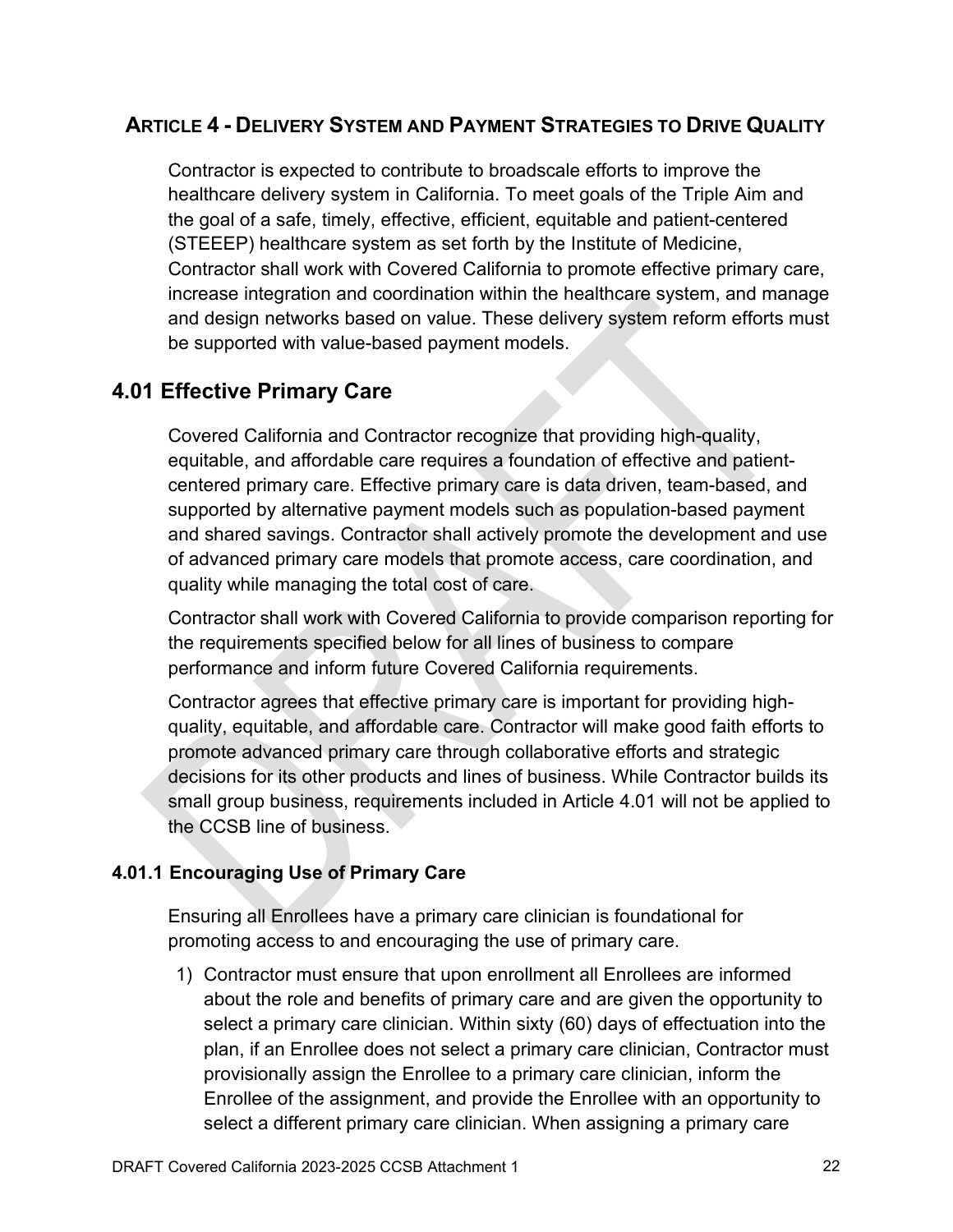clinician, Contractor shall use commercially reasonable efforts to assign a primary care clinician consistent with an Enrollee's stated gender, language, ethnic and cultural preferences, geographic area, existing family member assignment, and any prior primary care clinician.

- 2) Contractor must report in the annual application for certification the number and percent of Enrollees who select a clinician and the number and percent of Enrollees who are assigned to a primary care clinician.
- 3) Covered California will evaluate the effectiveness of this policy in collaboration with Contractor and other stakeholders. Contractor shall provide Covered California with data and other information to perform this evaluation.

#### **4.01.2 Measuring Advanced Primary Care**

Advanced primary care is patient-centered, accessible, team-based, data driven, supports the integration of behavioral health services, and provides care management for patients with complex conditions. Primary care clinicians should have access to data related to the care their patients receive throughout the delivery system to enable primary care clinicians to provide integrated care. Measuring the performance of primary care practices within Contractor's network is important to ensure Enrollees receive high-quality care, to inform quality improvement and technical assistance efforts, and to support the adoption of alternative payment models.

- 1) Contractor must implement a measure set that includes quality and costdriving utilization measures for advanced primary care to assess the prevalence of high-quality, advanced primary care practices within Contractor's network. Contractor will collaborate with Covered California, the Integrated Healthcare Association (IHA), California Quality Collaborative (CQC), and other stakeholders to implement the measure set.
- 2) Contractor must submit data to IHA to implement the measure set. Contractor must annually report its performance on the measure set to Covered California or allow IHA to submit results to Covered California on Contractor's behalf.
- 3) Contractor must engage with Covered California to evaluate the performance of its contracted primary care practices using the measure set.

#### **4.01.3 Payment to Support Advanced Primary Care**

1) Covered California and Contractor recognize the importance of adopting and expanding primary care payment models that provide the necessary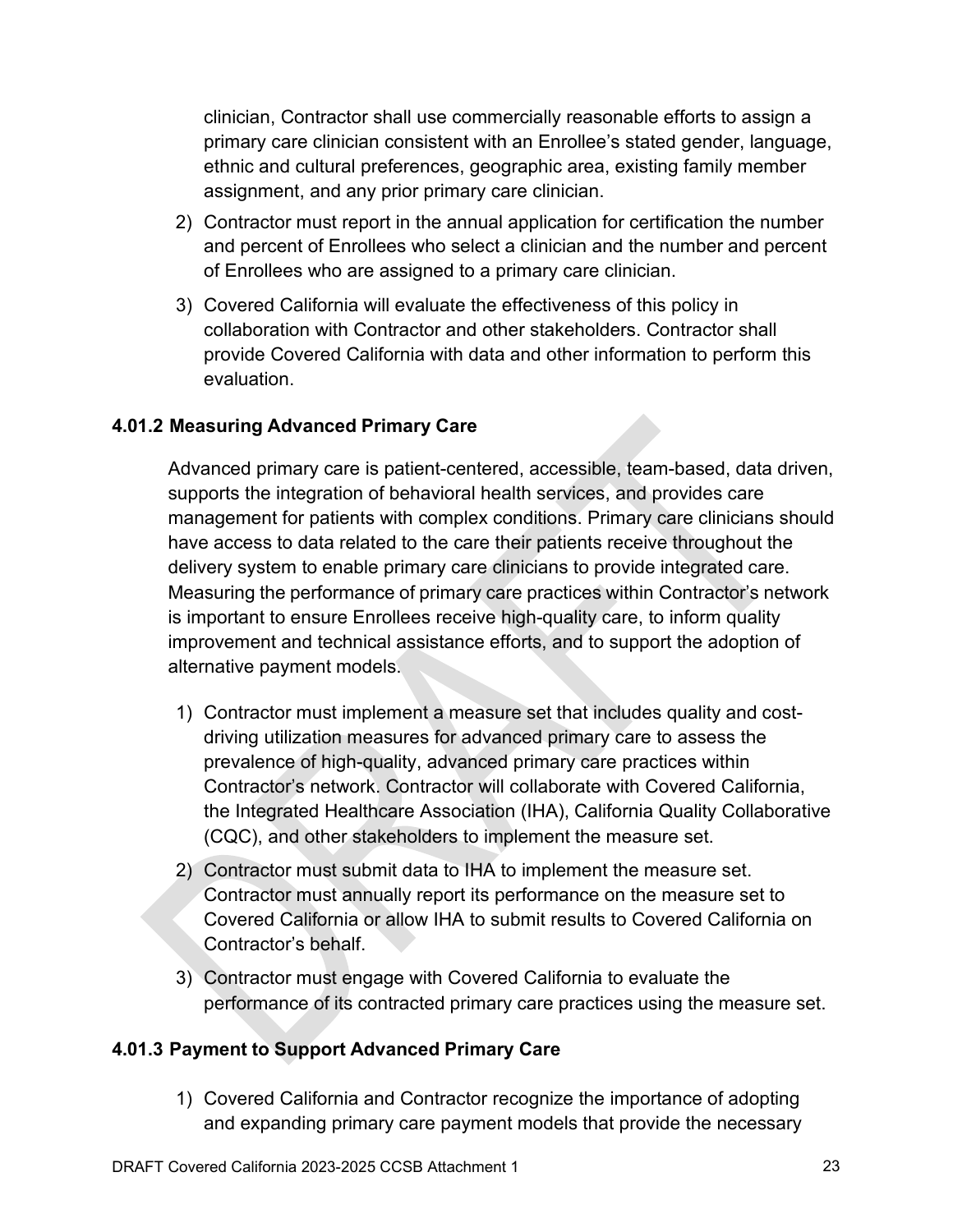revenue to fund accessible, data-driven, team-based care with accountability for providing high-quality, equitable care, and managing the total cost of care. Contractor must report on its primary care payment models using the Health Care Payment Learning and Action Network Alternative Payment Model (HCP LAN APM) categories and associated subcategories of fee for service with no link to quality and value (Category 1), fee for service with a link to quality and value (Category 2), alternative payment models built on a fee for service structure such as shared savings (Category 3), and population-based payment (Category 4). A combination of payment models across categories may be the most effective to support advanced primary care. Contractor must report in the annual application for certification:

- a) The number and percent of its contracted primary care clinicians paid using each HCP LAN APM category and associated subcategories;
- b) Total primary care spend, as defined by the Integrated Healthcare Association (IHA), and the percent of spend within each HCP LAN APM category and associated subcategory; and
- c) A description of the Contractor's payment model for its 5 largest physician groups, as defined by the number of providers, and how their primary care clinicians are paid.
- 2) Contractor must adopt and progressively expand the percent of primary care clinicians paid through the HCP LAN APM categories of populationbased payment (Category 4) and alternative payment models built on a fee for service structure such as shared savings (Category 3).
- 3) Contractor shall work with Covered California and other stakeholders to analyze the relationship between the percent of spend for primary care services with performance of the overall delivery system. If the evidence shows that rebalancing to increase primary care spend improves quality or drives lower total cost of care, Covered California may set a target or floor for primary care spend in future Covered California requirements.

# **4.02 Promotion of Integrated Delivery Systems (IDSs) and Accountable Care Organizations (ACOs)**

Evidence suggests the adoption and expansion of integrated, coordinated, and accountable systems of care such as IDSs or ACOs can lead to improved quality and reduced costs. An IDS is defined as an organized healthcare delivery system in which payers, hospitals, and providers coordinate to provide patient care, integrate care across settings, and share responsibility for patient outcomes and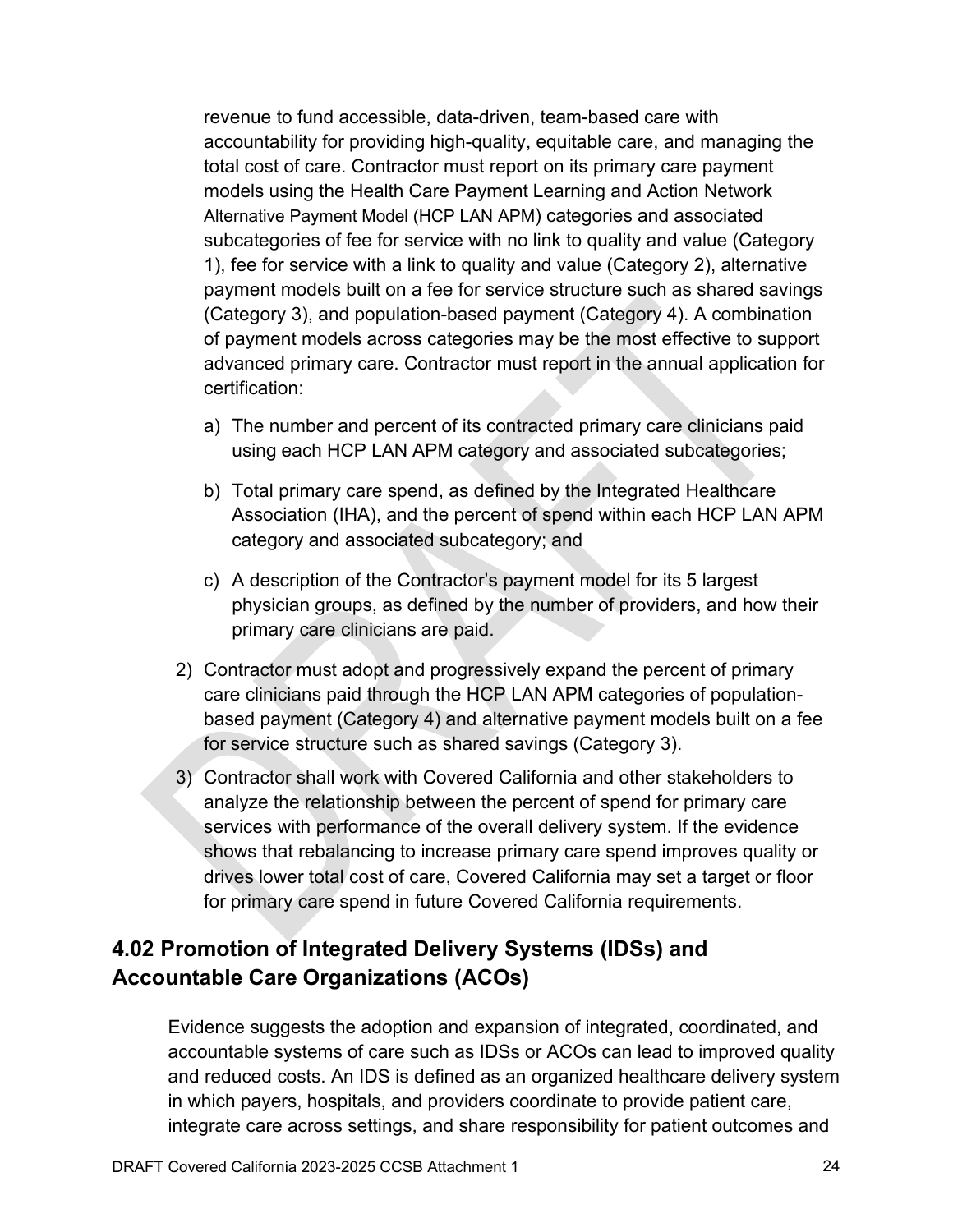resource use. IDS partners are generally managed by the same organization. An ACO is defined as a system of population-based care coordinated across the continuum including multidisciplinary physicians and physician groups, hospitals, and ancillary providers with combined risk sharing arrangements and shared incentives between providers or between payers and providers. Ideally ACO partners are held accountable for nationally recognized clinical, financial, and operational performance. As providers accept more accountability under this provision, Contractor shall ensure that providers have the capacity to manage the risk. There are many variations of ACO implementation with evidence suggesting that there are key characteristics of an ACO model that influence its success.

Contractor shall work with Covered California to provide comparison reporting for the requirements specified below for all lines of business to compare performance of its IDSs and ACOs and inform future Covered California requirements.

Contractor agrees that integrated, coordinated, and accountable systems of care are important for providing high-quality, equitable, and affordable care. Contractor will make good faith efforts to promote IDSs and ACOs through collaborative efforts and strategic decisions for its other products and lines of business. While Contractor builds its small group business, requirements included in Article 4.02 will not be applied to the CCSB line of business.

## **4.02.1 Enrollment in IDSs and ACOs**

Contractor shall work with Covered California to increase enrollment in integrated, coordinated, and accountable systems of care with the goal of improved quality and decreased cost. Achieving these goals requires not only increased enrollment, but also continued improvement within IDSs and evolving ACOs.

- 1) Contractor must report in the annual application for certification:
	- a) The characteristics of their IDS and ACO systems, such as the payment model including risk sharing structure, leadership structure, quality incentive programs, data exchange processes, and the number and type of partner organizations. Contractor will work collaboratively with Covered California and other stakeholders to define a registry of characteristics to support this reporting.
	- b) The number and percent of Enrollees who are cared for within an ACO or IDS.
	- c) The percent of spend under ACO and IDS contracts compared to its overall spend on healthcare services.

DRAFT Covered California 2023-2025 CCSB Attachment 1 25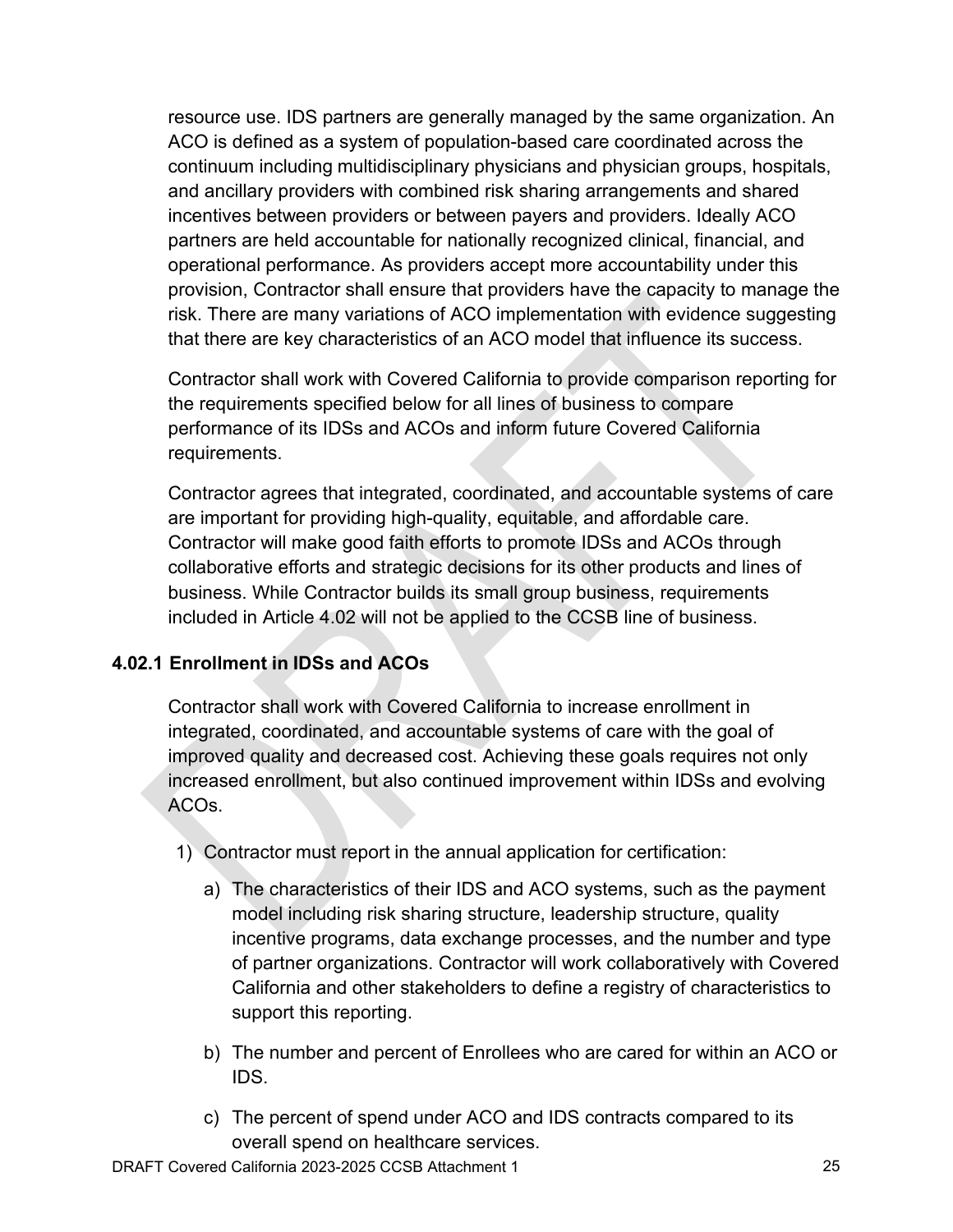#### **4.02.2 Measuring IDS and ACO Performance**

Measuring the performance of IDSs and ACOs is important to ensure Enrollees receive high-quality, equitable, and affordable care, to inform improvement efforts, and to establish best practices.

- 1) Contractor must submit data to IHA for use in the IHA Commercial ACO Measure Set and Commercial HMO Measure Set, as applicable for its delivery system model. Contractor must annually report its performance on the IHA Commercial ACO and HMO Measure Set for all lines of business to Covered California or allow IHA to submit results to Covered California on Contractor's behalf.
- 2) Contractor must engage with Covered California to evaluate its performance using the results of the IHA Commercial ACO and HMO reports and the characteristics of different IDS and ACO systems to establish best practices to inform future requirements.

## **4.03 Networks Based on Value**

QHP Issuers shall curate and manage their networks to address variation in quality and cost performance across network hospitals and providers, with a focus on improving the performance of hospitals and providers. Contractor is accountable for measuring, analyzing, and reducing variation to achieve consistent high performance for all network hospitals and providers. Affordability is core to Covered California's mission to expand the availability of insurance coverage. The wide variation in unit price and total costs of care, with some providers and facilities charging far more for care irrespective of quality, is a key contributor to the high cost of medical services. Contractor shall hold its contracted hospitals and providers accountable for improving quality and managing or reducing cost and provide support to its contracted hospitals and providers to improve performance.

Contractor agrees that network design based on value is important for providing high-quality, equitable, and affordable care. Contractor will make good faith efforts to design and manage networks based on value, promote hospital valuebased purchasing, reduce hospital acquired conditions, and implement strategies to improve maternal health, including promoting appropriate use of Csections**,** through collaborative efforts and strategic decisions for its other products and lines of business. While Contractor builds its small group business, requirements included in Article 4.03 will not be applied to the CCSB line of business.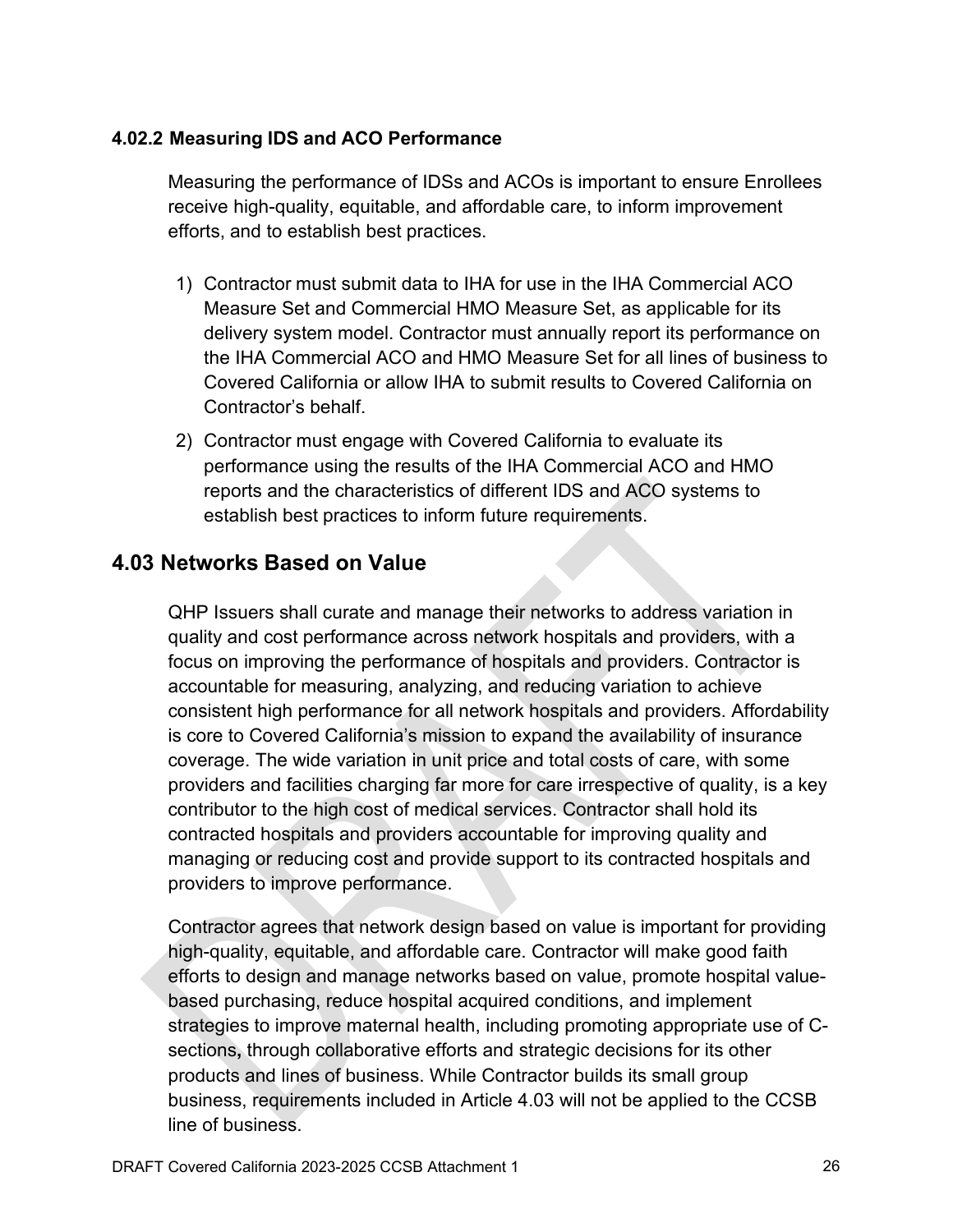#### **4.03.1 Designing and Managing Networks Based on Value**

Contractor shall design and manage its networks based on cost, quality, safety, patient experience, and equity to ensure that all Enrollees receive high-quality, affordable, and equitable care.

- 1) Contractor must include quality which should include clinical quality, equity, patient safety, patient experience – and cost in the evaluation and selection criteria for all providers, including physicians and physician groups, and all facilities, including hospitals, when designing and managing networks for its QHPs.
- 2) Contractor must report in the annual application for certification how it meets this requirement and the basis for the selection and review of providers and facilities in networks for QHPs and if applicable, the rationalefor excluding a provider or facility. Reports must include a detailed description of how cost, quality, patient safety, patient experience, or other factors are considered in network design and provider and facility selection and review. Information submitted may be made publicly available by Covered California.
- 3) Contractor must engage with Covered California to review its unit price range and trends and quality indicators of network performance using HEI data submitted in accordance with Article 5.02.1.

## **4.03.2 Payment to Support Networks Based on Value**

To continue to build and strengthen networks based on value, QHP Issuers must support their providers through value-based payment models that promote highquality, affordable, and equitable care.

1) Contractor must report on its network payment models using the Health Care Payment Learning and Action Network Alternative Payment Model (HCP LAN APM) categories and associated subcategories of fee for service with no link to quality and value (Category 1), fee for service with a link to quality and value (Category 2), alternative payment models built on a fee for service structure such as shared savings (Category 3), and populationbased payment (Category 4). Contractor must report the percent of spend within each HCP LAN APM category and associated subcategory compared to its overall budget in the annual application for certification.

## **4.03.3 Provider Value**

DRAFT Covered California 2023-2025 CCSB Attachment 1 27 Contractor shall contract with providers, including physicians and physician groups, that demonstrate they provide quality care and promote the safety of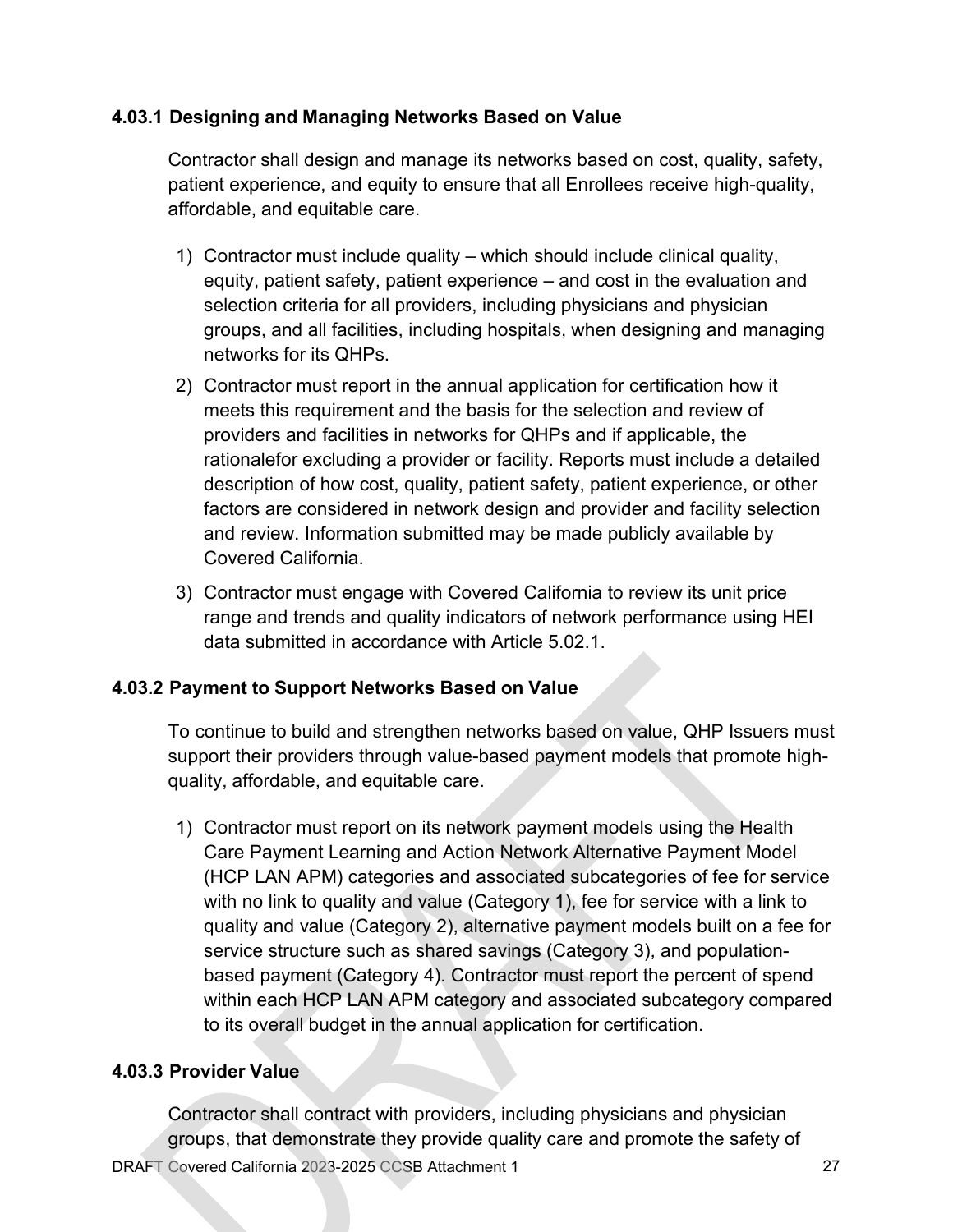Enrollees at a reasonable price. Contractor shall improve quality and cost performance across its contracted providers.

- 1) To meet this expectation, Covered California will work with the Integrated Healthcare Association (IHA), California providers, and QHP Issuers to profile and analyze variation in performance on provider quality measures. This profile and analysis will be based on national and state benchmarks, variation in provider performance, best existing science of quality improvement, and informed by effective engagement of stakeholders. The Contractor must:
	- a) Participate in the IHA Align.Measure.Perform (AMP) program for physician groups and report AMP performance results for each contracted physician group that participates in QHPs to Covered California annually or allow IHA to submit results to Covered California on Contractor's behalf. Contractor shall use AMP performance results to profile and analyze variation in performance on quality measures and total cost of care.
	- b) Submit an intervention plan to address low quality and high cost providers if Contractor contracts with physicians and physician groups performing in the lowest decile on state or national benchmarks for quality and highest decile on cost. The intervention plan may include quarterly provider performance reviews, providing technical assistance for specific quality and cost domains, tying provider payment to quality and cost, or excluding the provider from the QHP network. Contractor must continue to comply with applicable network adequacy standards, with attention to access for rural and traditionally underserved populations. The intervention plan is subject to review and approval by Covered California.
- 2) Covered California encourages collaboration among QHP Issuers in order to achieve maximum quality and safety performance in provider networks. To this end, Covered California will provide technical assistance to foster this collaborative effort through the Clinical Leaders Forum, Plan Management Advisory group, and other venues as helpful.
- 3) To demonstrate Contractor is managing provider costs, Contractor must report in the annual application for certification:
	- a) The factors Contractor considers in assessing relative unit prices and total cost of care;
	- b) Contractor's analysis of variation in unit prices including capitation rates;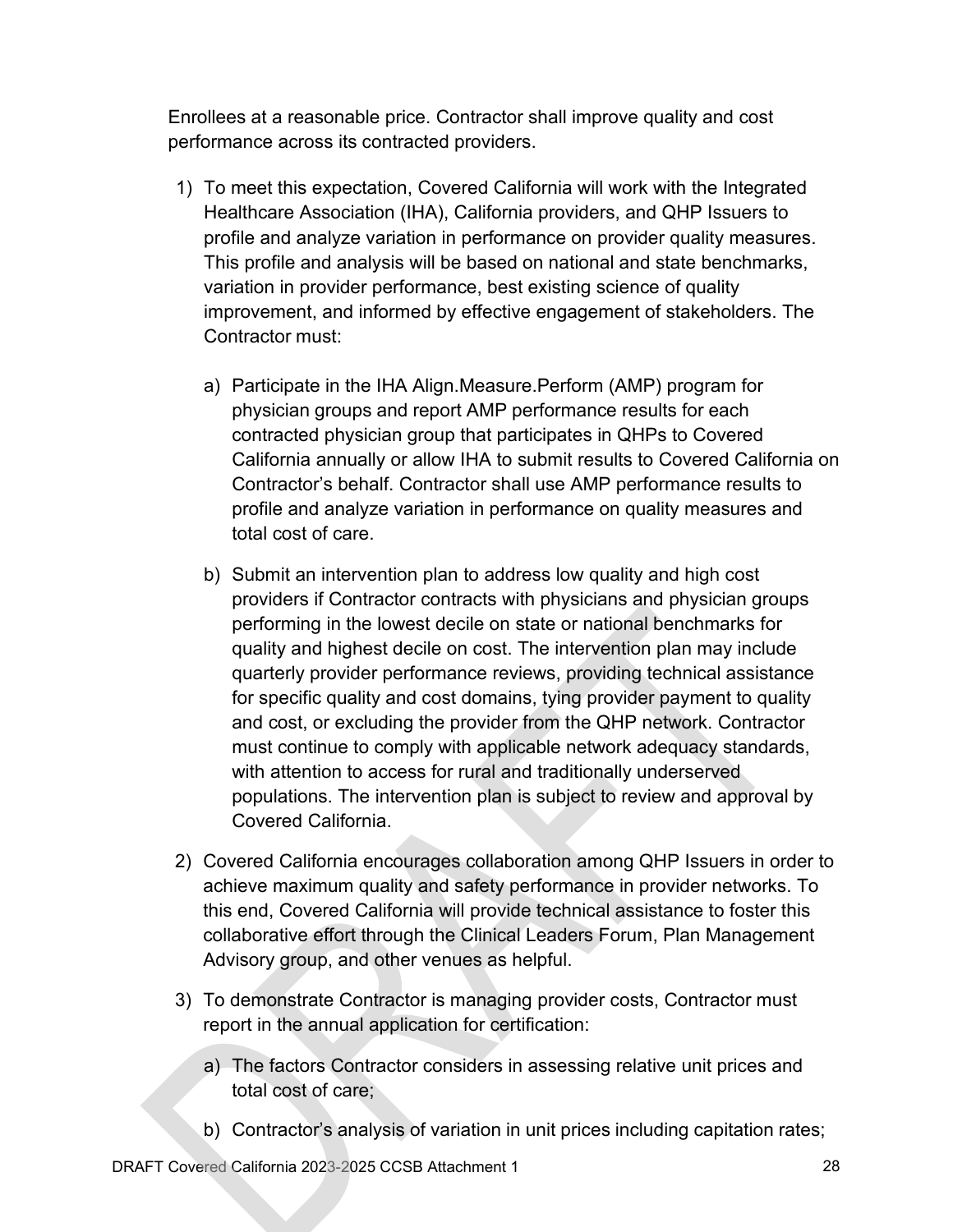- c) The extent to which Contractor adjusts for or analyzes the reasons for cost factors based on elements such as area of service, population served, market dominance, services provided by the facility (e.g., trauma or tertiary care), or other factors;
- d) How unit prices, capitation rates, and total cost of care are used in the selection of providers in networks for QHPs; and
- e) Each provider by region and their distribution by cost deciles or describe other ways providers and facilities are grouped by costs such as comparison of costs as a percentage of Medicare costs and the percentage of costs for Contractor that are expended in each cost decile.

## **4.03.4 Hospital Value**

Contractor shall contract with hospitals that demonstrate they provide highquality, affordable, and equitable care and promote the safety of Enrollees. Contractor shall improve quality and cost performance across its contracted hospitals.

- 1) To meet this expectation, Covered California will work with Cal Hospital Compare, California hospitals, and QHP Issuers to profile and analyze variation in performance on hospital quality measures. Analysis will be based on best available national and state benchmarks, variation in hospital performance considering hospital case mix and services provided, best existing science of quality improvement including the challenges of composite measures, and informed by effective engagement of stakeholders. Assessment of hospital quality and safety shall not be based on a single measure alone. Contractor must:
	- a) Submit an intervention plan to address low quality hospitals if Contractor contracts with hospitals performing in the lowest decile on state or national benchmarks for quality and safety. The intervention plan may include quarterly hospital performance reviews, providing technical assistance for specific quality and safety domains, implementation of corrective action plans, tying hospital payment to quality and safety, or excluding the hospital from the QHP network. Contractor must continue to comply with applicable network adequacy standards, with attention to geographical access needs and specific specialty service needs. The intervention plan is subject to review and approval by Covered California.
- 2) Covered California encourages collaboration among QHP Issuers in order to achieve maximum quality and safety performance in hospital networks. To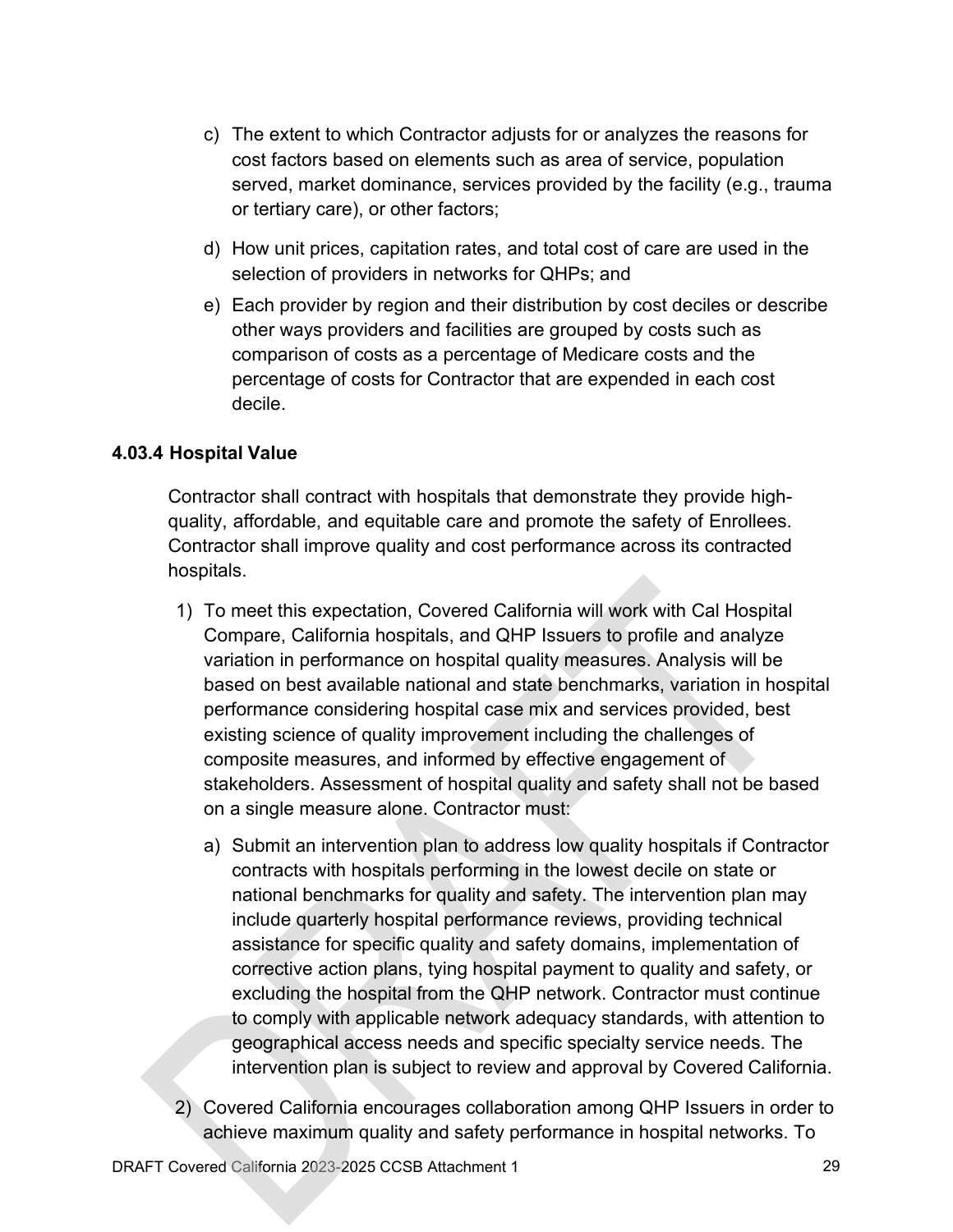this end, Covered California will provide technical assistance to foster this collaborative effort through the Clinical Leaders Forum, Plan Management Advisory group, and other venues as helpful.

- 3) To demonstrate Contractor is managing hospital and facility costs, Contractor must report in the annual application for certification:
	- a) The factors Contractor considers in assessing relative unit prices and total cost of care;
	- b) The extent to which Contractor adjusts for or analyzes the reasons for cost factors based on elements such as area of service, population served, market dominance, services provided by the facility (e.g., trauma or tertiary care), or other factors;
	- c) How unit prices, total cost of care, and data obtained from the CMS Hospital Price Transparency Rule are used in the selection of facilities in networks for QHPs; and
	- d) Each facility by region and their distribution by cost deciles, or describe other ways facilities are grouped by costs such as comparison of costs as a percentage of Medicare costs and the percentage of costs for Contractor that are expended in each cost decile.
- 4) Covered California supports price transparency as a resource for Enrollees to make better informed decisions about their health care. In alignment with the CMS Hospital Price Transparency rule, Contractor shall annually report:
	- a) A list of network hospitals by region that do not provide a machinereadable file that includes payer-specific negotiated amounts for all the services that could be provided by the hospital on an inpatient or outpatient basis; and
	- b) The number and percent of network hospitals by region that provide information on the 70 CMS-specified shoppable services through a machine-readable file or a price estimator tool that provides consumers with an individualized estimate of their out-of-pocket costs; and
	- c) The number and percent of network hospitals that do not provide price information for shoppable services.

## **4.03.5 Hospital Payments to Promote Quality and Value**

Hospitals play a pivotal role in providing critical care to those in the highest need and should be supported with coordinated efforts across health plans and purchasers. Value based payments can be a driver to promote and reward better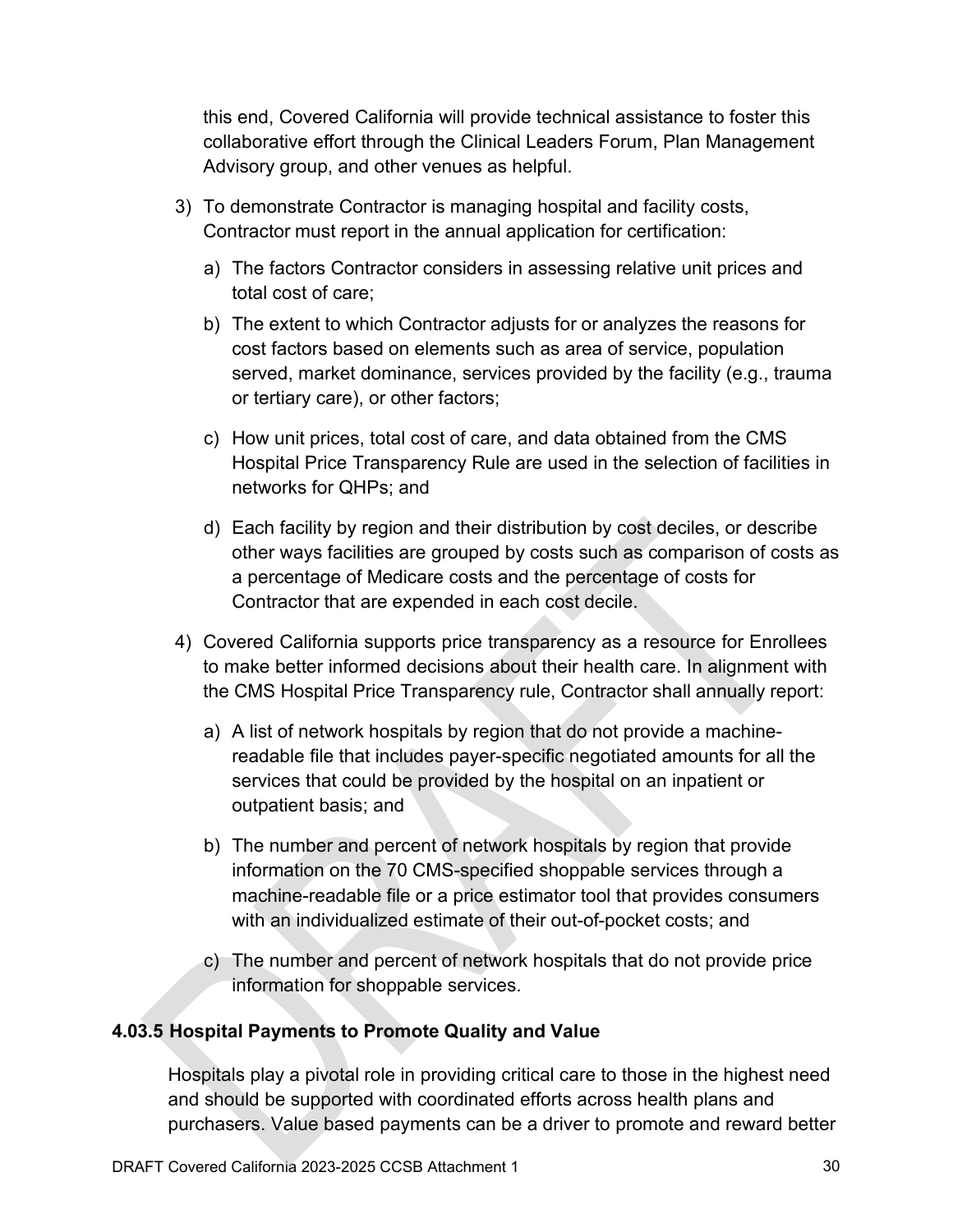quality care rather than payment based on service volume.

1) Contractor shall adopt a hospital payment methodology for each general acute care hospital in its QHP networks that ties payment to quality performance.

CMS Critical Access Hospitals, as defined by the Centers for Medicare and Medicaid, and Long Term Care hospitals, Inpatient Psychiatric hospitals, Rehabilitation hospitals, and Children's hospitals are not subject to this requirement. Contractor is accountable for the quality of care and safety of Covered California Enrollees receiving care in these hospitals.

- 2) In developing payment methodology, Contractor shall consider data from Hospital Consumer Assessment of Healthcare Providers and Systems (HCAHPS), Leapfrog hospital safety scores, and Cal Hospital Compare Patient Safety Honor Roll.
- 3) Implementation of this requirement may differ for integrated delivery systems and accountable care organizations and require alternative mechanisms for linking payment to performance. Those hospitals participating in an IDS or ACO that have shared risk or other accountability for total cost of care shall be considered to have met this performancebased payment requirement as outlined in Article 4.03.5.
- 4) Contractor must report in the annual application for certification:
	- a) The amount and structure for its hospital performance-based payment strategy, including the shared-risk and performance payment structure to hospitals participating in ACOs, if applicable.
	- b) The metrics that are applied for performance-based payments such as: mortality, Hospital Associated Infections (HAIs), adherence to sepsis management guidelines, readmissions, or satisfaction as measured through HCAHPS. Such metrics should be commonly in use in hospitals and endorsed by the National Quality Forum to limit hospital measurement burden or in current use by the CMS Value Purchasing programs for Inpatient, Outpatient and Ambulatory Surgery.
	- c) The percent of network hospitals operating under contracts reflecting this payment methodology.
	- d) The dollars and percent, or best estimate, that is respectively paid or withheld to reflect value, including the extent to which the "at-risk" payments take the form of bonuses, withholds, or other performancebased payment mechanisms.
	- e) The dollars and percent, or best estimate, of hospital payments that are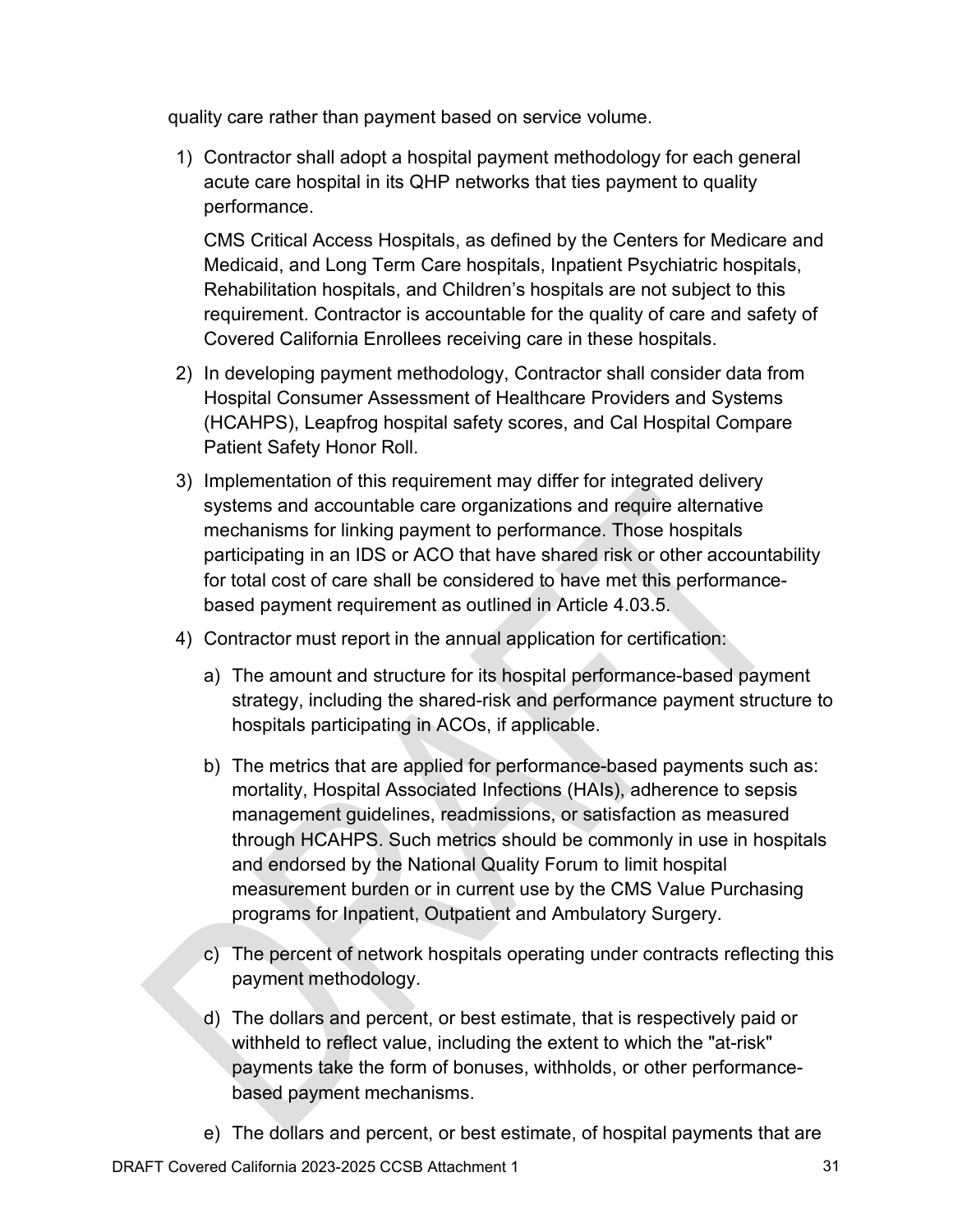tied to hospital "improvement" versus "attainment" of a performance threshold.

5) Contractor shall work with Covered California to provide comparison reporting for the requirements in Article 4.03.5 for all lines of business to compare performance and inform future Covered California requirements in this area.

#### **4.03.6 Hospital Patient Safety**

Covered California has focused on aligned and collaborative efforts to promote hospital safety based on the recognition that improving hospital performance in this area requires a comprehensive and cross-payer approach. Monitoring and improving hospital safety measures will improve clinical outcomes and reduce wasteful healthcare spending.

1) Contractor shall work with Covered California to support and enhance acute general hospitals' efforts to promote safety for their patients.

CMS Critical Access Hospitals, as defined by the Centers for Medicare and Medicaid, and Long Term Care hospitals, Inpatient Psychiatric hospitals, Rehabilitation hospitals, and Children's hospitals are excluded from this requirement.

- 2) Covered California has identified a set of patient safety measures for quality improvement focus consisting of five hospital associated infections (HAIs) measures and sepsis management (SEP-1) measure. Substituting patient safety measures in future years will be done so in a transparent manner and in collaboration with stakeholders. The required patient safety measures are:
	- a) Catheter-associated Urinary Tract Infection (CAUTI) (NQF #0138);
	- b) Central Line Associated Blood Stream Infection (CLABSI) (NQF #0139);
	- c) Surgical Site Infection (SSI) with focus on colon (NQF #0753);
	- d) Methicillin-resistant Staphylococcus aureus (MRSA) (NQF #1716);
	- e) Clostridioides difficile colitis (C. Diff) infection (NQF #1717); and
	- f) Sepsis Management (SEP-1).
- 3) Contractor must report its strategies to improve safety in network hospitals in the annual application for certification. The quality improvement strategies will be informed by review of specified patient safety measures in in Article 4.03.6.2 for all network hospitals.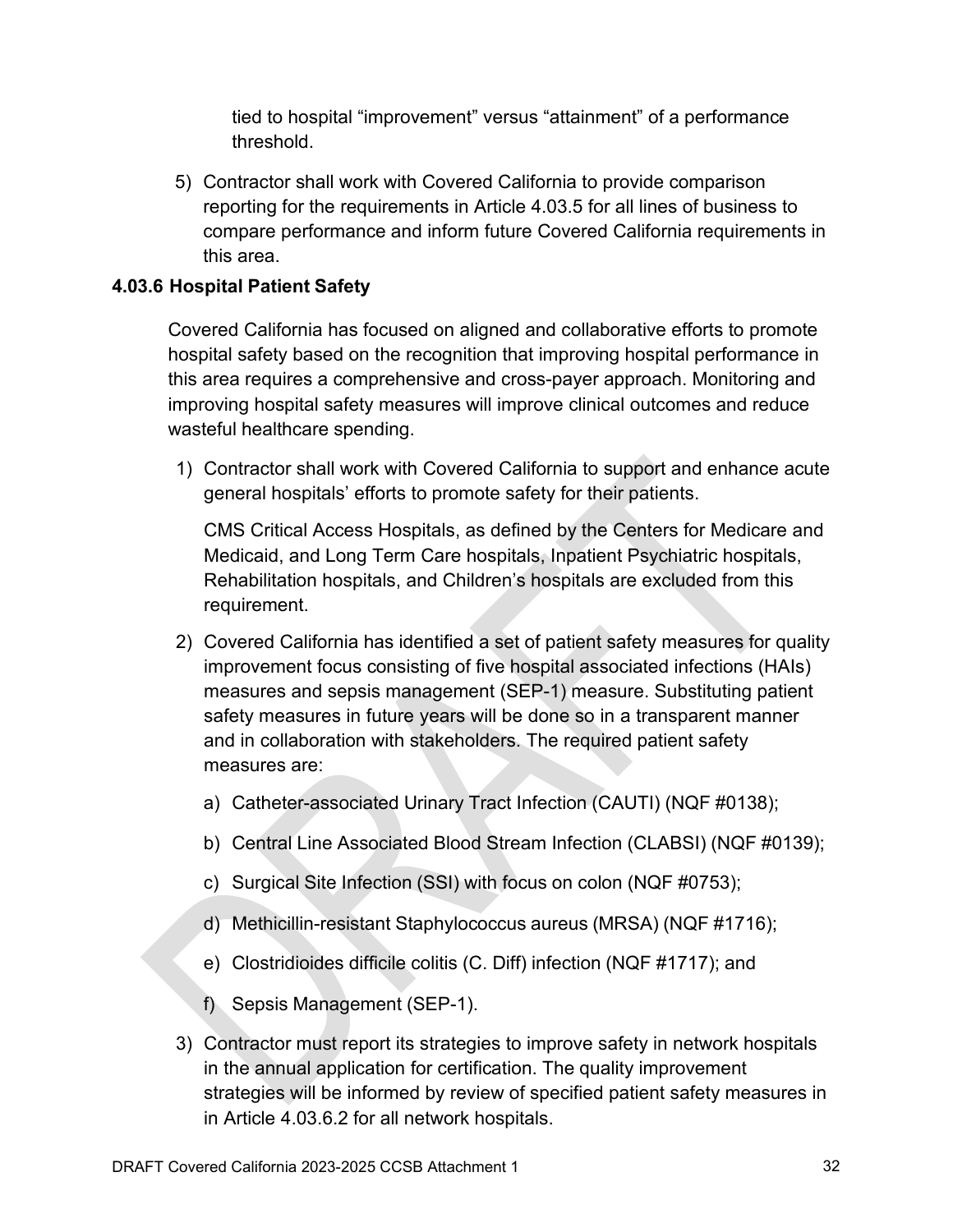- 4) The Contractor shall work with its contracted hospitals to continuously pursue a Standardized Infection Ratio (SIR) of 1.0 or lower for each of the specified HAIs. The Contractor shall also work with its contracted hospitals to improve adherence to the Sepsis Management (SEP-1) guidelines.
- 5) Covered California is committed to addressing the opioid epidemic and continues to pursue improvement in the appropriate use of opioids in both the outpatient and hospital settings. Article 2.03.1 addresses opioid use in the outpatient setting. To support the appropriate use of opioids in the hospital setting:
	- a) Contractor must report its strategies to improve the appropriate use of opioids in its network hospitals in the annual application for certification.
	- b) Covered California expects Contractor to encourage all network hospitals to utilize the Opioid Management Hospital Self-Assessment which outlines key milestones to achieving opioid safety, and to participate in the Opioid Care Honor Roll program from Cal Hospital Compare. The self-assessment can be accessed from: [https://calhospitalcompare.org/wp-content/uploads/2021/05/Opioid-](https://calhospitalcompare.org/wp-content/uploads/2021/05/Opioid-Mgmt-Hospital-Self-Assessment_2021_FINAL.pdf)[Mgmt-Hospital-Self-Assessment\\_2021\\_FINAL.pdf.](https://calhospitalcompare.org/wp-content/uploads/2021/05/Opioid-Mgmt-Hospital-Self-Assessment_2021_FINAL.pdf)

## **4.03.7 Maternity Care**

According to the World Health Organization, maternal health refers an individual's health during pregnancy, childbirth, and the postpartum period. Covered California is committed to addressing all three phases to provide a comprehensive approach to maternal health.

- 1) Cesarean sections (C-sections) can be lifesaving, but significant numbers of low-risk, first-time pregnancies are undergoing this invasive surgery when it is not medically necessary. Reducing the rate of unnecessary C-sections improves health outcomes and patient safety. To avoid unnecessary Csections, Contractor must:
	- a) Work collaboratively with Covered California to promote and encourage all network hospitals that provide maternity services to use the resources provided by California Maternity Quality Care Collaborative (CMQCC) and enroll in the CMQCC Maternal Data Center (MDC).
	- b) Review information on C-section rate for Nulliparous, Term, Singleton, Vertex (NTSV) deliveries and use it to inform a hospital engagement strategy to reduce NTSV C-sections, such as quarterly hospital and provider performance reviews, providing technical assistance for specific quality and safety domains, and other similar activities.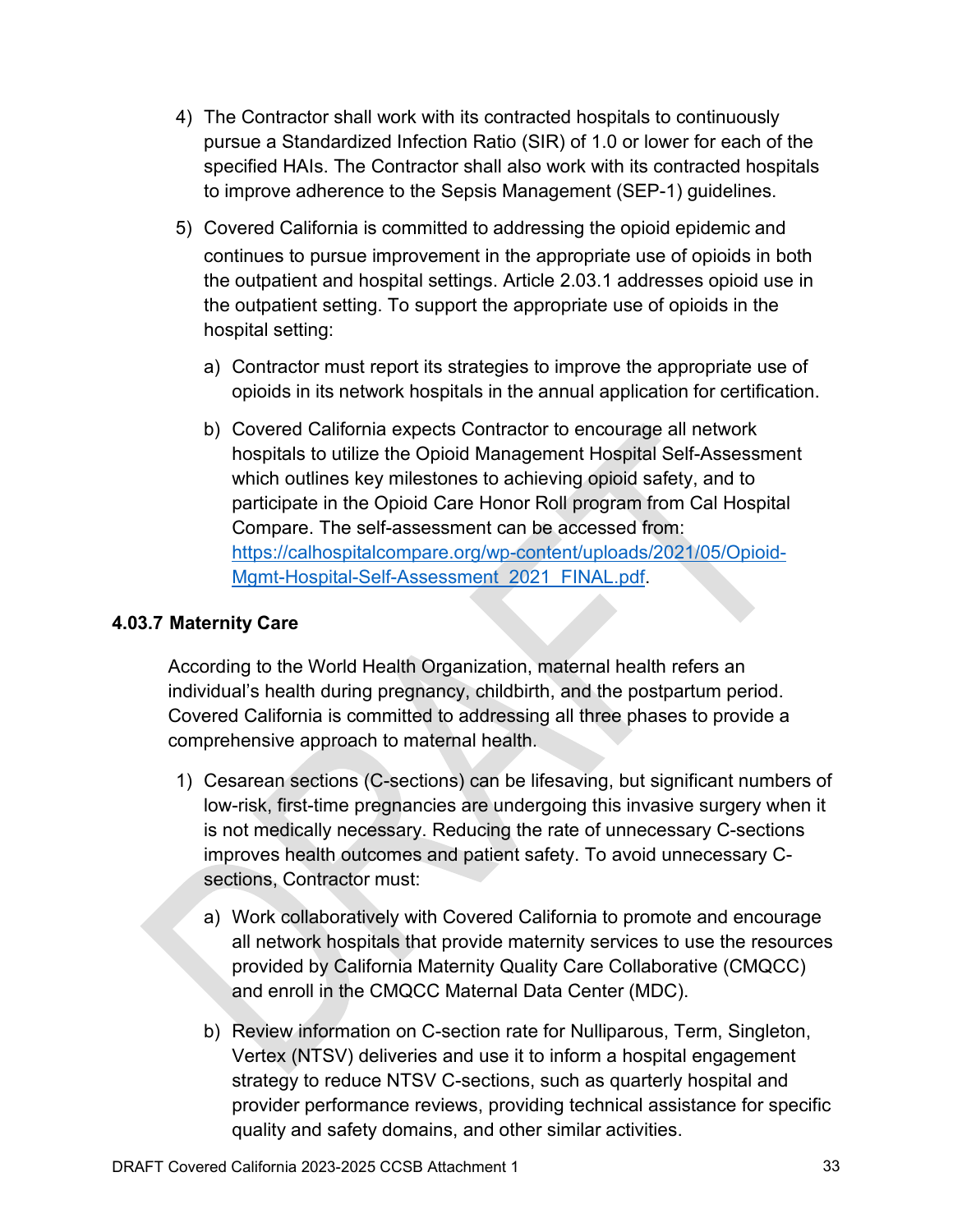c) Adopt value-based payment strategies structured to support only medically necessary care with no financial incentive to perform Csections for all contracted physicians and hospitals by year end 2023.

These value-based payment strategies include:

- i. Blended case rate payment for both physicians and hospitals;
- ii. Including a NTSV C-section metric in existing hospital and physician quality incentive programs; and
- iii. Population-based payment models, such as maternity episode payment models.
- d) Contractor must annually report in the application for certification:
- i. How it is engaging with providers and Enrollees to promote the appropriate use of C-sections; and
- ii. Its payment strategy for maternity care, including how this strategy promotes the appropriate use of C-sections, and the number and percent of network maternity hospitals under each strategy.
- e) Covered California expects Contractor to encourage providers with high rates of NTSV C-section delivery to pursue CMQCC coaching. Covered California expects the Contractor to consider NTSV C-section rate, improvement trajectory, and willingness to engage in coaching as part of its maternity hospital contracting decisions and terms by year end 2023 and annually thereafter. Covered California does not expect Contractor to base potential network removal decisions on one measure alone.
- 2) Maternal health disparities exist across the full spectrum of maternal health, from preconception, to pregnancy, and the postpartum period. Disparities in maternal health disproportionately affect Black and Latino populations at higher rates than other racial groups. Reducing and eliminating gaps in maternal health requires a multifaceted approach. To accomplish this, Contractor must:
	- a) Annually submit patient level data files for the following HEDIS measures in accordance with Article 1.02.1:
		- i. Prenatal Depression Screen and Follow-up (PND-E)
	- ii. Postnatal Depression Screen and Follow-up (PDS-E)
	- b) Annually report in the application for certification: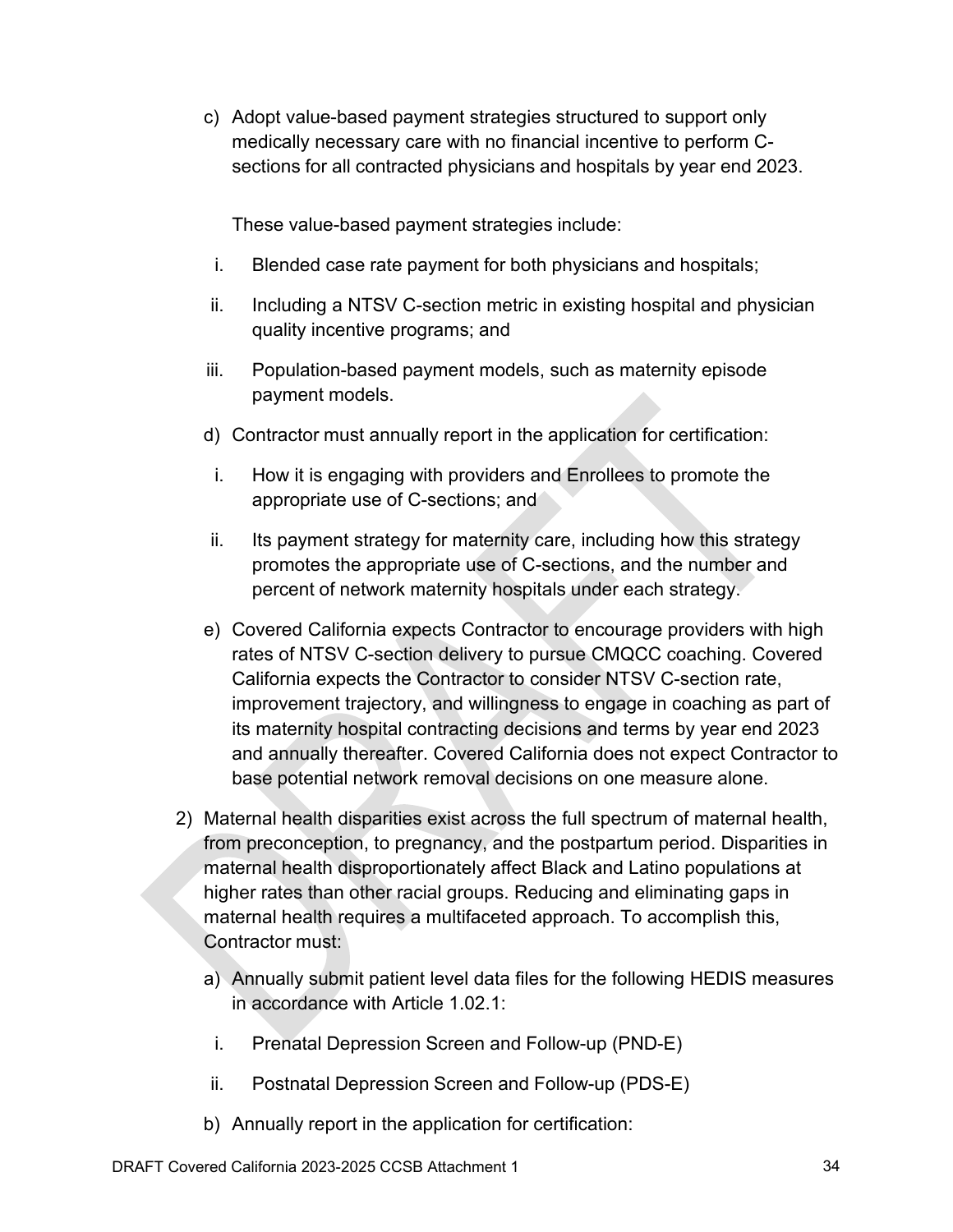- i. How it is engaging with its contracted providers to improve performance on the maternal health measures in 4.03.7.2, which may include performance reviews, evidence-based interventions, and participation in quality collaboratives.
- ii. How it identifies maternal health disparities among its maternity Enrollees.
- iii. How it engages with hospitals and providers to address maternal health disparities. Engagement may include quarterly performance reviews, data analysis on race and ethnicity of its maternity Enrollees and outcomes, implementation of corrective action plans, or trainings on implicit bias for perinatal staff.
- iv. How it supports its maternity Enrollees, such as access to culturally and linguistically appropriate maternity care, referrals to group prenatal care or community-centered care models for patients, in home lactation and nutrition consultants, doulas for postpartum care, and related services.
- c) Contractor must engage with Covered California to review its performance on the Prenatal and Postpartum Care (PPC) (NQF #1517) measure, the Prenatal Depression Screen and Follow-up (PND-E), Postnatal Depression Screen and Follow-up (PDS-E), and the strategies reported in accordance with Article 4.03.7.
- d) Work collaboratively with Covered California to promote and encourage all in-network hospitals that provide maternity services to use the resources provided by California Maternity Quality Care Collaborative (CMQCC) and the California Department of Public Health's Maternal, Child and Adolescent Health (MCAH) Division to address maternal health disparities.

# **4.04 Telehealth**

Telehealth includes synchronous and asynchronous patient-provider communication, remote patient monitoring, e-consults, hospital at home, and other virtual health services. Telehealth has the potential to improve access to and cost of care when used for the right conditions under the right payment models. Potential benefits include addressing barriers to care such as transportation, childcare, limited English proficiency (LEP), and time off work which may exist for Enrollees.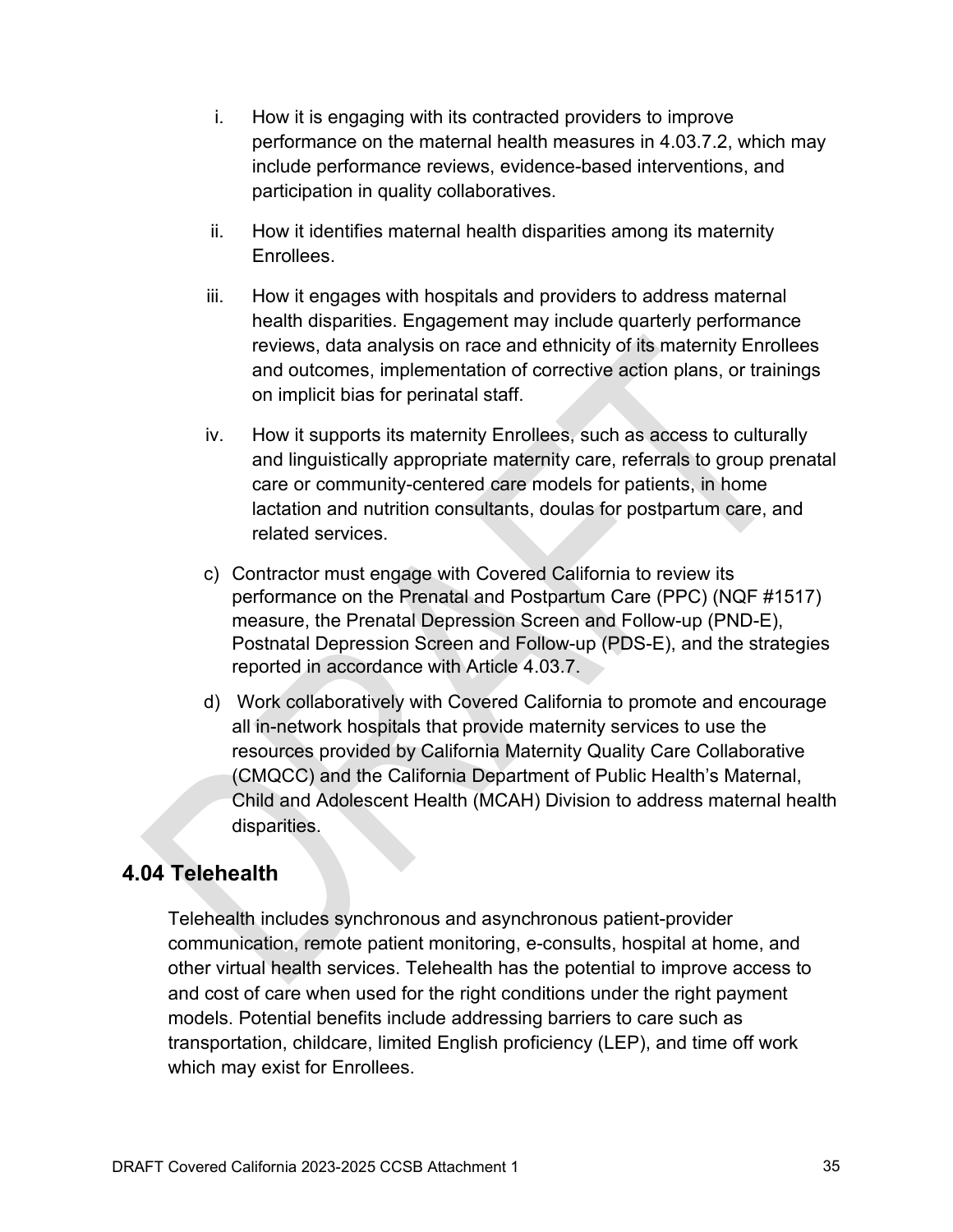#### **4.04.1 Telehealth Offerings**

In the annual application for certification, Contractor shall report the extent to which Contractor is supporting the use of telehealth, remote patient monitoring, and other technologies when clinically appropriate to assist in providing high quality, accessible, patient-centered care. Covered California encourages Contractor to use network providers to provide telehealth whenever possible. Contractor must continue to comply with applicable network adequacy standards for in-person services. Specifically, Contractor must report:

- 1) The types and modalities of telehealth and virtual health services that Contractor offers to Enrollees, as well as the goal or desired outcome from the service (e.g. decreased ED visits, better access to specialty care, improved diabetes management, etc.), including:
	- a) Interactive dialogue over the phone (voice only encounter)
	- b) Interactive face to face (video and audio encounter)
	- c) Asynchronous via email, text, instant messaging or other
	- d) Remote patient monitoring (e.g. blood pressure, glucose control, etc.)
	- e) e-Consult
	- f) Hospital at Home
	- g) Other modalities
- 2) How Contractor is communicating with and educating Enrollees about telehealth services including:
	- a) Service availability explained on key Enrollee website pages, such as the home page and provider directory page;
	- b) Service cost-share explained on key Enrollee website pages like the summary of benefits and coverage page and medical cost estimator page; and
	- c) Interpreter service availability for telehealth explained on key Enrollee website pages, such as the home page and provider directory page.
- 3) How Contractor facilitates the integration and coordination of care between third party telehealth vendor services and primary care and other network providers, particularly if the telehealth service is for urgent care, chronic disease management, or behavioral health.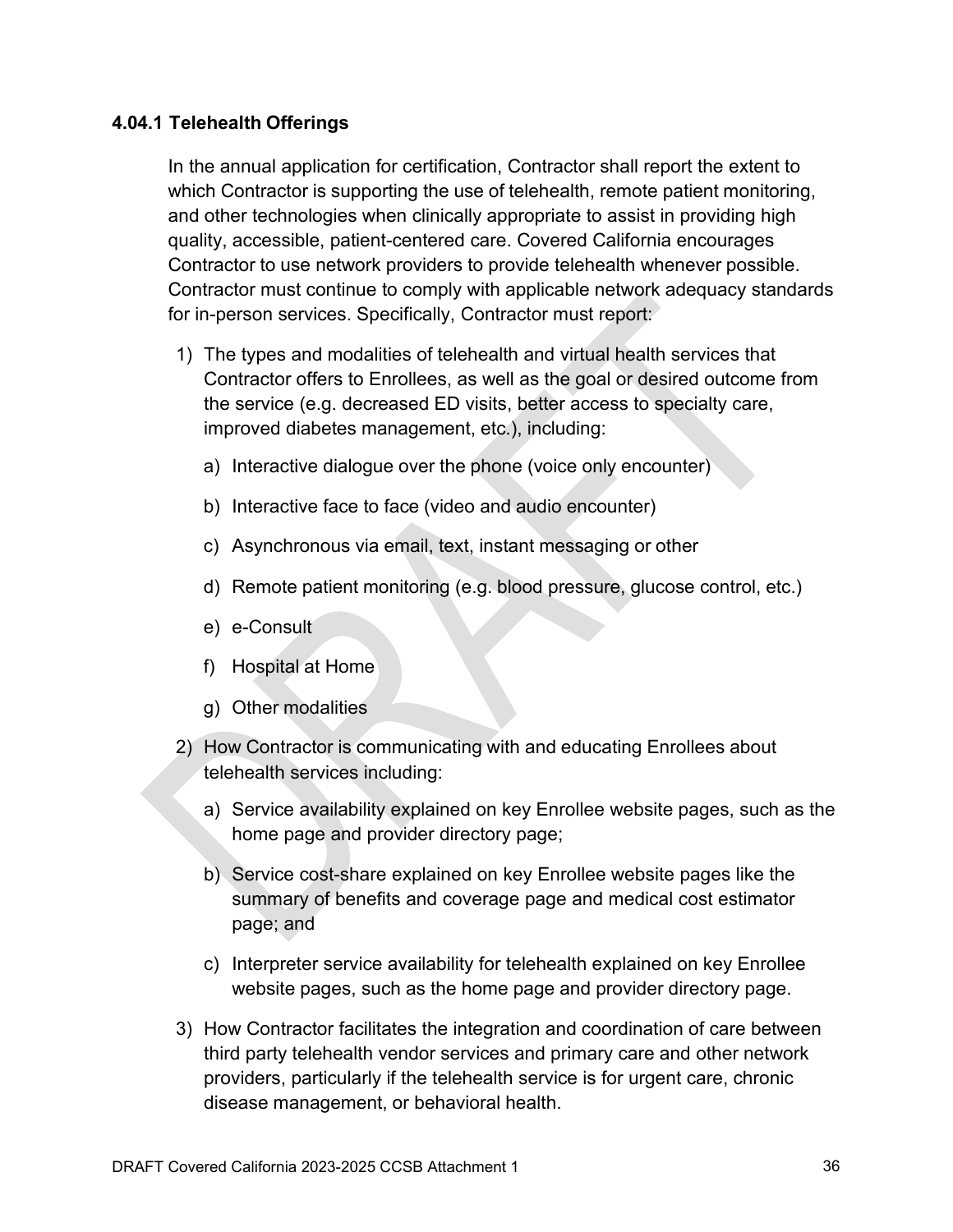- 4) How Contractor screens for Enrollee access barriers to telehealth services such as broadband affordability, digital literacy, smartphone ownership, and the geographic availability of high-speed internet services.
- 5) A description of Contractor's telehealth reimbursement policies for network providers and for third party telehealth vendors, including payment parity between:
	- a) Telehealth modalities, including voice only when appropriate, and comparable in-person services
	- b) Telehealth vendor and contracted provider rendered telehealth services.
- 6) The impact telehealth has on cost and quality of care provided to Enrollees, including the extent to which telehealth replaces or adds to utilization of specialty care, Emergency Department, or urgent care services.

## **4.04.2 Monitoring Telehealth Utilization**

Contractor must engage with Covered California to review its utilization of telehealth services using HEI data submitted in accordance with Article 5.02.1.

# **4.05 Participation in Quality Collaboratives**

Improving healthcare quality and reducing overuse and costs can only be done over the long-term through collaboration, data sharing, and effective engagement of hospitals, providers, and other providers of care. There are several established statewide and national collaborative initiatives that are aligned with Covered California's requirements and expectations for quality improvement, addressing health disparities, and improving data sharing.

Covered California and Contractor will collaboratively identify and evaluate the most effective programs for improving care for Enrollees. Covered California may require participation in specific quality improvement collaboratives and data sharing initiatives in future years. To inform this process, Contractor must report its participation in any of the following collaboratives or initiatives, including the amount of financial support (if any) the Contractor provides, in the annual application for certification:

- a) American Joint Replacement Registry (AJRR) for California
- b) Cal Hospital Compare
- c) California Maternal Quality Care Collaborative (CMQCC)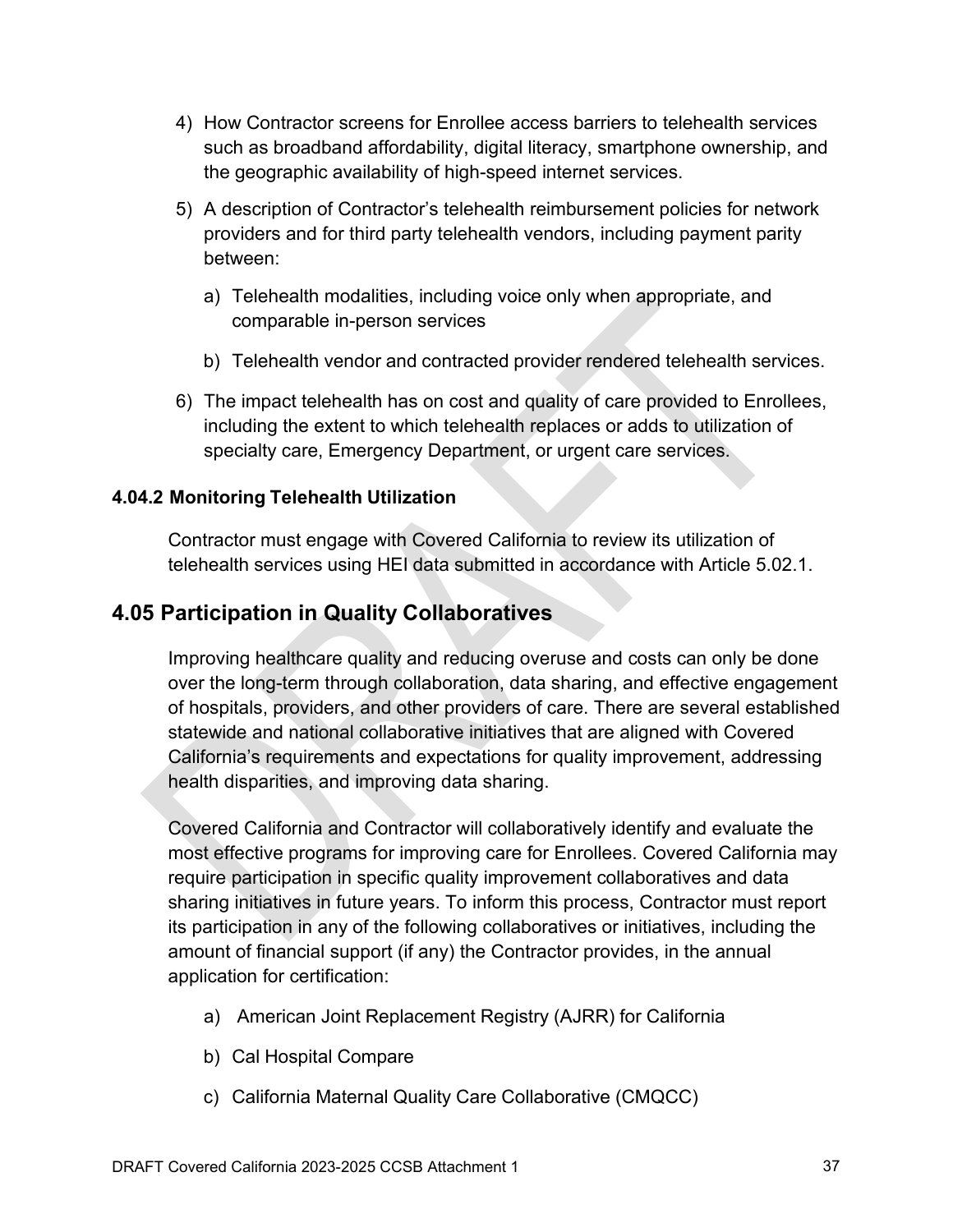- d) California Quality Collaborative (CQC)
- e) Collaborative Healthcare Patient Safety Organization (CHPSO)
- f) California Improvement Network (CIN)
- g) California Right Meds Collaborative
- h) Leapfrog
- i) Integrated Healthcare Association (IHA)
- j) Symphony Provider Directory
- k) Health Care Payments Data (HPD) System
- l) Other similar collaboratives or initiatives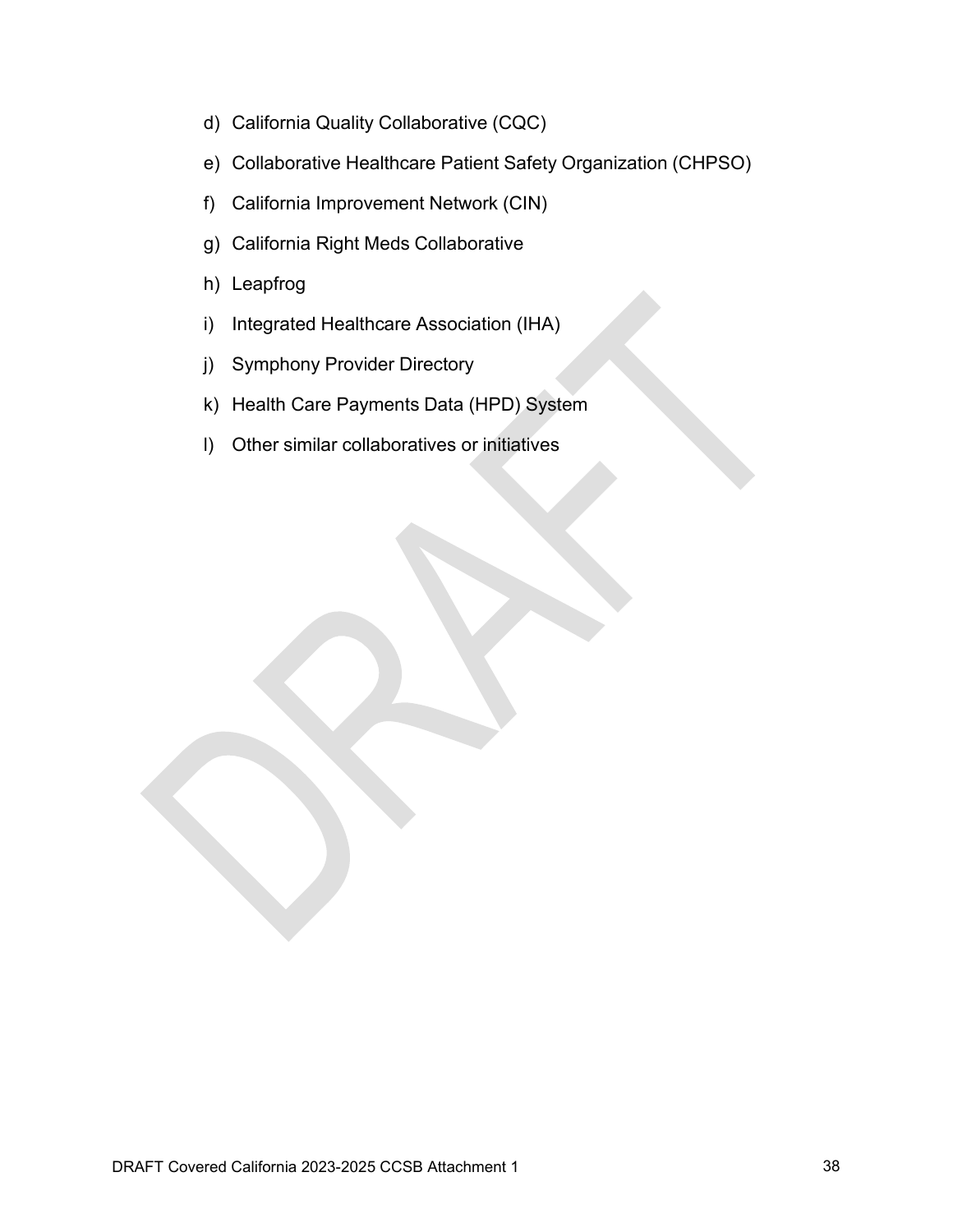## **ARTICLE 5 - MEASUREMENT AND DATA SHARING**

Measurement is foundational to assessing the quality, equity, and value of care provided by QHP Issuers to Enrollees. Because of this, Covered California uses a variety of HEDIS and CAHPS measures in its assessment of QHP performance, and is developing a robust Healthcare Evidence Initiative to assess further dimensions of quality, equity, and value. Contractor agrees to work with Covered California to exchange and prioritize feedback on measure development and measure sets. This includes measurement refinements related to the National Committee for Quality Assurance (NCQA) Electronic Clinical Data System, the Quality Rating System, and Healthcare Evidence Initiative measures.

With the healthcare industry increasingly using electronic health records, data sharing along the healthcare continuum from patient to providers to hospitals to payers is a critical driver of quality of care. Covered California is committed to making patient data available and accessible to support population health management, clinical care, and coordination, decrease healthcare costs, reduce paperwork, improve outcomes, and give patients more control over their healthcare.

# **5.01 Measurement and Analytics**

## **5.01.1 Covered California Quality Rating System Reporting**

Contractor and Covered California recognize that the Quality Rating System is an important mechanism to monitor QHP Issuers for quality performance, a standardized source of consumer information for Enrollees and the public, and can inform measure alignment with other purchasers and measure sets.

- 1) Contractor shall annually collect and report to Covered California, for each QHP product type, its numerators, denominators, and rates for the measures included in the CMS Quality Rating System Measure Set. This includes data for select HEDIS and CAHPS measures and may also include data for other types of measures included in Quality Rating System. Contractor must provide such data to Covered California each year regardless of the extent to which CMS uses the data for public reporting or other purposes.
- 2) Contractor shall work with Covered California, including participating in quality assurance activities, in order for Covered California to produce the Quality Rating System ratings each year.
- 3) Covered California reserves the right to use Contractor-reported data to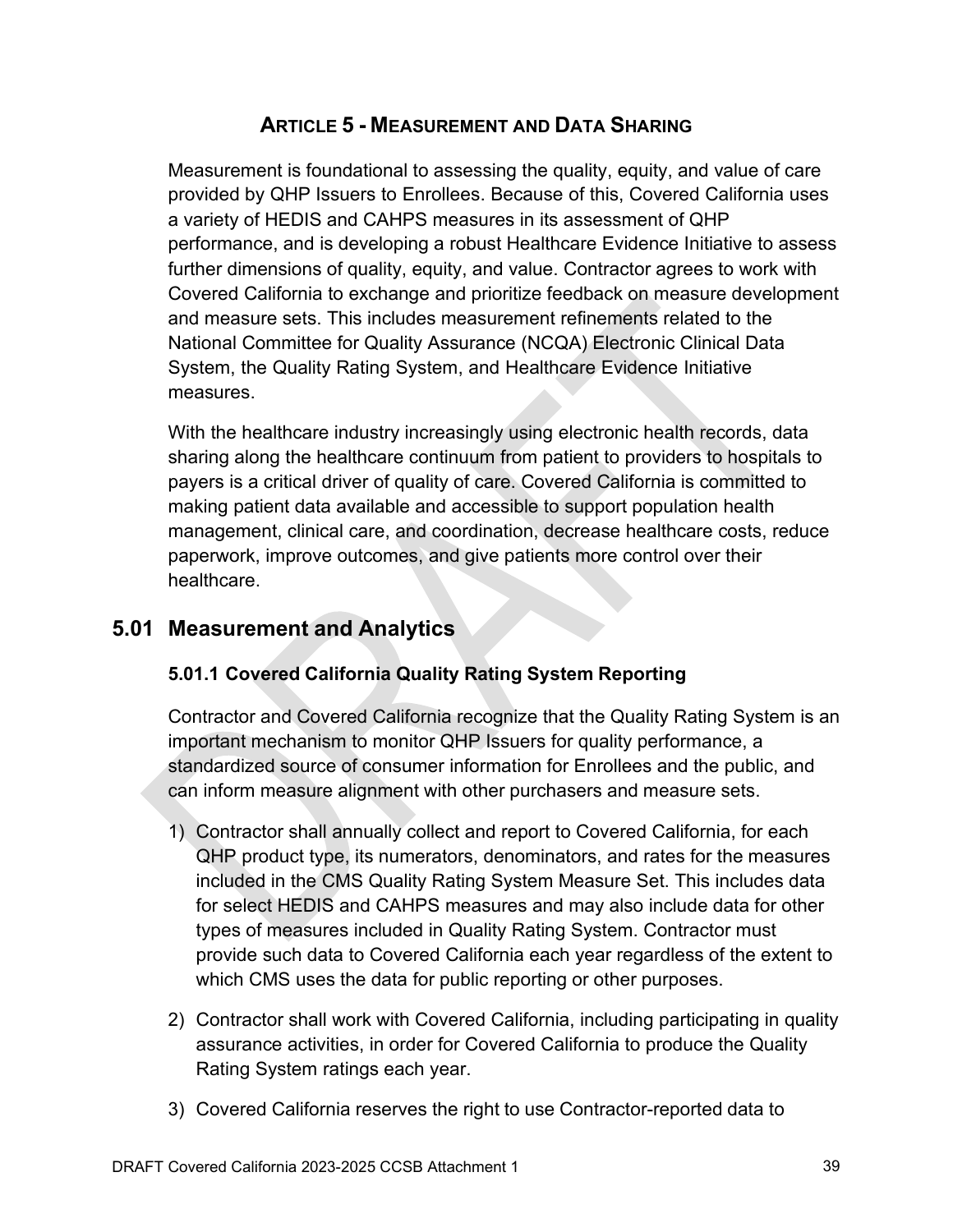construct Contractor summary quality ratings that Covered California may use for purposes such as supporting consumer choice, quality improvement efforts, establishing performance standards, and other activities related to Covered California's role as a Health Oversight Agency.

## **5.01.2 National Committee for Quality Assurance (NCQA) Quality Compass Reporting**

Contractor and Covered California recognize that performance measure comparison for the Covered California population to national benchmarks for commercial and Medicaid lines of business promotes health equity, informs efforts to address health disparities, and ensures consistent quality of care across all populations.

- 1) Contractor shall annually collect and report HEDIS and CAHPS scores to the National Committee for Quality Assurance (NCQA) Quality Compass for its commercial (which includes the Covered California population) and Medi-Cal lines of business. This submission to NCQA Quality Compass shall include the numerator, denominator, and rate for the NCQA Quality Compass required measures.
- 2) Contractor shall submit to Covered California HEDIS and CAHPS scores including the measure numerator, denominator, and rate for the required measures that are reported to the NCQA Quality Compass and DHCS, for each product type for which it collects data in California, if requested. For Contractors that have commercial lines of business that do not permit public reporting of their results to NCQA Quality Compass, HEDIS and CAHPS scores for the NCQA Quality Compass measures set must still be submitted to Covered California.
- 3) Contractor shall report such information to Covered California in a form that is mutually agreed upon by the Contractor and Covered California and participate in quality assurance activities to validate measure numerator, denominator, and rate data.

# **5.02 Data Sharing and Exchange**

## **5.02.1 Data Submission (Healthcare Evidence Initiative)**

Contractor must comply with the following data submission requirements:

1) General Data Submission Requirements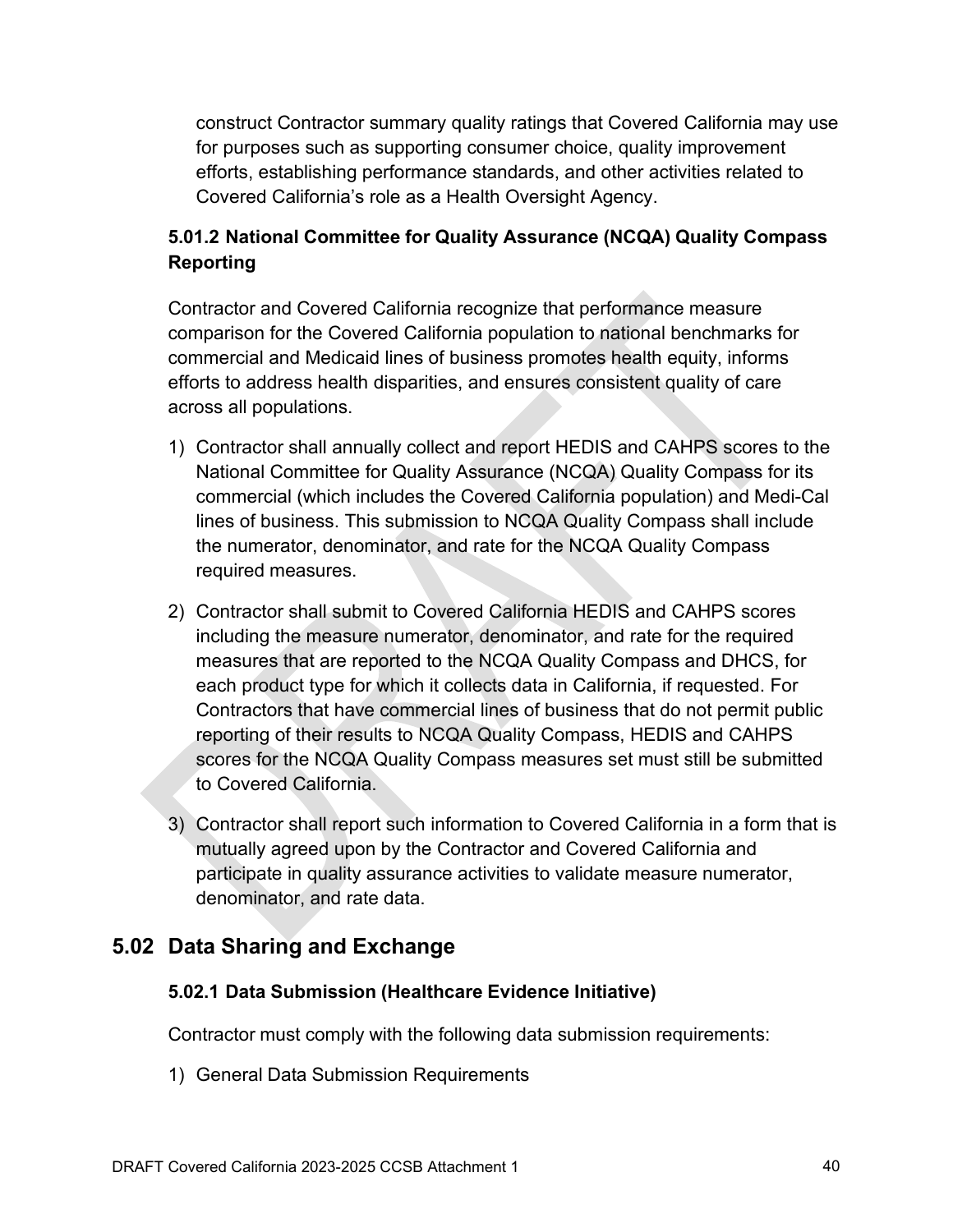- a) California law requires Contractor to provide Covered California with information on cost, quality, and disparities to evaluate the impact of Covered California on the healthcare delivery system and health coverage in California.
- b) California law requires Contractor to provide Covered California with data needed to conduct audits, investigations, inspections, evaluations, analyses, and other activities needed to oversee the operation of Covered California, which may include financial and other data pertaining to Covered California's oversight obligations. California law further specifies that any such data shall be provided in a form, manner, and frequency specified by Covered California.
- c) Contractor is required to provide Healthcare Evidence Initiative Data ("HEI Data") that may include data and other information pertaining to quality measures affecting enrollee health and improvements in healthcare quality and patient safety. This data may likewise include enrollee claims and encounter data needed to monitor compliance with applicable provisions of this Agreement pertaining to improvements in health equity and disparity reductions, performance improvement strategies, alternative payment methods, as well as enrollee specific financial data needed to evaluate enrollee costs and utilization experiences. Covered California shall only use HEI Data for those purposes authorized by law.
- d) The Parties mutually agree and acknowledge that financial and other data needed to evaluate enrollee costs and utilization experiences includes information pertaining to contracted provider reimbursement rates and historical data as required by applicable California law.
- e) Covered California may, in its sole discretion, require that certain HEI Data submissions be transmitted to Covered California through a vendor (herein, "HEI Vendor") which will have any and all legal authority to receive and collect such data on Covered California's behalf.
- 2) Healthcare Evidence Initiative Vendor
	- a) Contractor shall work with any HEI vendor which Covered California contracts with to assist with its statutory obligations.
	- b) The parties acknowledge that any such HEI Vendor shall be retained by Covered California and that Covered California shall be responsible for HEI Vendor's protection, use and disclosure of any such HEI Data.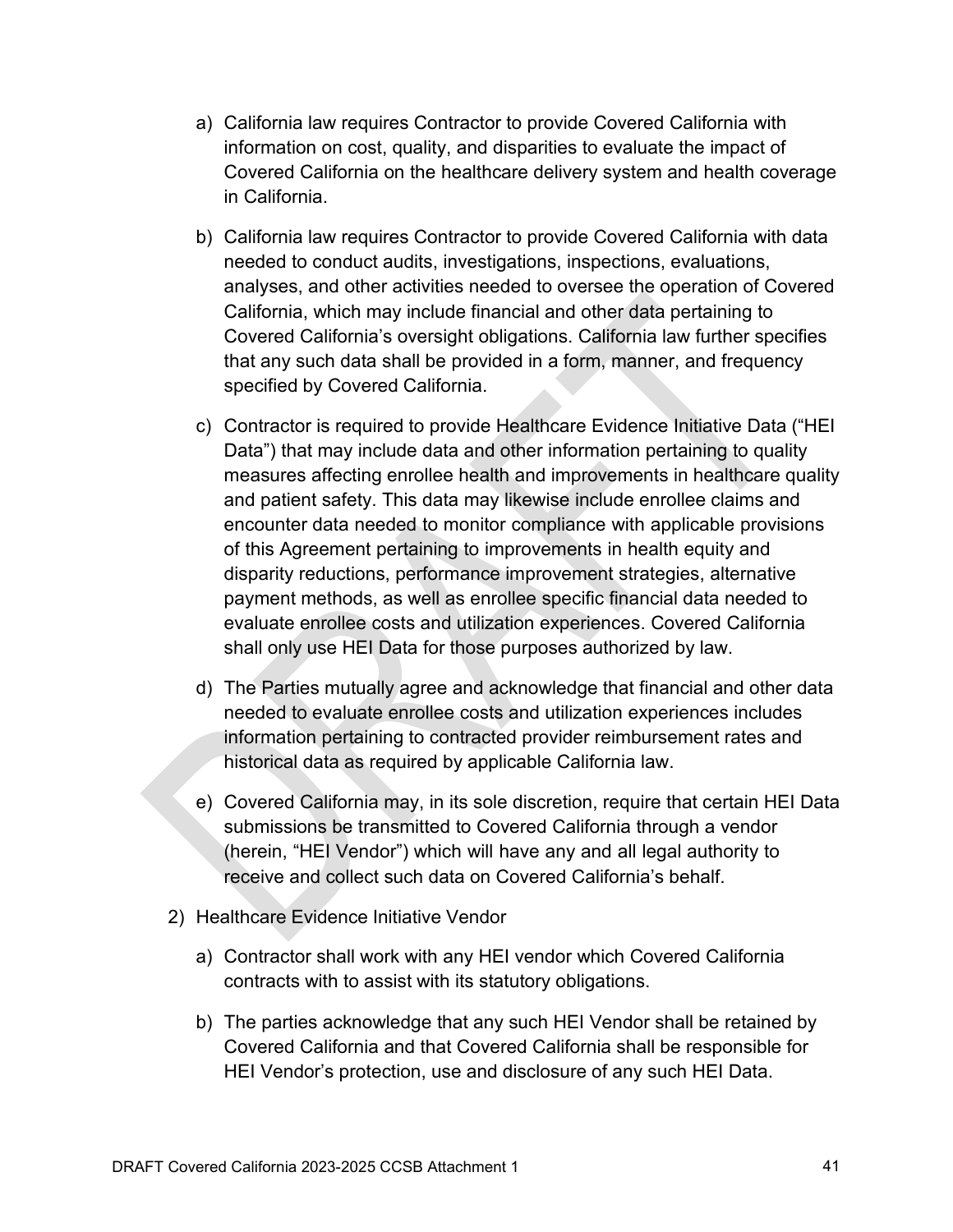- c) Notwithstanding the foregoing, Covered California acknowledges and agrees that disclosures of HEI Data to HEI Vendor or to Covered California shall at all times be subject to conditions or requirements imposed under applicable federal or California State law.
- 3) HEI Vendor Designation
	- a) Should Covered California terminate its contract with its then-current HEI Vendor, Covered California shall provide Contractor with at least thirty (30) days' written notice in advance of the effective date of such termination.
	- b) Upon receipt of the aforementioned written notice from Covered California, Contractor shall terminate any applicable data-sharing agreement it may have with Covered California's then-current HEI Vendor and shall discontinue the provision of HEI Data to Covered California's then-current HEI Vendor.
- 4) Covered California shall notify Contractor of the selection of an alternative HEI Vendor as soon as reasonably practicable and the parties shall at all times cooperate in good faith to ensure the timely transition to the new HEI Vendor.
- 5) HIPAA Privacy Rule
	- a) PHI Disclosures Required by California law:
		- i. California law requires Contractor to provide HEI Data in a form, manner, and frequency determined by Covered California. Covered California has retained and designated an HEI Vendor to collect and receive certain HEI Data on its behalf.
		- ii. Accordingly, the parties mutually agree and acknowledge that the disclosure of any HEI Data to Covered California or to HEI Vendor which represents PHI is permissible and consistent with applicable provisions of the HIPAA Privacy Rule which permit Contractor to disclose PHI when such disclosures are required by law (45 CFR §164.512(a)(1)).
	- b) PHI Disclosures for Health Oversight Activities:
		- i. The parties mutually agree and acknowledge that applicable California law (CA Gov Code §100503.8) requires Contractor to provide Covered California with HEI Data for the purpose of engaging in health oversight activities and declares Covered California to be a health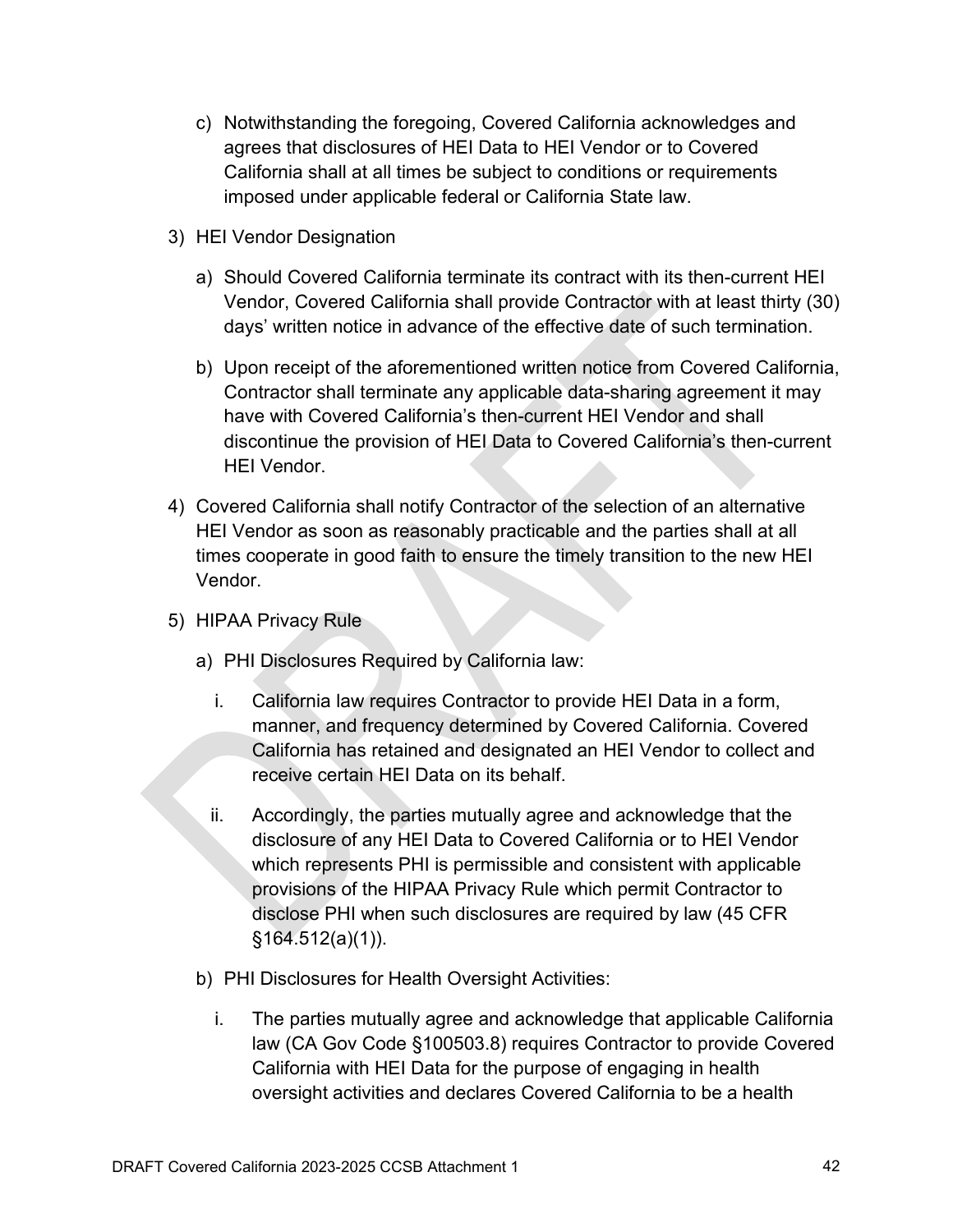oversight agency for purposes of the HIPAA Privacy Rule (CA Gov Code §100503.8).

- ii. The HIPAA Privacy Rule defines a "health oversight agency" to consist of a person or entity acting under a legal grant of authority from a health oversight agency (45 CFR §164.501) and HEI Vendor has been granted legal authority to collect and receive HEI Data from Contractor on Covered California's behalf.
- iii. Accordingly, the parties mutually acknowledge and agree that the provision of any HEI Data by Contractor to Covered California or HEI Vendor which represents PHI is permissible under applicable provisions of the HIPAA Privacy Rule which permit the disclosure of PHI for health oversight purposes (45 CFR §164.512(d).
- c) Publication of Data and Public Records Act Disclosures
	- i. Contractor acknowledges that Covered California intends to publish certain HEI Data provided by Contractor pertaining to its cost reduction efforts, quality improvements, and disparity reductions.
	- ii. Notwithstanding the foregoing, the parties mutually acknowledge and agree that data shall at all times be disclosed in a manner which protects the Personal Information (as that term is defined by the California Information Privacy Act) of Contractor's enrollees or prospective enrollees.
- iii. The parties further acknowledge and agree that records which reveal contracted rates paid by Contractor to healthcare providers, as well as any enrollee cost share, claims or encounter data, cost detail, or information pertaining to enrollee payment methods, which can be used to determine contracted rates paid by Contractor to healthcare providers shall not at any time be subject to public disclosure and shall at all times be deemed to be exempt from compulsory disclosure under the Public Records Act. Accordingly, Covered California shall take all reasonable steps necessary to ensure such records are not publicly disclosed.
- 6) IBM Watson Health is the current HEI Vendor. IBM Watson Health is the measure developer for select measures used by Covered California. The measure definitions are derived from the IBM Health Insights® solution for these select measures.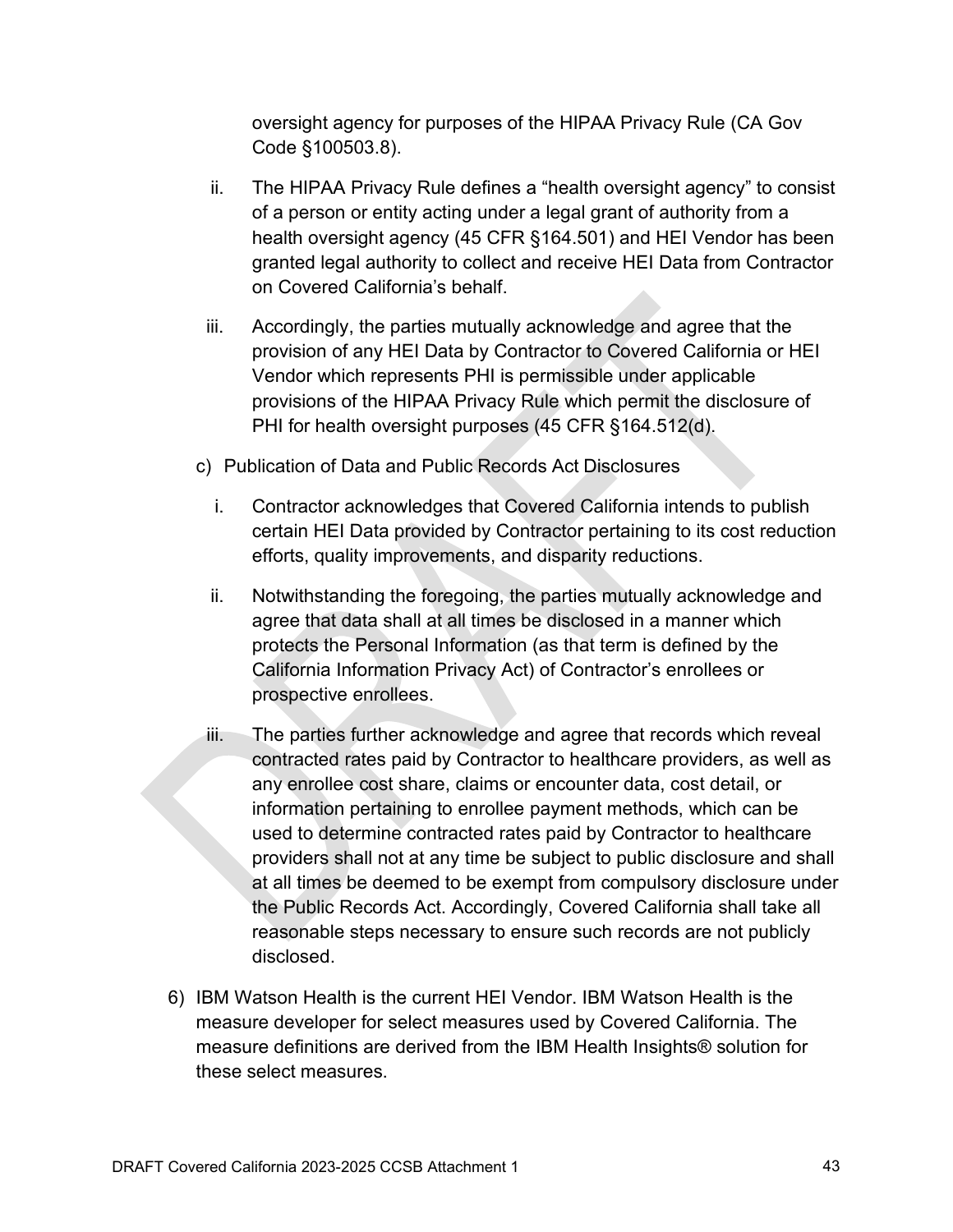## **5.02.2 Interoperability and Patient Access**

Covered California and Contractor recognize that interoperability is critical to improved data exchange which in turn is foundational to providing less fragmented, more coordinated care. Data interoperability, as well as patient and provider access to health records, will also give patients greater control of their health information to support self-management.

- 1) Contractor must implement and maintain a secure, standards-based Patient Access API consistent with the existing Centers for Medicare & Medicaid (CMS) Interoperability & Patient Access final rule (CMS-9115-F) and any technical updates associated with the new CMS Reducing Provider & Patient Burden by Improving Prior Authorization Processes, and Promoting Patients' Electronic Access to Health Information final rule (CMS-9123-P) for Federally Facilitated Marketplaces that is effective starting January 1, 2023.
- 2) Contractor must enhance QHP Issuer information services for enrollees consistent with the existing [CMS Interoperability and Patient](https://www.cms.gov/Regulations-and-Guidance/Guidance/Interoperability/index) Access final rule (CMS-9115-F) and any technical updates consistent with the new CMS Reducing Provider and Patient Burden by Improving Prior Authorization Processes, and Promoting Patients' Electronic Access to Health Information final rule (CMS-9123-P) that requires QHP Issuer participation in payer-topayer data exchange and consumer education for Federally Facilitated Marketplaces effective starting January 1, 2023. Specifically, Contractor must:
	- a) Participate in payer-to-payer data exchange at enrollment; and
	- b) Educate consumers about opting in to authorize data transfers from their prior health plan to their new health plan.

While Contractor builds its small group business, requirements included in Article 5.02.2 will not be applied to the CCSB line of business. When this requirement pertains to CCSB, Contractor will be required to report on this requirement annually.

## **5.02.3 Data Exchange**

- 1) Contractor must participate in a Health Information Exchange (HIE) that is a member of the California Trusted Exchange Network (CTEN).
- 2) Contractor must bi-directionally exchange information with HIEs as characterized by:
	- i. Contractor receipt of information from an HIE(s); and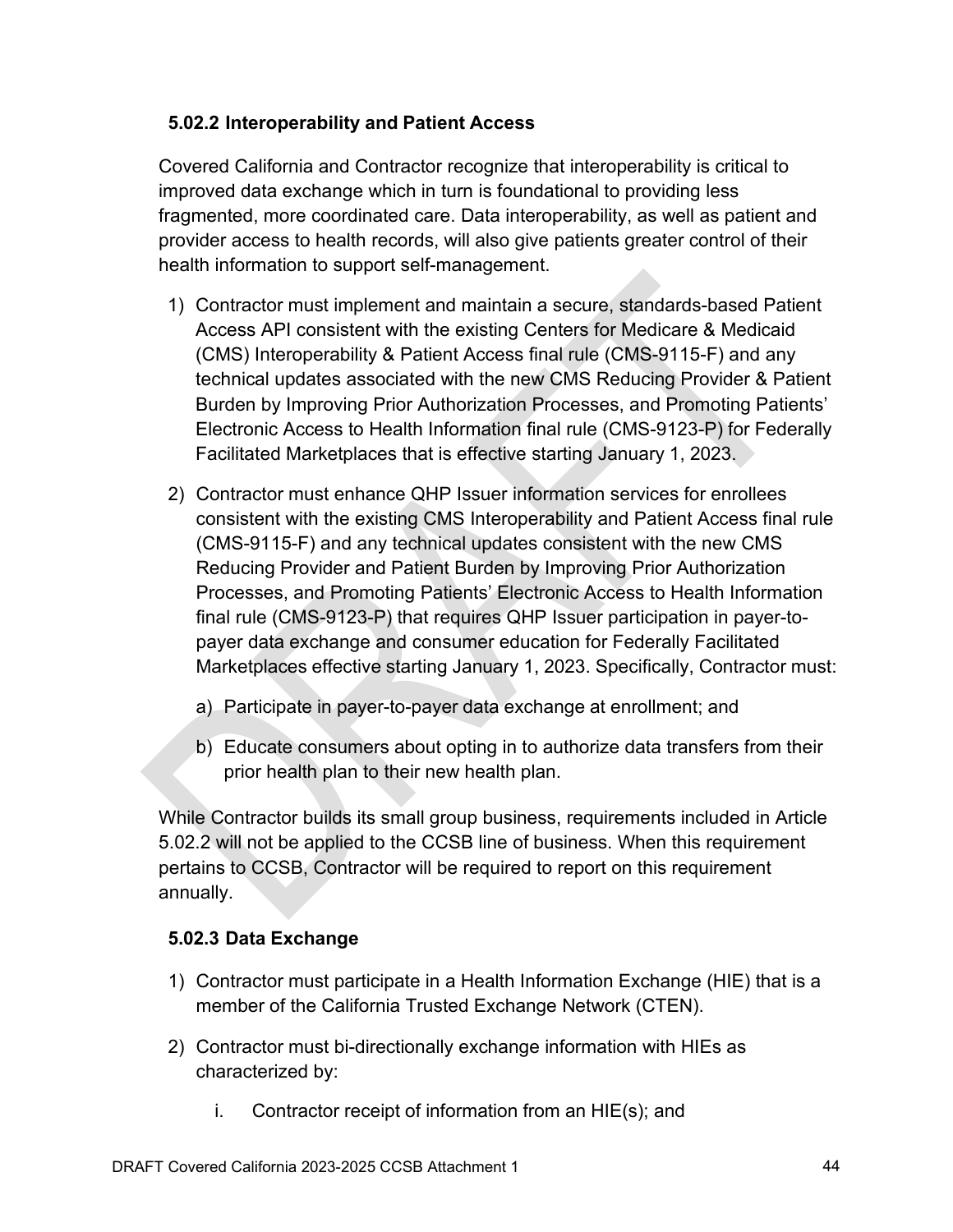- ii. Contractor dissemination of information to an HIE(s).
- 3) Contractor must report on the following activities to support data exchange with providers and hospitals in the annual application for certification:
	- a) Bi-directional exchange of information with one or more HIE(s) that participates in CTEN.
	- b) Data exchange initiatives that enhance health equity and access, specifically steps taken to support enhanced demographic and social risk factor data capture.
- 4) Contractor agrees to work with Covered California and other stakeholders regarding a transition to a statewide approach to streamline Health Information Exchange participation and other efforts that could improve the exchange of data. This includes participation in the development of the "California Health and Human Services Data Exchange Framework" and plan of action associated with Health and Safety Code § 130290 (A.B. 133 (2021)), adoption of the 2015 Office of the National Coordinator for Health Information Technology Electronic Health Records standards, and discussions to develop future requirements beyond the existing federal standards.
- 5) Contractor is required to support and monitor its hospitals consistent with the existing [CMS Interoperability and Patient Access final rule \(](https://www.cms.gov/Regulations-and-Guidance/Guidance/Interoperability/index)CMS-9115-F) in the application of the Medicare Condition of Participation to have electronic information exchange to notify primary care providers of Admission, Discharge, Transfer (ADT) events for Enrollees. Contractor must report the following in its annual application for certification:
	- a) Description of Contractor's actions to ensure hospitals, including psychiatric hospitals and critical access hospitals, are complying with the ADT notification requirements specified above;
	- b) Number and percent of hospitals, including psychiatric hospitals and critical access hospitals, that have implemented ADT notification for Enrollees; and
	- c) Description of the mechanisms Contractor has implemented to assist those hospitals not yet exchanging ADT data with primary care providers for Enrollees.
- 6) Contractor agrees that improving data exchange among providers is important for providing high-quality, equitable, and affordable care. Contractor will make good faith efforts to improve data exchange through collaborative efforts and strategic decisions for its other products and lines of business. While Contractor builds its small group business, requirements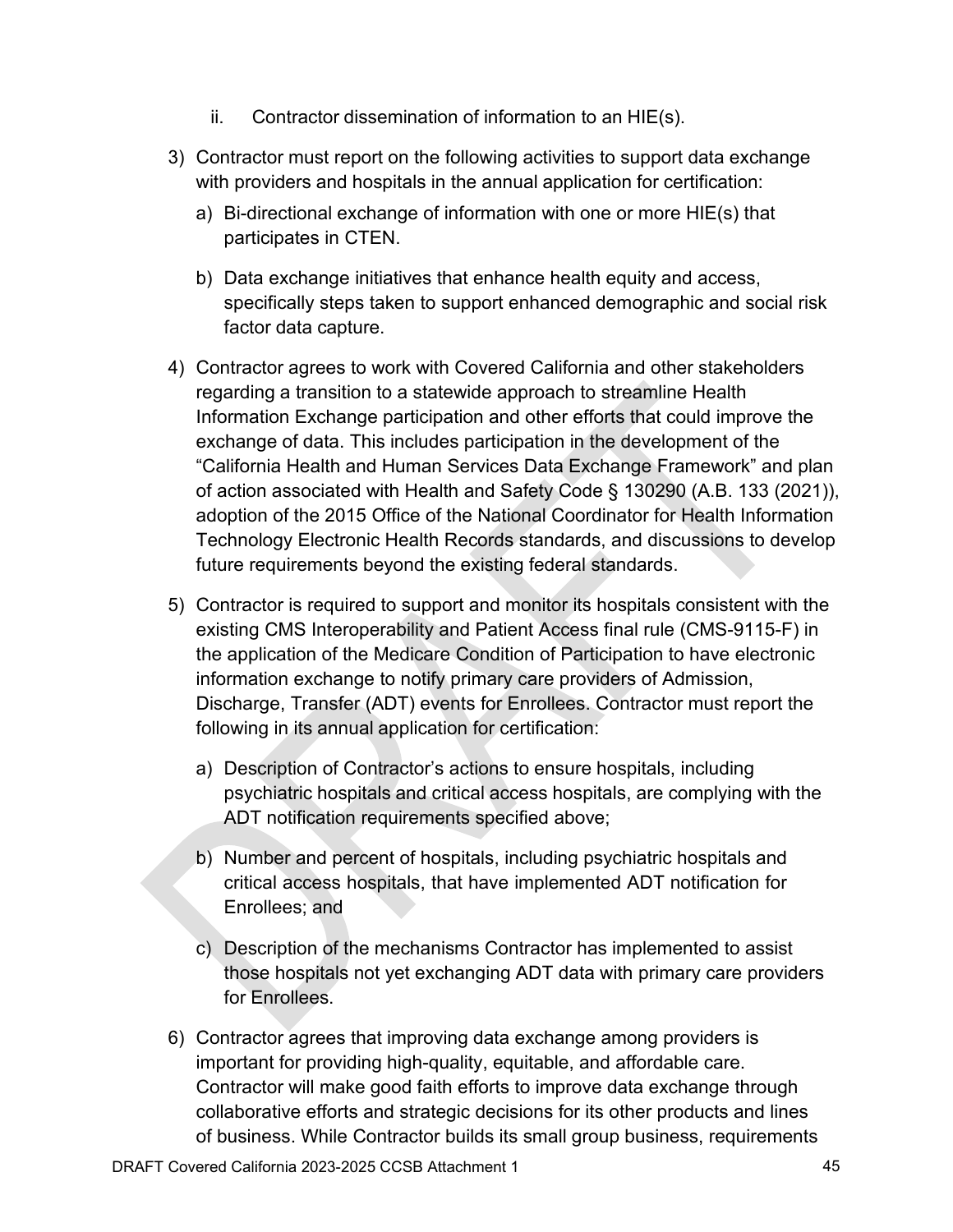included in Article 5.02.3 will not be applied to the CCSB line of business.

#### **5.02.4 Data Aggregation**

Covered California and Contractor recognize that aggregating data across purchasers and payors to more accurately understand the performance of providers that have contracts with multiple QHPs can improve performance, contracting, and public reporting. As such:

- 1) Contractor must participate in the Integrated Healthcare Association's Align.Measure.Perform (AMP) Programs and must contribute data to the AMP Programs and the California Regional Healthcare Cost & Quality Atlas. Contractor must report performance results to Covered California annually or allow IHA to submit Contractor's performance results to Covered California on Contractor's behalf.
- 2) Contractor must submit data to IHA for use in the Advanced Primary Care Measure Set, the Commercial ACO Measure Set, and the Commercial HMO Measure Set as specified in Article 4. Contractor must report performance results to Covered California annually or allow IHA to submit Contractor's performance results to Covered California on Contractor's behalf.

Contractor agrees that aggregation of claims and clinical data across purchasers and payers is important for providing high-quality, equitable, and affordable care. Contractor will make good faith efforts to support data aggregation through collaborative efforts and strategic decisions for its other products and lines of business. While Contractor builds its small group business, requirements included in Article 5.02.4 will not be applied to the CCSB line of business.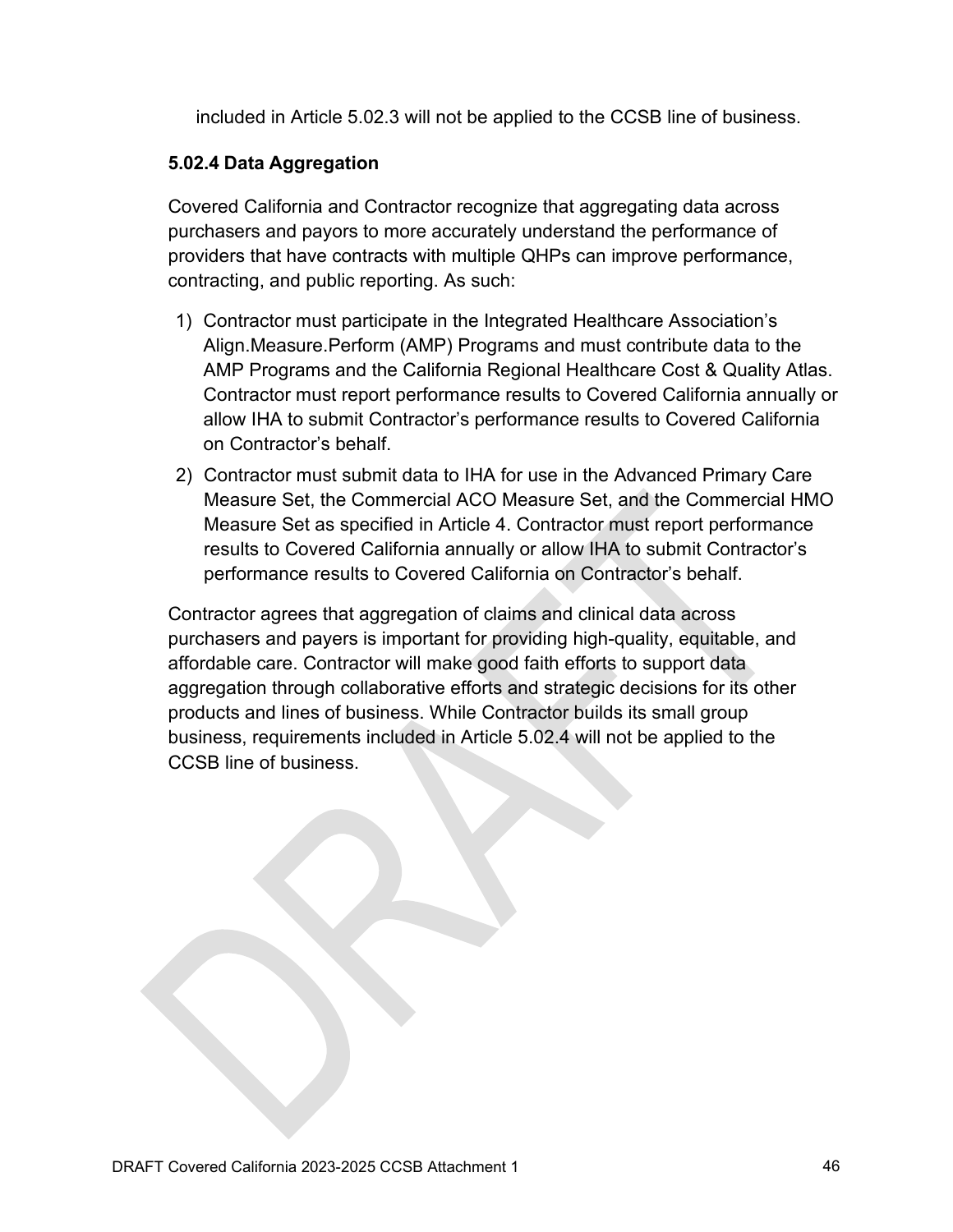## **ARTICLE 6 - CERTIFICATION, ACCREDITATION, AND REGULATION**

Covered California seeks to align with the standard measures and annual benchmarks for equity and quality in health care delivery established by the Department of Managed Health Care as required by Health and Safety Code § 1399.871 (A.B.133 (2021)). This furthers Covered California's goal to establish a common standard of core health plan functions across all QHP Issuers. Using a common standard will allow Covered California to phase in higher standards aimed at improving Enrollee outcomes that are aligned with a single health plan accreditation process and enhance coordinated improvement actions.

# **6.01 QHP Accreditation**

## **6.01.1 Health Plan Accreditation**

Contractor must maintain current health plan accreditation for its Covered California membership throughout the term of the Agreement. Contractor shall authorize the accrediting agency to provide information and data to Covered California relating to Contractor's accreditation, including the NCQA submissions and audit results, and other data and information maintained by its accrediting agency as required by 45 C.F.R. § 156.275.

## **6.01.2 NCQA Health Plan Accreditation**

Contractor shall achieve NCQA health plan accreditation by year end 2024.

If Contractor is not currently accredited by NCQA health plan accreditation:

- 1) Contractor shall provide a plan to Covered California at least annually regarding the status and progress of the pre-NCQA accreditation process to achieve NCQA health plan accreditation by year end 2024.
- 2) Contractor shall be currently accredited by URAC or AAAHC health plan accreditation until NCQA health plan accreditation is achieved.

## **6.01.3 Accreditation Review**

Contractor shall notify Covered California of the date of any accreditation review scheduled during the term of this Agreement and the results of such review. Upon completion of any health plan accreditation review conducted during the term of this Agreement, Contractor shall provide Covered California with a copy of the Assessment Report within thirty (30) days of receiving the report.